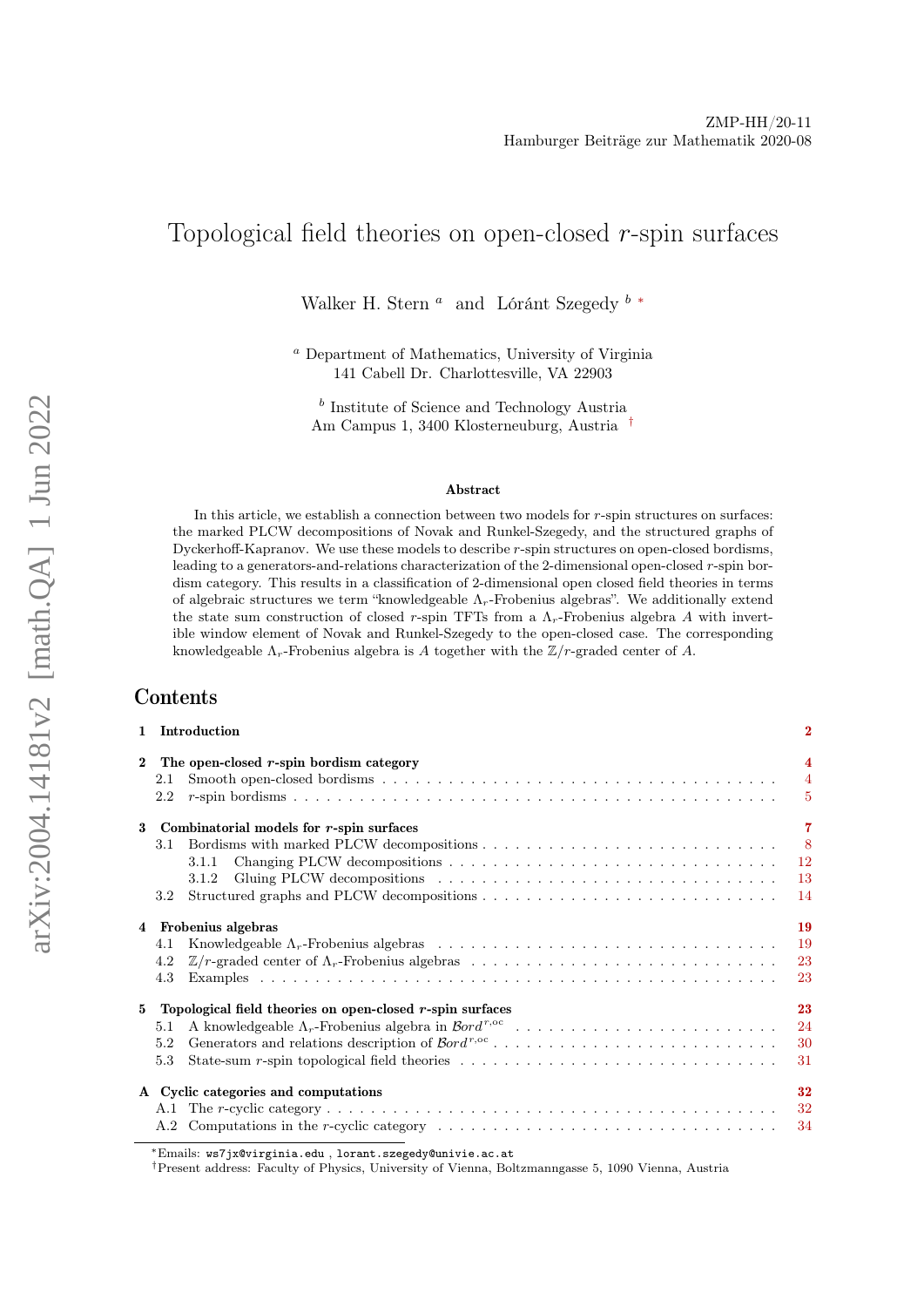#### References [35](#page-34-0)

# <span id="page-1-0"></span>1 Introduction

The classification of 2-dimensional oriented topological field theories in terms of commutative Frobenius algebras is familiar to anyone who has even briefly encountered the subject [\[Dij89,](#page-35-0) [Abr96,](#page-35-1) [Koc04\]](#page-35-2). Pictures of circles, and bordisms between them, have become a standard way of providing intuition for the more general framework. Only slightly less well-known are the classifications of the open sector (whose objects are intervals, and whose bordisms are surfaces with corners), and the classification of open-closed topological field theories in terms of 'knowledgeable Frobenius algebras' in [\[Laz01,](#page-35-3) [MS09,](#page-35-4) [LP08\]](#page-35-5).

In the recent literature, there has been increasing interest in topological field theories with additional structure, which may be more relevant to physically interesting situations. These variants on topological field theory can be loosely grouped into two main classes: (1) remembering more information about the topological structure of the bordisms via higher-categorical data (extended topological field theory), or (2) adding addition topological or geometric structure to the bordisms in the source category.

This paper concerns itself with the latter approach, continuing a program that can be viewed as beginning with the work of Novak  $[Nov15]$ . In any dimension  $n$ , one can consider the double cover  $\pi : \text{Spin}(n) \to \text{SO}(n)$ , and equip manifolds with a reduction of structure group along  $\pi$ . One can then consider a bordism category in which the n-dimensional bordisms are equipped with such a reduction of structure group — called a spin structure. Novak and Runkel's initial work on the subject in [\[NR15\]](#page-35-7) provided a combinatorial model for spin structures on surfaces in terms of additional data on a triangulation, and used this to provide a state-sum construction of 2-dimensional spin topological field theories, with an eye towards the potential utility of such a construction in the study of conformal field theories.

However, in this 2-dimensional case, there is a potential for a wider array of 'spin structures.' The 2-fold covering  $Spin(2) \rightarrow SO(2)$  is not a universal cover, and, in fact, there is an r-fold cover  $\text{Spin}_r(2) \to \text{SO}(2)$  for any  $0 < r < \infty$ . We will follow the convention of [\[RS21\]](#page-35-8) in writing  $r = 0$  for the case of the universal cover. This allows one to consider general (2-dimensional) r-spin topological field theories in analogy to the above case (the case  $r = 0$  referring to framed TFTs). These have already been the subject of study. In [\[RS21\]](#page-35-8), Novak's combinatorial model of r-spin structures on surfaces was expanded to "polygonal" cell decompositions with additional data. This was then used to provide a state-sum construction for closed r-spin topological field theories. In separate work, [\[DK15\]](#page-35-9) provide a model for r-spin structures on surfaces in terms of additional data on embedded graphs. This model was then used in [\[Ste16\]](#page-35-10) to provide a classification of open r-spin topological field theories.

The purpose of the current paper is two-fold. Firstly, we establish the connection between the two combinatorial models for r-spin surfaces presented in [\[RS21\]](#page-35-8) and [\[DK15\]](#page-35-9), and provide a 'dictionary' for translating between them. Secondly, we use this connection to extend the classification of open r-spin topological field theories for [\[Ste16\]](#page-35-10) to a classification of open-closed r-spin topological field theories.

#### Combinatorial models

The key components necessary for our classification are a pair of combinatorial models for  $r$ -spin surfaces. The first model, that of [\[RS21\]](#page-35-8), takes a polygonal cell decomposition of an oriented surface  $\Sigma$  — a PLCW decomposition (cf. Section [3.1](#page-7-0) and [\[Kir12\]](#page-35-11)) — and equips it with the addition structure of a marking, which is comprised of:

- an orientation of each edge of the PLCW decomposition;
- a choice of a marked edge associated to each 2-cell of the PLCW decomposition; and
- a  $\mathbb{Z}/r$ -valued label for every edge of the PLCW decomposition.

To obtain the corresponding r-spin structure, one first equips each 2-cell with the trivial r-spin structure (the only such, up to isomorphism). The  $\mathbb{Z}/r$ -valued labels are then viewed as specifying transition functions between the two 2-cells joined at a given edge. The edge orientations, together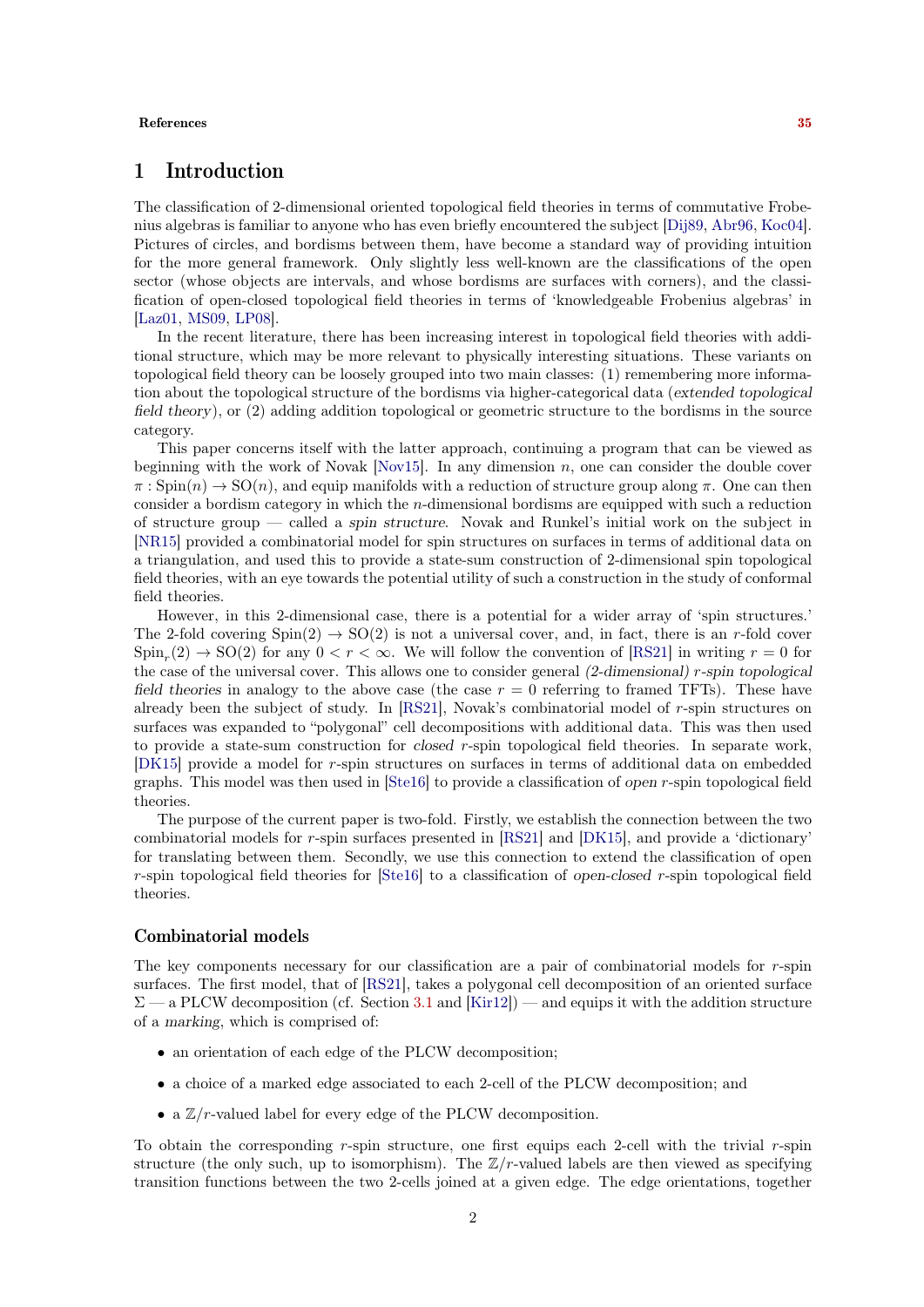with the orientation on  $\Sigma$ , give a canonical direction in which to read the transition function. An additional admissibility criterion at the vertices then ensures that the resulting r-spin structure can be extended over the 0-cells of the PLCW decomposition.

The second combinatorial model is that of  $[DK15]$ . Given a surface S with a finite set of punctures M, one specifies a graph  $\Gamma$  embedded in  $S \setminus M$ , meeting every boundary component, and inducing a homotopy equivalence  $|\Gamma| \simeq S \setminus M$ . An r-spin structure on  $S \setminus M$  is then specified by providing the data of a functor  $I(\Gamma) \to \Lambda_r$  from the incidence category of  $\Gamma$  to the r-cyclic category. This amounts to specifying the data of:

- An  $\mathbb{Z}/((n+1), r)$ -torsor lying over every vertex with  $n+1$  incident half-edges;
- a  $\mathbb{Z}/2r$ -torsor lying over every edge; and
- morphisms relating the torsors associated to a vertex  $v$  and an edge  $e$  if one of the half-edges comprising e is incident to v.

These data must satisfy additional compatibilities packaged in the functoriality, as well as compatibility with the orientation of the surface. The r-spin structure is obtained by considering the torsor over a vertex v as a 'set of sheets' of the trivial r-spin structure over a disk containing v, and then using the morphisms to define transition functions.

Both of these models, and the relation between them, are presented in detail in Section [3.](#page-6-0) Schematically, the following diagram gives a rough idea of the correspondence.



### Classification

Once we have established our combinatorial models and their relation to one another, we proceed to a classification of open-closed r-spin topological field theories. We do this by providing generators and relations for the r-spin bordism category — the relation between the two models allows us to import the classification in the open sector from [\[Ste16\]](#page-35-10) into the PLCW formalism. To this end we make heavy use of the oriented classification of [\[LP08\]](#page-35-5). In particular, the generators of the open-closed r-spin bordism category  $\mathcal{B}ord^{r,\text{oc}}$  are given by r-spin structures on the generators of the open-closed oriented bordism category  $\mathcal{B}ord^{\text{oc}}$ .

The generators of  $\mathcal{B}ord^{r,\text{oc}}$  form what we call a knowledgeable  $\Lambda_r$ -Frobenius algebra in  $\mathcal{B}ord^{r,\text{oc}}$ . Loosely speaking, a knowledgeable  $\Lambda_r$ -Frobenius algebra in a symmetric monoidal category S consists of two compatible structures:

- 1. A  $\Lambda_r$ -Frobenius algebra as defined in [\[DK15\]](#page-35-9), i.e. a Frobenius algebra A in S whose Nakayama automorphism  $N_A$  satisfies  $N_A^r = id_A$ .
- 2. A closed  $\Lambda_r$ -Frobenius algebra, which consists of
	- a collection  ${C_x}_{x \in \mathbb{Z}/r}$  of objects in S equipped with  $\mathbb{Z}/r$ -actions and
	- morphisms

$$
\mu_{x,y} : C_x \otimes C_y \to C_{x+y-1} \qquad \eta_1 : \mathbb{I} \to C_1
$$
  

$$
\Delta_{x,y} : C_{x+y+1} \to C_x \otimes C_y \qquad \varepsilon_{-1} : C_{-1} \to \mathbb{I} .
$$

which intertwine the  $\mathbb{Z}/r$ -actions, (here, the monoidal unit I is considered to carry the trivial action)

subject to conditions similar to those governing commutative Frobenius algebras.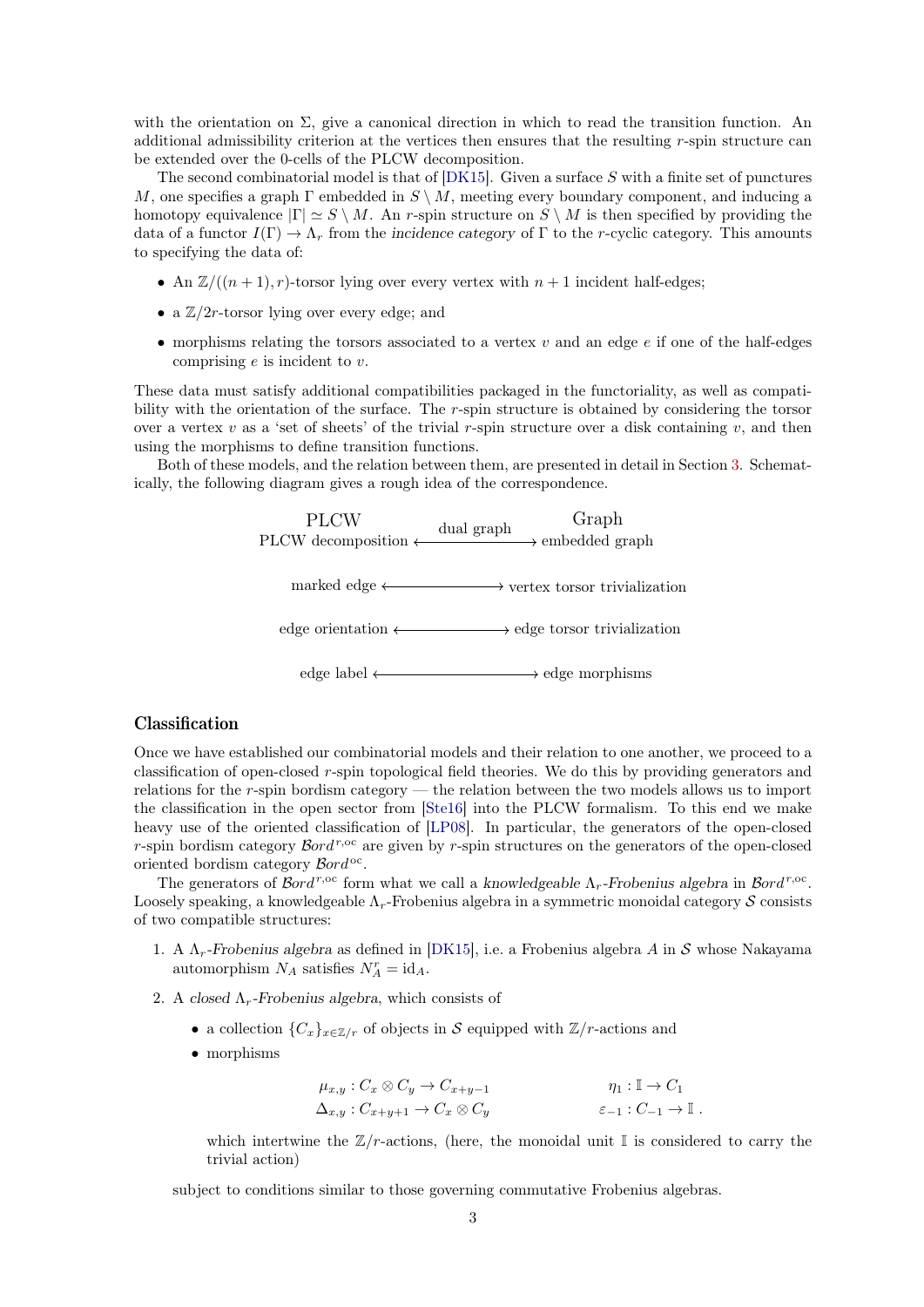These two compatible structures must then be related by a pair of morphisms, which satisfy analogues of the knowledge, duality, and Cardy conditions of [\[LP08\]](#page-35-5).

Once we have established that a chosen set of bordisms in  $\mathcal{B}ord^{r,\text{oc}}$  form a knowledgeable  $\Lambda_r$ -Frobenius algebra in  $\mathcal{B}ord^{r,\mathrm{oc}}$ , the classification can be proved in two steps. We first show that any bordism in  $\mathcal{B}ord^{r,\text{oc}}$  can be written as a composition of generators, using the decomposition on the underlying oriented bordism given in  $[LP08]$ . We then show that, if two r-spin bordisms are isomorphic, their decompositions into generators can be related by the conditions governing knowledgeable  $\Lambda_r$ -Frobenius algebras.

After proving this classification, we briefly discuss extending the state-sum construction provided in [\[RS21\]](#page-35-8) to the full open-closed category. Just as in in the closed case, the input for the statesum construction is a  $\Lambda_r$ -Frobenius algebra A with invertible window element. In this case, the corresponding knowledgeable  $\Lambda_r$ -Frobenius algebra is formed by A together with the  $\mathbb{Z}/r$ -graded center of A, as defined in [\[RS21\]](#page-35-8).

### Structure of the paper

In Section [2,](#page-3-0) we define the open-closed bordism categories, and fix notation and conventions for r-spin surfaces. Section [3](#page-6-0) provides an exposition of the two main combinatorial models — marked PLCW decompositions and  $\Lambda_r$ -structured graphs — giving the relation between the models, and the relation of the former to r-spin surfaces. In Section [4,](#page-18-0) we provide a detailed exposition of knowledgeable  $\Lambda_r$ -Frobenius algebras and their connection to the Z/r-graded centers of  $\Lambda_r$ -Frobenius algebras with invertible window element. Section [5](#page-22-2) contains the main results of the paper: the classification of open-closed r-spin topological field theories, and the state-sum construction of the same. For ease of reading, we provide an appendix, which contains background on the r-cyclic category  $\Lambda_r$ , as well as a computational proof omitted in the main text.

### Acknowledgments

We would like to thank Tobias Dyckerhoff, who pointed out the similarity between our previous papers, and suggested we work together. We are also grateful to Ingo Runkel and Nils Carqueville for their helpful comments and suggestions and for Ehud Meir for pointing our a mistake in an earlier version of this paper. Both authors were supported, at various times during the preparation of this paper, by the Max Planck Institute for Mathematics in Bonn and the University of Hamburg. Additionally, we would like to thank the RTG 1670 of the University of Hamburg, with which they were both affiliated. W.H.S. additionally acknowledges the support of the NSF Research Training Group at the University of Virginia (grant number DMS-1839968) during the revision of the article.

# <span id="page-3-0"></span>2 The open-closed  $r$ -spin bordism category

### <span id="page-3-1"></span>2.1 Smooth open-closed bordisms

In the following we recall some notions following [\[LP08\]](#page-35-5). A smooth 1-dimensional manifold with perimeter is a 1-dimensional manifold diffeomorphic to the disjoint union of closed intervals. A smooth 2-dimensional manifold with corners is a 2-dimensional manifold such that every point has a neighborhood homeomorphic to an open subset of  $\mathbb{R}^2_{\geq 0}$  and such that the transition functions are restrictions to  $\mathbb{R}^2_{\geq 0}$  of diffeomorphisms of open subsets of  $\mathbb{R}^2$ . In the following we will assume that all manifolds are smooth.

Let  $\Sigma$  be a 2-dimensional manifold with corners and let  $p \in \Sigma$ . Let  $c(p) \in \mathbb{Z}_{\geq 0}$  denote the number of zero coefficients in local coordinates  $\varphi(p) \in \mathbb{R}^2_{\geq 0}$ , which is independent of the choice of coordinates. A connected perimeter of  $\Sigma$  is the closure of the component  $\{p \in \Sigma \mid c(p) = 1\}$ . A perimeter of  $\Sigma$  is a disjoint union of pairwise disjoint connected perimeters. A 2-dimensional manifold with perimeter is a 2-dimensional manifold with corners  $\Sigma$  such that every  $p \in \Sigma$  is contained in  $c(p)$  different connected perimeters.

A 2-dimensional  $\langle 2 \rangle$ -manifold is a 2-dimensional manifold with perimeter  $\Sigma$  with a fixed pair of perimeters  $(\partial_{\text{par}}\Sigma, \partial_{\text{free}}\Sigma)$  of  $\Sigma$  such that  $\partial_{\text{par}}\Sigma \cup \partial_{\text{free}}\Sigma = \partial \Sigma$  and such that  $\partial_{\text{par}}\Sigma \cap \partial_{\text{free}}\Sigma$  is a perimeter of both  $\partial_{par}\Sigma$  and of  $\partial_{free}\Sigma$ . A diffeomorphism of 2-dimensional  $\langle 2 \rangle$ -manifolds  $f : \Sigma \rightarrow$  $\Sigma'$  is a diffeomorphism of 2-dimensional manifolds with corners such that  $f(\partial_{\text{par}}\Sigma) = \partial_{\text{par}}\Sigma'$  and  $f(\partial_{\text{free}}\Sigma) = \partial_{\text{free}}\Sigma'$ . In the following we will only write diffeomorphism for short.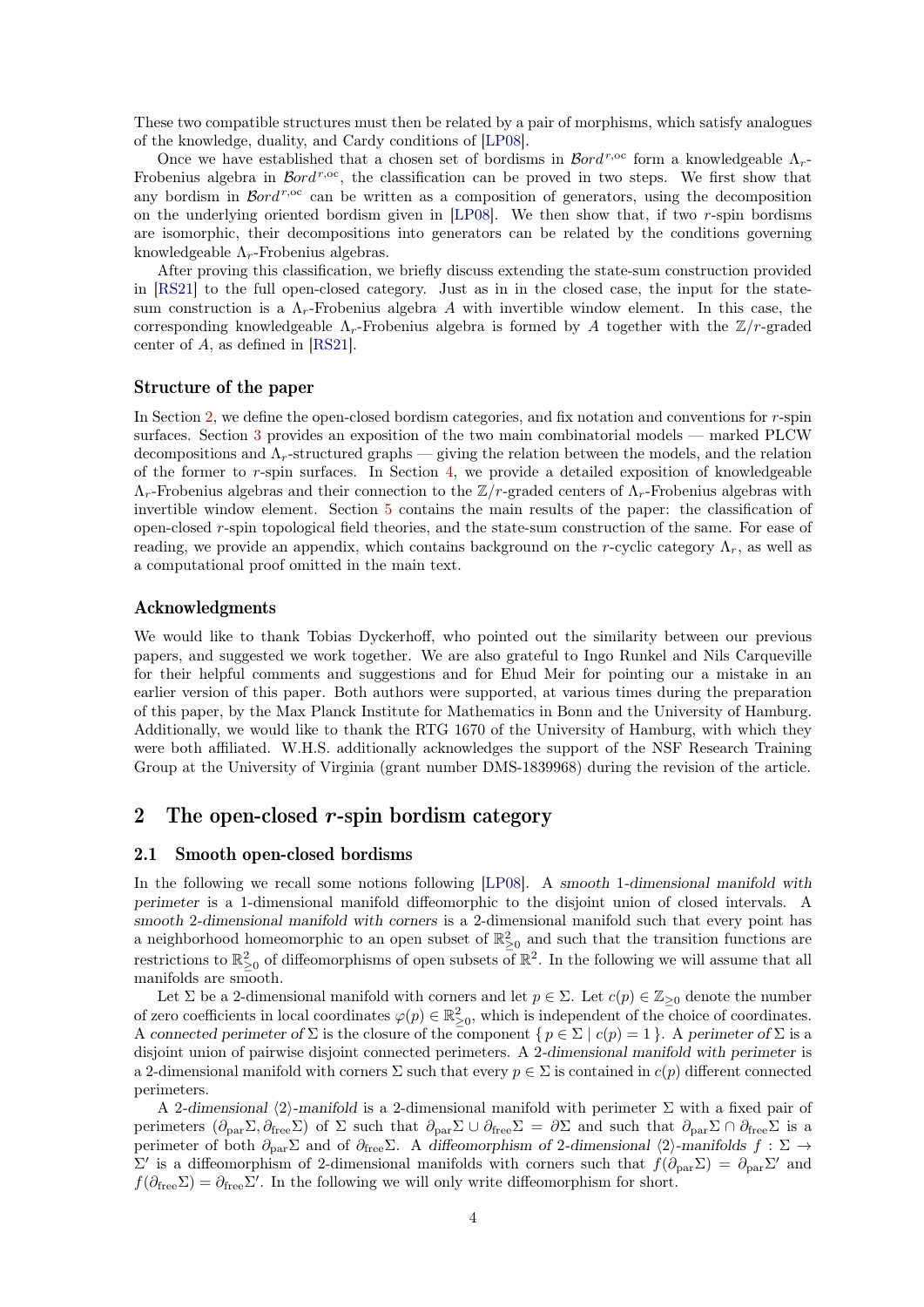By a surface we shall mean an oriented 2-dimensional  $\langle 2 \rangle$ -manifold and will use the notation  $\Sigma = (\Sigma, \partial_{\text{par}} \Sigma, \partial_{\text{free}} \Sigma)$ . Let  $\Sigma$  be a compact surface. Then  $\partial_{\text{par}} \Sigma$  is diffeomorphic to a disjoint union of intervals  $I = [-1, 1]$  and of circles  $\mathbb{S}^1$ . In the following we define collar neighborhoods of these.

An open collar  $U^o$  is an open neighborhood of  $I = [-1, 1]$  in  $I \times \mathbb{R}$ . An ingoing (resp. outgoing) open collar  $U_{\text{in}}^o$  (resp.  $U_{\text{out}}^o$ ) is the intersection of a open collar with the set  $I \times \mathbb{R}_{\leq 0}$  (resp.  $I \times$  $\mathbb{R}_{\geq 0}$ ). A closed collar  $U^c$  is an open neighborhood of  $\mathbb{S}^1$  in  $\mathbb{C}^\times$ . An ingoing (resp. outgoing) closed collar  $U_{\text{in}}^c$  (resp.  $U_{\text{out}}^c$ ) is the intersection of a closed collar with the set  $\{z \in \mathbb{C}^\times \mid |z| \geq 1\}$  (resp.  $\{z \in \mathbb{C}^{\times} \mid |z| \leq 1\}$ . Note that these collars are surfaces in the above sense with  $\partial_{\text{par}} U_{\text{in}}^o = \partial_{\text{par}} U_{\text{out}}^o =$  $I \times \{0\} \simeq I$  and  $\partial_{\text{par}} U_{\text{in}}^c = \partial_{\text{par}} U_{\text{out}}^c = \mathbb{S}^1$ .

A boundary parametrization of a compact surface  $\Sigma$  is:

- 1. A disjoint decomposition  $\partial_{\text{in}} \Sigma \sqcup \partial_{\text{out}} \Sigma = \partial_{\text{par}} \Sigma$  of the parametrized boundary into ingoing and outgoing boundary with connected components:  $B_{\text{in}} = \pi_0(\partial_{\text{in}}\Sigma)$  and  $B_{\text{out}} = \pi_0(\partial_{\text{out}}\Sigma)$ . Each of these sets are allowed to be empty.
- 2. A collection of ingoing open or closed collars  $U_b$ ,  $b \in B_{\text{in}}$ , and outgoing open or closed collars  $V_c, c \in B_{\text{out}}$ , together with a pair of orientation preserving embeddings

<span id="page-4-1"></span>
$$
\phi_{\text{in}}: \bigsqcup_{b \in B_{\text{in}}} U_b \to \Sigma \leftarrow \bigsqcup_{c \in B_{\text{out}}} V_c : \phi_{\text{out}}.
$$
\n(2.1)

We require that for each b, the restriction  $\phi_{\text{in}}|_{U_b}$  maps I (resp.  $\mathbb{S}^1$ ) diffeomorphically to the connected component b of  $B_{\text{in}}$ , and analogously for  $\phi_{\text{out}}|_{V_c}$ .

One would then define open-closed bordisms between open-closed objects, diffeomorphism and glueing thereof and finally the category of open-closed bordisms [\[LP08,](#page-35-5) Sec. 3]. We will instead turn directly to define the category of open-closed r-spin bordisms, which in the particular case of  $r = 1$ will agree with the category of open-closed bordisms.

#### <span id="page-4-0"></span>2.2 r-spin bordisms

In the first part of this section we briefly recall the notion of  $r$ -spin structures and morphisms thereof. For further details we refer to  $[Nov15, RS21]$  $[Nov15, RS21]$  $[Nov15, RS21]$ . Then we extend the notion of r-spin bordisms from closed to open-closed, meaning that we allow open parametrized boundary components. We fix  $r \in \mathbb{Z}_{\geq 0}$  and write  $GL_2^+(\mathbb{R})$  for the positive determinant  $2 \times 2$  real matrices. Let

$$
p_{GL}^r : \widetilde{GL}_2^r \to GL_2^+(\mathbb{R})
$$

be the r-fold cover for  $r > 0$  and the universal cover for  $r = 0$ .

We write  $F_{\Sigma} \to \Sigma$  for the oriented frame bundle of a surface  $\Sigma$ , which is a  $GL_2^+(\mathbb{R})$  principal bundle. An r-spin structure on  $\Sigma$  is a  $\widetilde{GL}_2^r$  principal bundle  $P \to \Sigma$  together with a bundle map  $p: P \to F_{\Sigma}$  intertwining the  $\widetilde{GL}_2^r$  and  $GL_2^+(\mathbb{R})$  actions. Note that  $p: P \to F_{\Sigma}$  is a  $\mathbb{Z}/r$  principal bundle. An r-spin surface is a surface together with an r-spin structure. We will often abbreviate  $(P, p, \Sigma)$  by  $\Sigma$ . A morphism of r-spin surfaces  $\tilde{f} : (P, p, \Sigma) \to (P', p', \Sigma')$  is a bundle map  $\tilde{f} : P \to P'$ with underlying map of surfaces  $f$  such that the diagram

$$
\begin{array}{ccc}\nP & \xrightarrow{\tilde{f}} & P \\
p & \downarrow_{p'} & \\
F_{\Sigma} & \xrightarrow{df_{*}} & F_{\Sigma'}\n\end{array} \tag{2.2}
$$

commutes, where  $df_*$  is the induced map from the derivative df of f. We call  $\tilde{f}$  a morphism of r-spin structures if  $f = id_{\Sigma}$ .

**Remark 2.2.1.** It is worth noting here that we here make use of  $GL_2^+(\mathbb{R})$  and its covers, rather than  $SO(2)$  and its covers, discussed in the introduction. There is a correspondence between these two notions (c.f. e.g. [\[DK15,](#page-35-9) Sec. I.5]), but working with  $SO(2)$  involves the additional choice of a metric on the surface.

<span id="page-4-2"></span>In the following we will need the notion of r-spin collars and for this we introduce some more notation. Consider  $I \times \mathbb{R}$ , which is contractible, hence every r-spin structure on it is isomorphic to the trivial one. Now consider  $\mathbb{C}^{\times} = \mathbb{R}^2 \setminus \{0\}.$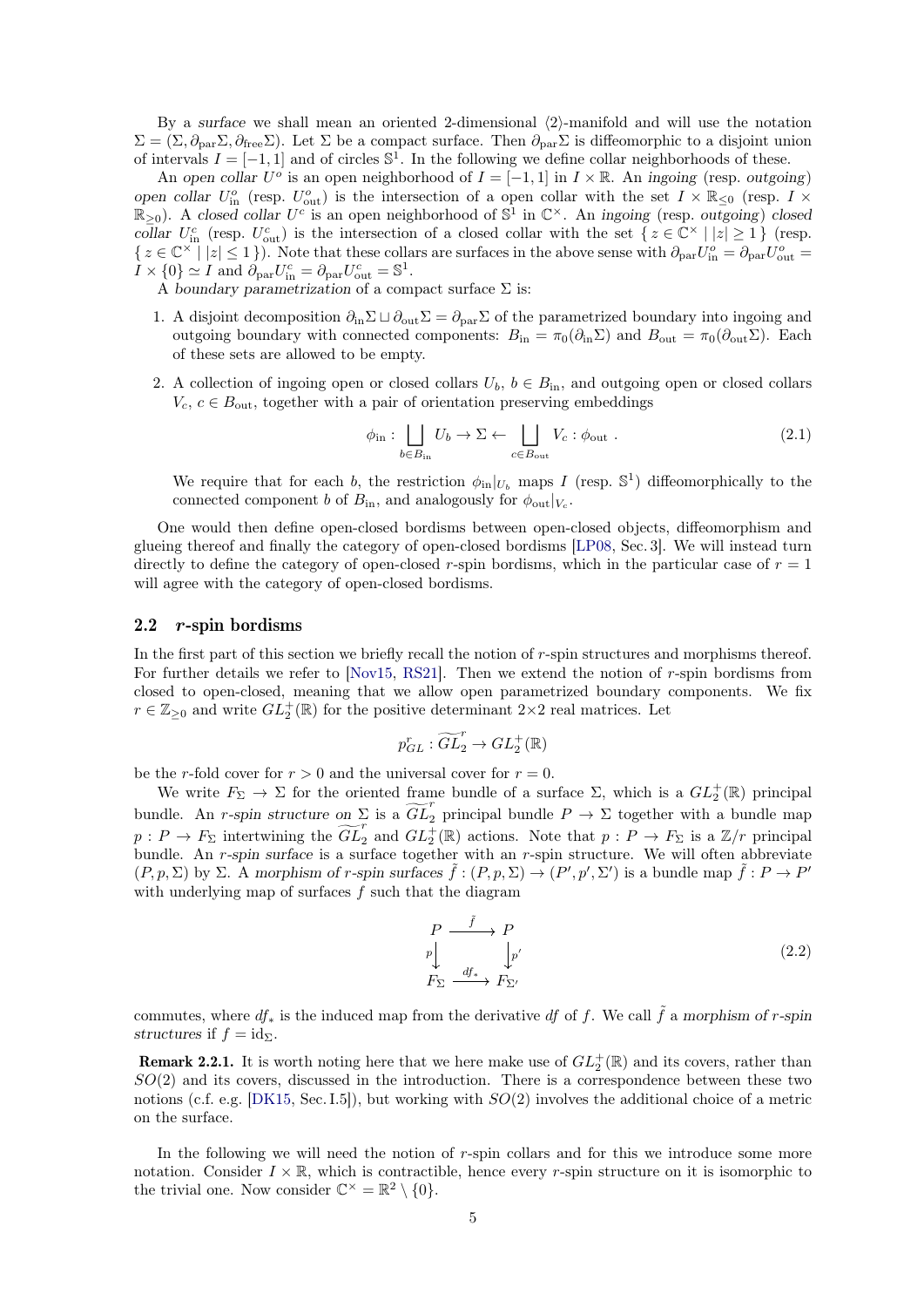**Lemma 2.2.2** ( $[Nov15, Sec. 3.4]$  $[Nov15, Sec. 3.4]$ ). There is a bijection of sets

<span id="page-5-0"></span>{isomorphism classes of r-spin structures on 
$$
\mathbb{C}^{\times}
$$
}  $\simeq \mathbb{Z}/r$ . (2.3)

Let us fix an r-spin structure  $\mathbb{C}^{\kappa}$  on  $\mathbb{C}^{\times}$ , whose isomorphism class corresponds to  $\kappa \in \mathbb{Z}/r$  via [\(2.3\)](#page-5-0). An r-spin boundary parametrization of an r-spin surface  $\Sigma$  is:

- <span id="page-5-1"></span>1. A boundary parametrization of the underlying surface  $\Sigma$  as in Section [2.1;](#page-3-1) we use the same notation as in  $(2.1)$ .
- 2. A pair of maps

$$
x^{\text{in}}: B_{\text{in}} \to \mathbb{Z}/r \cup \{*\} \qquad \text{and} \qquad x^{\text{out}}: B_{\text{out}} \to \mathbb{Z}/r \cup \{*\} \quad , \qquad (2.4)
$$

$$
b \mapsto x_b^{\text{in}} \qquad \qquad c \mapsto x_c^{\text{out}}
$$

such that  $x_b^{\text{in}}, x_c^{\text{out}} \in \mathbb{Z}/r$  for b, c closed boundary components and  $x_b^{\text{in}} = * = x_c^{\text{out}}$  for b, c open boundary components. We will also use the shorthand notation  $x = (x<sup>in</sup>, x<sup>out</sup>)$ .

3. A pair of morphisms of r-spin surfaces which parametrize the in- and outgoing boundary components by collars with r-spin structure,

<span id="page-5-3"></span><span id="page-5-2"></span>
$$
\varphi_{\text{in}}: \bigsqcup_{b \in B_{\text{in}}} U_b^{x_b^{\text{in}}} \to \Sigma \leftarrow \bigsqcup_{c \in B_{\text{out}}} V_c^{x_c^{\text{out}}} : \varphi_{\text{out}}.
$$
\n(2.5)

Here, if b is a closed boundary component,  $U_b^{x_b^{\text{in}}}$  is the restriction of  $\mathbb{C}^{x_b^{\text{in}}}$  to the ingoing closed collar  $U_b$ . If b is an open boundary component, then  $x_b^{\text{in}} = *$  and  $U_b^*$  is the restriction of the trivial r-spin structure to  $U_b$ . We define  $V_c^{x_c^{\text{out}}}$  analogously. The maps of surfaces underlying  $\varphi_{\text{in/out}}$  are required to be the maps  $\phi_{\text{in/out}}$  in [\(2.1\)](#page-4-1) from Part [1.](#page-5-1)

Note that the maps  $x^{\text{in}}$ ,  $x^{\text{out}}$  in Part [2](#page-5-2) are not extra data. They are uniquely determined by the restriction of the r-spin structure on  $\Sigma$  to the collar neighborhoods of the boundary components and Lemma [2.2.2.](#page-4-2)

A diffeomorphisms between r-spin surfaces with parametrized boundary  $\tilde{f} : \Sigma \to \Sigma'$  is a diffeomorphism of  $r$ -spin surfaces which respects germs of the boundary parametrization. By this we mean the following. Let  $f_* : \pi_0(\Sigma) \to \pi_0(\Sigma')$  be the map induced by f. Then for every  $b \in B_{\text{in}}$  there exists a collar  $C_b$  contained in both  $U_b$  and  $U'_{f_*(b)}$  such that

<span id="page-5-4"></span>
$$
\tilde{f} \circ \varphi_{\rm in}|_{C_b^{x_b^{\rm in}}} = \varphi_{\rm in}|_{C_{f_*(b)}^{x_{f_*(b)}}},\tag{2.6}
$$

where  $C_b^{x_b^{\text{in}}}$  is defined as  $U_b^{x_b^{\text{in}}}$ , and the similar condition for outgoing boundary components holds.

An r-spin object is a pair  $(X, \rho)$  consisting of a finite set X and a map  $\rho: X \to \mathbb{Z}/r \cup \{*\}, x \mapsto \rho_x$ . Below we construct a category with objects r-spin objects, and whose morphisms we define now.

**Definition 2.2.3.** Let  $(X, \rho)$  and  $(Y, \sigma)$  be two r-spin objects. An open-closed r-spin bordism from  $(X, \rho)$  to  $(Y, \sigma)$  is a compact r-spin surface  $\Sigma$  with boundary parametrization as in [\(2.5\)](#page-5-3) together with bijections  $\beta_{\text{in}} : X \to B_{\text{in}}$  and  $\beta_{\text{out}} : Y \to B_{\text{out}}$  such that



commute. We will abbreviate an open-closed r-spin bordism  $\Sigma$  from  $(X, \rho)$  to  $(Y, \sigma)$  as  $\Sigma : \rho \to \sigma$ .

Given open-closed r-spin bordisms  $\Sigma : (X, \rho) \to (Y, \sigma)$  and  $\Xi : (Y, \sigma) \to (Z, \tau)$ , we define the glued open-closed r-spin bordism  $\Xi \circ \Sigma : \rho \to \tau$  as follows. For every  $y \in Y$ , we glue the boundary component  $\beta_{\text{out}}^{\Sigma}(y) \in B_{\text{out}}^{\Sigma}$  to the boundary component  $\beta_{\text{in}}^{\Xi}(y) \in B_{\text{in}}^{\Xi}$  using the r-spin boundary parametrizations  $\varphi_{\text{out}}^{\Sigma}$  and  $\varphi_{\text{in}}^{\Xi}$ . The diagrams in [\(2.7\)](#page-5-4) make sure that we glue together the restrictions of the same *r*-spin structure on  $\mathbb{C}^{\times}$  or on  $I \times \mathbb{R}$ .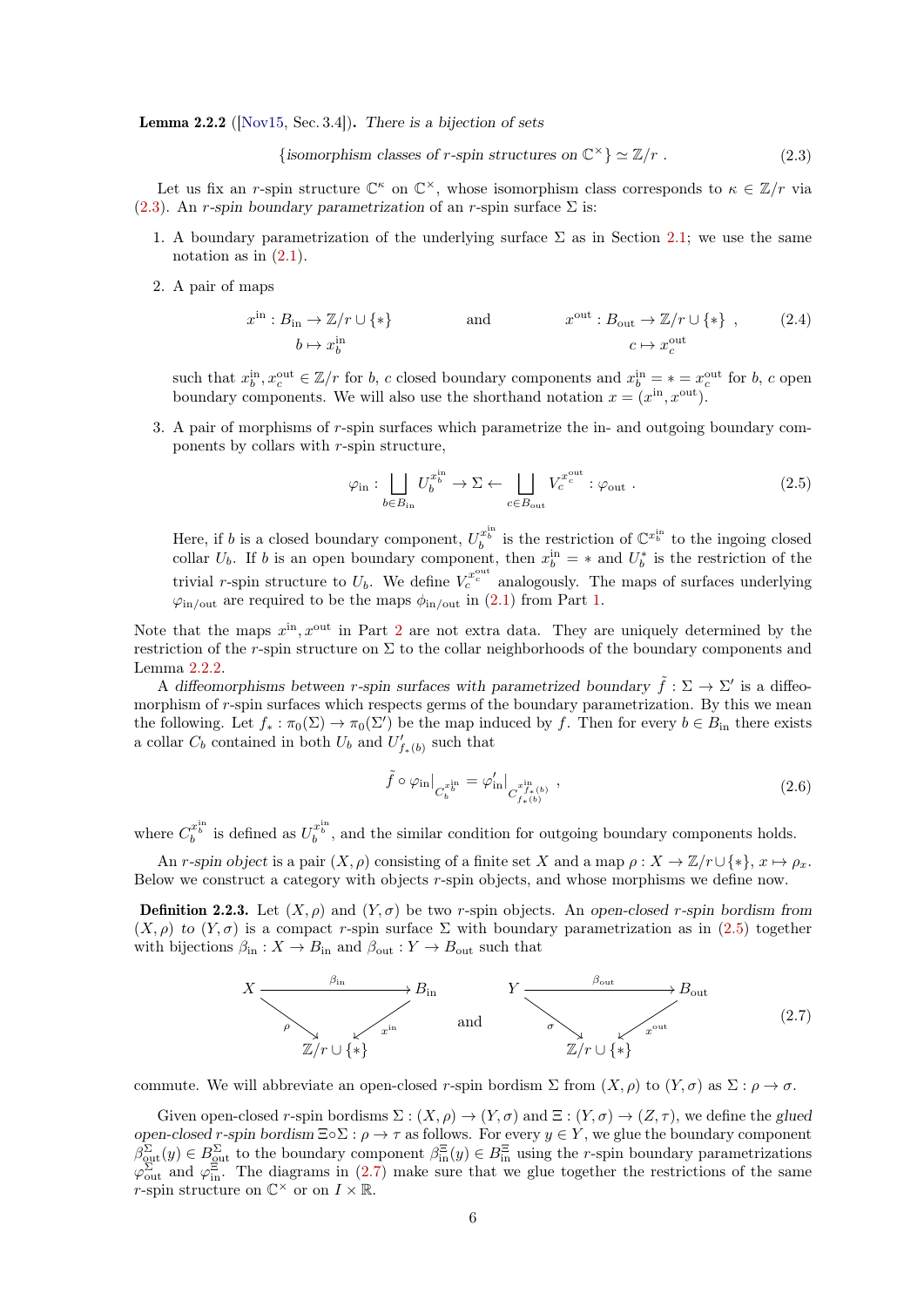Two open-closed r-spin bordisms between the same r-spin objects,  $\Sigma$ ,  $\Sigma'$ :  $(X, \rho) \to (Y, \sigma)$  are called equivalent if there is a diffeomorphism  $\tilde{f} : \Sigma \to \Sigma'$  of r-spin surfaces with boundary parametrization such that



commute. The composition of equivalence classes  $[\Xi] : \sigma \to \tau$  and  $[\Sigma] : \rho \to \sigma$  is  $[\Xi \circ \Sigma] : \rho \to \tau$ , which is independent of the choice of representatives.

**Definition 2.2.4.** The category of open-closed r-spin bordisms  $\mathcal{B}ord^{r,\text{oc}}$  has r-spin objects as objects and equivalence classes of open-closed r-spin bordisms as morphisms.

Bord<sup>r,oc</sup> is a symmetric monoidal category with tensor product given by disjoint union. The symmetric structure is given by cylinders with different boundary parametrizations.

# <span id="page-6-0"></span>3 Combinatorial models for r-spin surfaces

In this section we will briefly develop the relevant extensions of the models for r-spin surfaces appearing in [\[RS21\]](#page-35-8), [\[DK15\]](#page-35-9), and [\[Ste16\]](#page-35-10), as well as the relation between them. Throughout, we will maintain the convention established above, namely that a surface is an oriented 2-dimensional  $\langle 2 \rangle$ -manifold.

Given that the model of [\[DK15,](#page-35-9) [Ste16\]](#page-35-10) is designed for use with punctures, rather than free boundary circles, we first briefly establish the relations between these two constructions. Throughout, we will assume  $0 \leq r < \infty$ ; only in Section [3.2](#page-13-0) we exclude the case  $r = 0$  of the universal cover for notational convenience.

Definition 3.0.1. Given a surface with boundary parametrization, we will call a component of the free boundary which does not meet the parameterized boundary a free circle. We call a surface with boundary parametrization whole if it has no free circles.

A punctured surface  $(S, M)$  is a surface S together with a finite set  $M \subset S$  of punctures such that  $M \cap \partial S = \emptyset$ . An r-spin structure on a punctured surface  $(S, M)$  is an r-spin structure on  $S \setminus M$ .

The basic idea now is that two operations — drilling and patching — establish a bijection between equivalence classes of r-spin structures on different surfaces. We will briefly describe the constructions, and state the necessary facts about them. The relevant notions are treated in detail in [\[Ste19,](#page-35-12) Sec. 2.3.1].

A drilling of a punctured surface  $(S, M)$  is constructed by choosing an open ball around each puncture, such that the closures of the open balls are pairwise disjoint and disjoint from  $\partial S$ , and removing these open balls from the surface. This creates a new surface  $\Sigma$  which has one free circle for every puncture  $m \in M$ .

In the other direction, a patching of a surface  $\Sigma$  with boundary parametrization is constructed by gluing an oriented disk with a puncture at its center into each free circle. It is worth noting here that  $\Sigma$  is diffeomorphic to a drilling of a patching of Σ, and every whole surface  $(S, M)$  is diffeomorphic to a patching of a drilling of  $(S, M)$ .

**Notation 3.0.2.** We denote by  $rSpin(S, M, \phi)_x$  the set of r-spin structures on  $(S, M)$  with boundary parametrization  $\phi$  and boundary labels  $x = (x^{\text{in}}, x^{\text{out}})$ . We denote by  $\text{rSpin}(\Sigma, \phi)_x$  the set of r-spin structures on  $\Sigma$  with boundary parametrization covering  $\phi$  and boundary labels x.

We will use the notations

$$
\mathrm{rSpin}(S,M,\phi)_x/\mathrm{diffeo}
$$

and

$$
\mathrm{rSpin}(S,M,\phi)_x/_{\mathrm{iso}}
$$

to denote equivalence classes under r-spin diffeomorphisms preserving boundary parametrization and r-spin diffeomorphisms over the identity, respectively.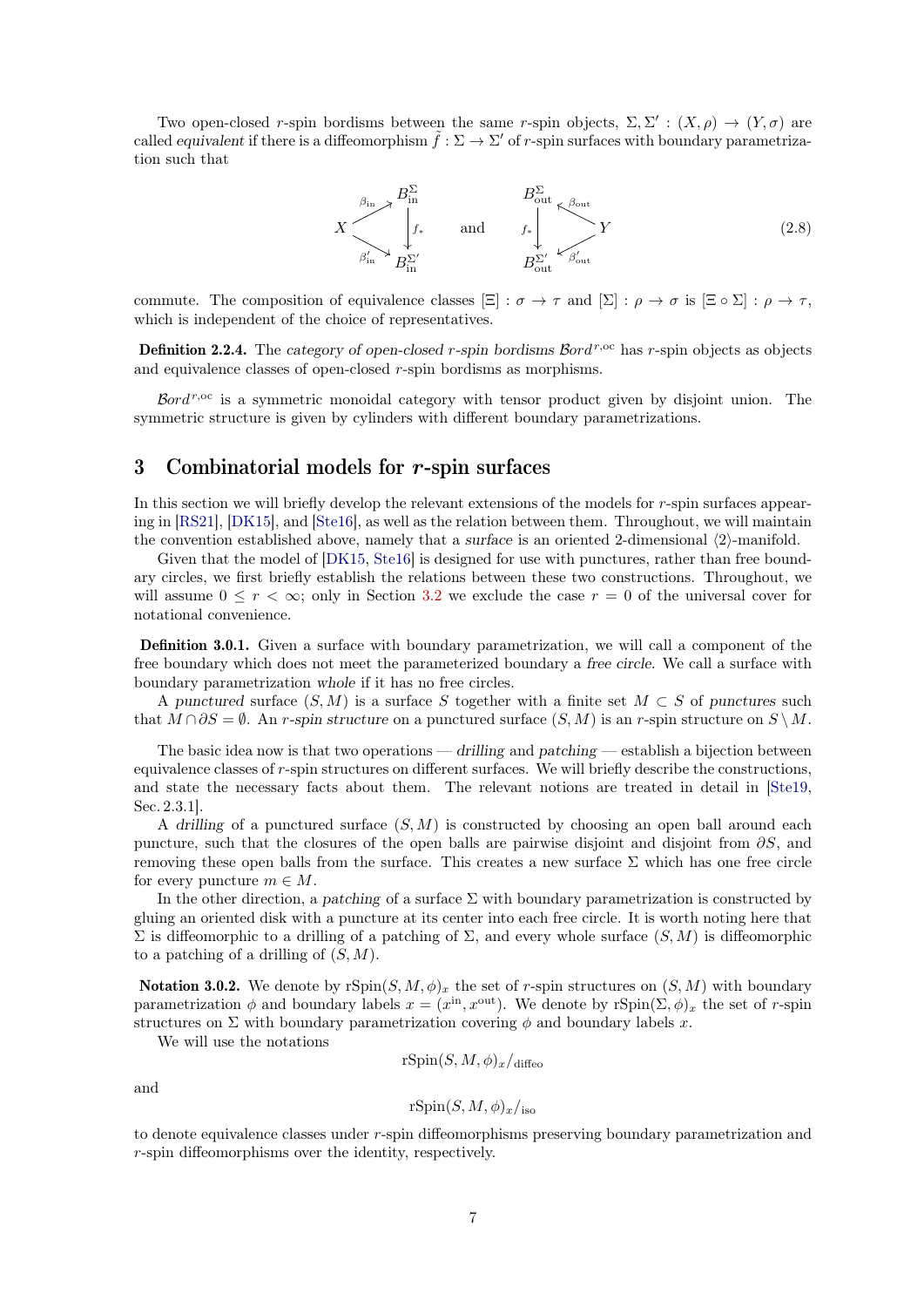**Proposition 3.0.3.** Let  $(S, M, \phi)$  be a whole punctured surface with boundary parametrization  $\phi$ . and let  $x = (x^{\text{in}}, x^{\text{out}})$  be boundary labels for  $(S, M, \phi)$ . Let  $(\Sigma, \phi)$  be a drilling of  $(S, M, \phi)$ . Then the inclusion  $\Sigma \hookrightarrow S$  induces bijections

$$
\mathrm{rSpin}(S,M,\phi)_x/_{\mathrm{diffeo}} \cong \mathrm{rSpin}(\Sigma,\phi)_x/_{\mathrm{diffeo}}
$$

and

$$
rSpin(S, M, \phi)_x/_{\text{iso}} \cong rSpin(\Sigma, \phi)_x/_{\text{iso}}
$$

via the restriction of r-spin structures to submanifolds.

*Proof.* We prove the second statement first. Denote by  $\rho_S : (S \setminus M) \to BGL_2^+(\mathbb{R})$  the classifying map of the oriented frame bundle of  $S \setminus M$ , and similarly let  $\rho_{\Sigma}: \Sigma \to BGL_2^+(\mathbb{R})$  classify the oriented frame bundle of  $\Sigma$ . Then isomorphism classes of r-spin structures on  $(S, M)$  are in bijection with homotopy classes of lifts



and similarly for  $\Sigma$ . Since  $\Sigma$  is a deformation retract of  $S \setminus M$ , this implies that there is a bijection between isomorphism classes of r-spin structures on  $(S, M)$  and isomorphism classes of r-spin structures on  $\Sigma$ , induced by restriction.

For both  $\Sigma$  and  $S \setminus M$ , the (germs of) boundary parameterizations are local data defined on collar neighborhoods  $U_b \subset \Sigma \subset S \setminus M$ . Thus, the bijection on isomorphism classes of r-spin structures descends to a bijection

$$
rSpin(S, M, \phi)_x/_{iso} \cong rSpin(\Sigma, \phi)_x/_{iso}
$$

as desired.

The first statement follows from the second by applying [\[Ste19,](#page-35-12) Prop. 2.1.14]. This tells us (1) that a boundary parameterization preserving r-spin diffeomorphism between elements of rSpin( $\Sigma$ ,  $\phi$ )<sub>x</sub> can be extended to a boundary parameterization preserving r-spin diffeomorphism between (representatives of) the corresponding elements of rSpin $(S, M, \phi)_x/_{\text{iso}}$ ; and (2) that a boundary parameterization preserving r-spin diffeomorphism between elements of  $rSpin(S, M, \phi)_x$  induces a boundary parameterization preserving r-spin diffeomorphism between the restrictions of these elements to  $\Sigma$ .  $\Box$ 

Remark 3.0.4. This bijection can be interpreted in terms of mapping class groups. If we consider a punctured surface  $(S, M)$  with  $m = |M|$ , and b boundary components, the mapping class groups fit into a short exact sequence

 $0 \longrightarrow \mathbb{Z}^m \longrightarrow \text{Mod}(\Sigma) \longrightarrow \text{Mod}(S) \longrightarrow 0$ 

where  $\mathbb{Z}^m$  is generated by Dehn twists around the free circles.

#### <span id="page-7-0"></span>3.1 Bordisms with marked PLCW decompositions

This section will treat the first of our two combinatorial models for r-spin surfaces: the marked PLCW decompositions of [\[RS21\]](#page-35-8). This model applies for  $0 \leq r \leq \infty$ .

We begin by briefly recalling the PLCW decompositions of [\[Kir12\]](#page-35-11). A slightly longer description than that given here is contained in [\[RS21,](#page-35-8) Sec. 2.2].

We consider the 'linear closed ball'  $B^n := [-1,1]^n \subset \mathbb{R}^n$ . An n-cell is the image of a piecewise linear (PL) map  $\phi: B^n \to \mathbb{R}^m$  injective on the interior of  $B^n$  (called a characteristic map). A generalized cell decomposition is a collection of cells in  $\mathbb{R}^m$  with disjoint interiors, and such that the boundary of any cell is a union of cells. A regular cell map  $f: K_{\bullet} \to L_{\bullet}$  is a piecewise linear map  $f: \bigcup_{C \in K_{\bullet}} C \to \bigcup_{D \in L_{\bullet}} D$  such that, for every  $C \in K_{\bullet}$  with characteristic map  $\phi$ ,  $f \circ \phi$  is the characteristic map of a cell in  $L_{\bullet}$ .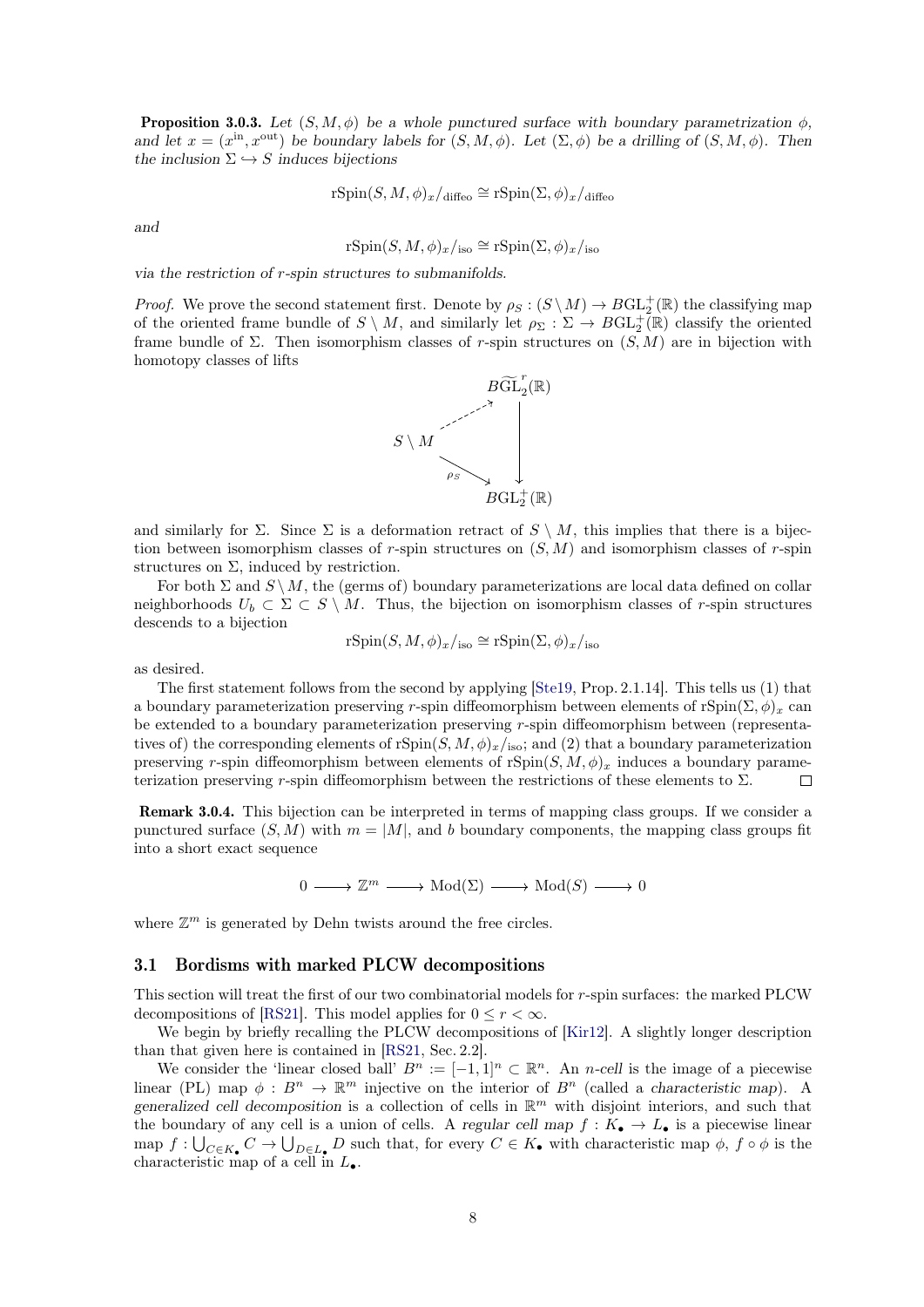

<span id="page-8-1"></span>Figure 1: Vertex v in the counterclockwise direction with respect to the orientation of the surface. The orientation is represented by the ordered basis of the tangent space, drawn as 2 arrows marked 1 and 2.

**Definition 3.1.1.** A PLCW decomposition of dimension n is a generalized cell decomposition  $K_{\bullet}$  with at least one n-cell, and no cells of higher dimension, such that

- 1. the collection  $(K_{\bullet})^{\leq n}$  of all cells of  $K_{\bullet}$  of dimension less than n is a PLCW decomposition, and
- 2. for each cell  $A \in K_n$ , the induced map  $\partial A \to (K_{\bullet})^{\leq n}$  is a regular cell map.

Note that we can use smooth approximation to apply PLCW decompositions to smooth manifolds.

For a punctured surface  $(S, M)$  with boundary parametrization  $\phi : \coprod U_i \to S$ , we define the core  $c(U_i)$  of each collar  $U_i$  to be the subset  $S^1 \subset U_i$  if  $U_i$  is a closed collar, and the subset  $I \times \{0\} \subset U_i$  if  $U_i$ is an open collar. By a  $\phi$ -admissible PLCW decomposition  $(S, M)$ , we mean a PLCW decomposition  $K_{\bullet}$  of S such that each puncture is a 0-cell of the decomposition, (i.e.  $M \subset K_0$ ), and for each collar  $U_i$ , the restriction of  $K_{\bullet}$  to the image of  $c(U_i) \subset U_i \stackrel{\phi}{\to} S$  determines a PLCW decomposition of  $c(U_i)$ with a single 1-cell.

**Remark 3.1.2.** Note that our definition also implies that, for an open collar  $U_i$ , the endpoints of  $c(U_i)$  are contained in  $K_0$ .

<span id="page-8-0"></span>**Definition 3.1.3.** Let  $(S, M)$  be a punctured surface with boundary parametrization  $\phi : \coprod_{i \in \mathbb{N}} U_i \to S$ , and let  $K_{\bullet}$  be a  $\phi$ -admissible PLCW decomposition of S. We denote by  $\overline{K}_1 \subset K_1$  the set of all edges of  $K_{\bullet}$  except boundary edges in the free boundary.

A  $\phi$ -admissible marking of  $K_{\bullet}$  consists of the following data:

- An orientation of each edge in  $\overline{K}_1$  (edge orientations)
- A section  $m: K_2 \to E$  of the canonical map  $E \to K_2$ , where

$$
E := \{(e, f) \mid e \in K_1, f \in K_2 \text{ s.t. } e \text{ is an edge of } f\}
$$

(edge markings).

• A map  $s : \overline{K}_1 \to \mathbb{Z}/r$ , whose value on an edge e we denote by  $s_e$  (edge indices).

If S comes equipped with boundary labels  $x^{\text{in}} : B_{\text{in}} \to \mathbb{Z}/r$  and  $x^{\text{out}} : B_{\text{out}} \to \mathbb{Z}/r$ , we additionally include the data of  $x_u^{\text{in}}$  or  $x_u^{\text{out}}$  assigned to the vertices of the corresponding boundary component as in [\[RS21,](#page-35-8) Eq. 2.10].

**Remark 3.1.4.** Note that Definition [3.1.3](#page-8-0) can be applied to either a whole punctured surface  $(S, M)$ , or to a surface  $\Sigma$  with parameterized boundary and no punctures.

Given a  $\phi$ -admissible marking of a  $\phi$ -admissible PLCW decomposition  $K_{\bullet}$  of  $(S, M)$ , and a vertex u in a boundary component, we set

$$
\epsilon_u := \begin{cases} +1 & u \in B_{\text{in}} \\ -1 & u \in B_{\text{out}} \end{cases}
$$

For a vertex  $v \in K_0$ , we denote by  $D_v$  the number of faces whose marked edge has v as its boundary vertex in a counterclockwise direction (with respect to the orientation on  $S$ ), see Figure [1.](#page-8-1) We denote  $N_v^{\text{start}}$  the number of oriented edges starting at v, and by  $N_v^{\text{end}}$  the number ending at v. We will write

$$
N_v := N_v^{\text{start}} + N_v^{\text{end}}
$$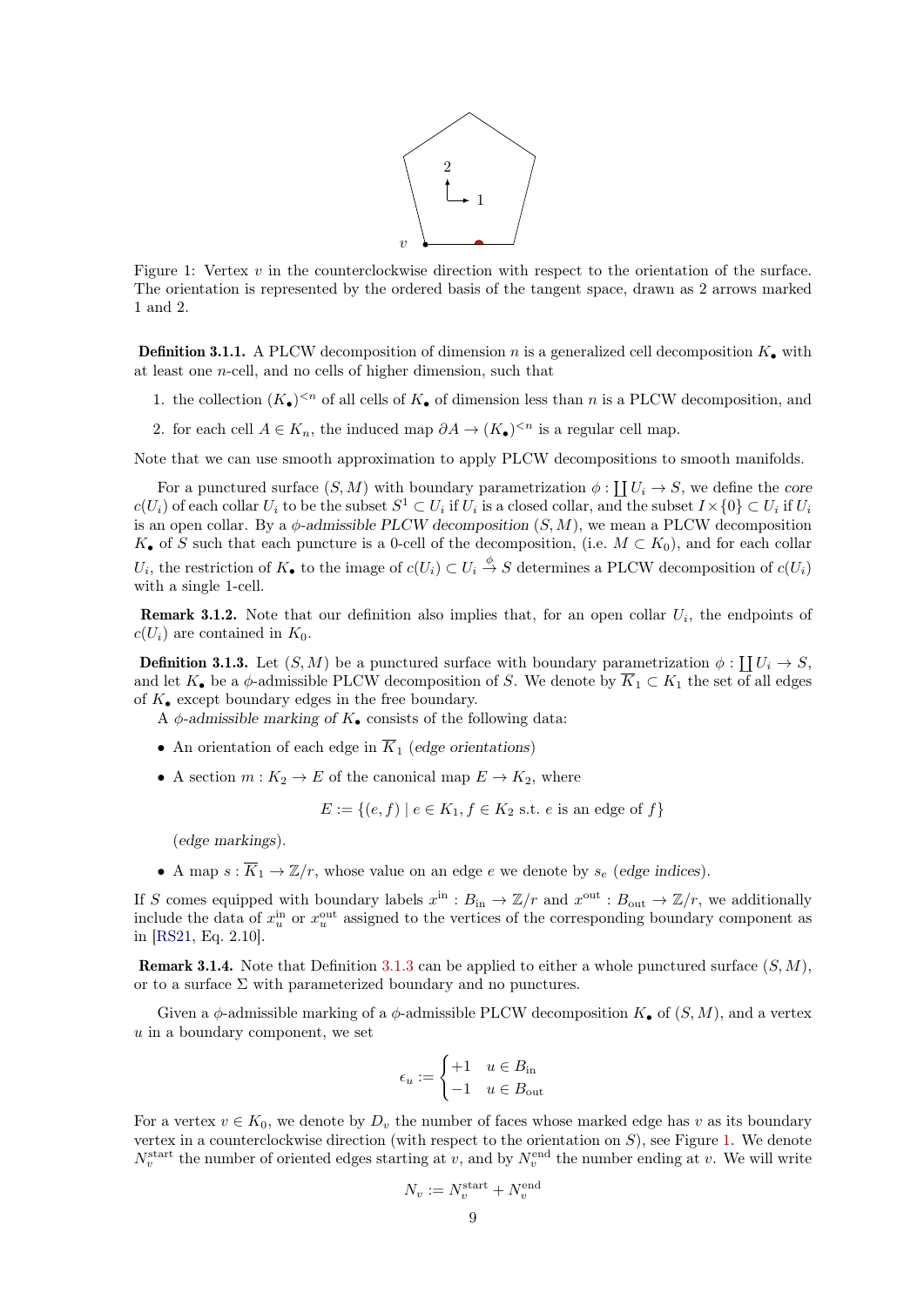

<span id="page-9-0"></span>Figure 2: An extension (blue) of a PLCW decomposition of the circle (red) to the disk.

We further denote by  $\partial^{-1}(v)$  the set of edges whose boundary contains v. Note that we do not necessarily have  $N_v = |\partial^{-1}(v)|$ , as loops are allowed. For each  $e \in \partial^{-1}(v)$  we denote

$$
\hat{s}_e := \begin{cases}\n-1 & e \text{ starts and ends at } v \text{ (}e \text{ is a loop)} \\
s_e & e \text{ points out of } v \\
-1 - s_e & e \text{ points into } v.\n\end{cases}
$$

**Definition 3.1.5.** Let  $(S, M)$  be a punctured surface with boundary parametrization  $\phi : \coprod U_i \to S$ . Given a  $\phi$ -admissible marking of a  $\phi$ -admissible PLCW decomposition  $K_{\bullet}$  of  $(S, M)$ , let v be a vertex in  $K_0 \setminus M$ . If v lies in the interior of S, we call the marking v-admissible if

<span id="page-9-1"></span>
$$
\sum_{e \in \partial^{-1}(v)} \hat{s}_e \equiv D_v - N_v + 1(\text{mod } r). \tag{3.1}
$$

If v lies in the image of the core of a closed collar under  $\phi$ , we call the marking v-admissible if

$$
\sum_{e \in \partial^{-1}(v)} \hat{s}_e \equiv D_v - N_v + \epsilon_v \cdot x_v \pmod{r}, \qquad (3.2)
$$

where  $x_v$  is the value of  $x = (x^{\text{in}}, x^{\text{out}})$  on the boundary component on which the vertex v sits. We call the  $\phi$ -admissible marking on  $K_{\bullet}$  admissible if it is v-admissible at every vertex fulfilling one of the two above descriptions. We denote the set of all admissible markings of  $K_{\bullet}$  by

$$
\mathcal{M}^K_x(S,M).
$$

If  $M = \emptyset$ , we alter this notation to  $\mathcal{M}_x^K(S)$ .

As in [\[RS21\]](#page-35-8), admissible markings of PLCW decompositions on punctured surfaces correspond to r-spin structures. Before discussing this correspondence, however, we relate marked PLCW decompositions to the procedures of drilling and patching.

<span id="page-9-2"></span>**Lemma 3.1.6.** Let  $(S, M)$  be a whole surface with boundary parametrization  $\phi : \coprod U_i \to S$ . Let  $\Sigma$ be a drilling of  $(S, M)$ , and let  $K_{\bullet}$  be a  $\phi$ -admissible PLCW decomposition of  $\Sigma$ . Then there is a  $\phi$ -admissible PLCW decomposition  $T_{\bullet}$  of  $(S, M)$  which restricts to  $K_{\bullet}$  on  $\Sigma \subset S$ .

Proof. Let  $U_m \subset S$  be the disk about m whose removal defines  $\Sigma$ . The PLCW decomposition  $K_{\bullet}$  determines a PLCW decomposition of  $\partial U_m$  by restriction to a free boundary component. Consequently, the lemma reduces to showing that, for any PLCW decomposition  $J_{\bullet}$  of  $S^1 = \partial D$ , there is a PLCW decomposition  $L_{\bullet}$  of D extending  $J_{\bullet}$  which has  $\{0\} \in D$  as one of its 0-cells. This is straightforward, as we may take cells

$$
L_0 := J_0 \amalg \{0\},
$$
  
\n
$$
L_1 := J_1 \amalg J_0 \times \{0\}
$$
  
\n
$$
L_2 := J_1.
$$

<span id="page-9-3"></span>as shown in Figure [2.](#page-9-0)

 $\Box$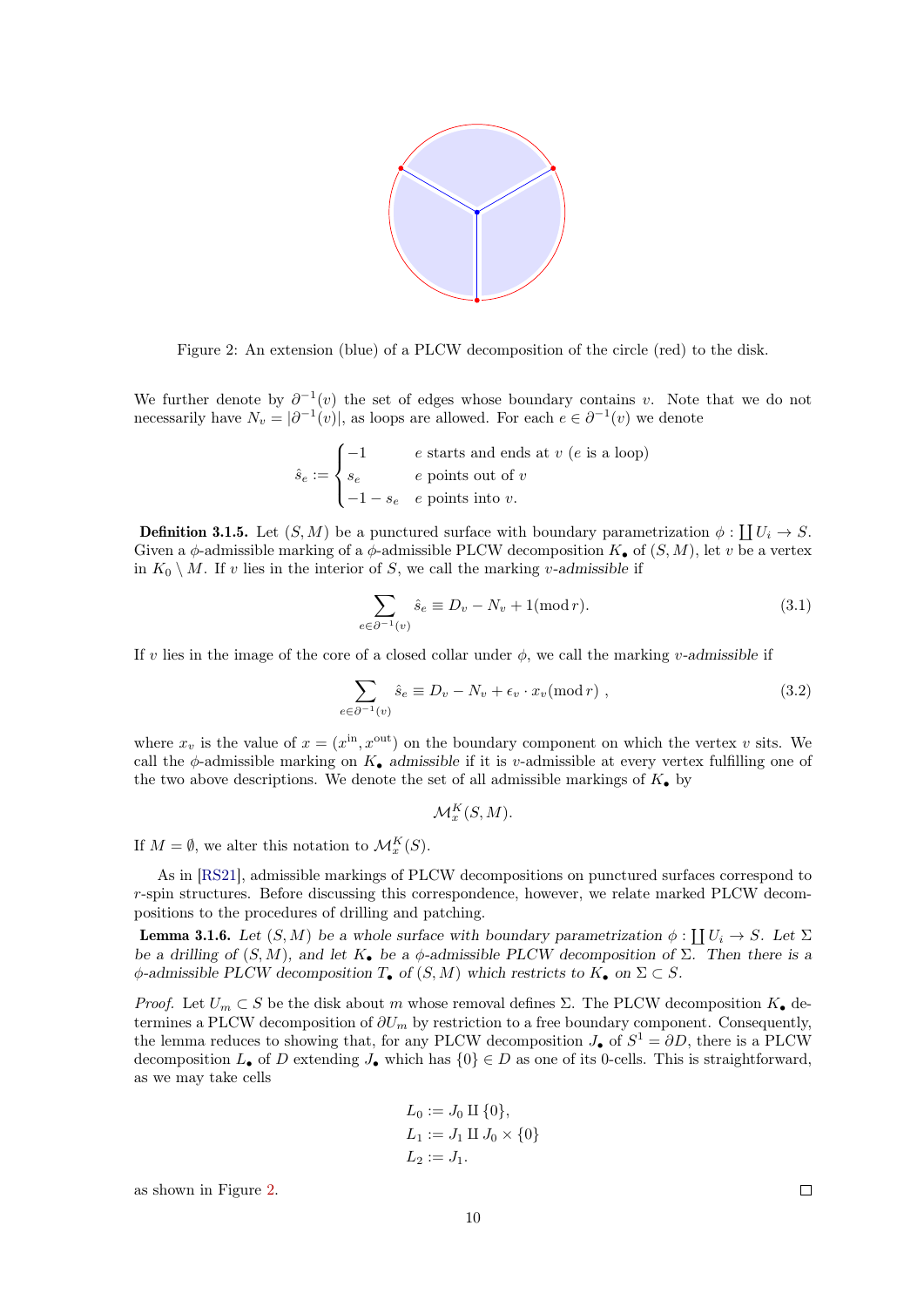<span id="page-10-1"></span>

Figure 3: The fixed PLCW moves.

**Definition 3.1.7** (Fixed PLCW moves). Given a  $\phi$ -admissible PLCW decomposition  $K_{\bullet}$  of punctured surface  $(S, M)$ , and an admissible marking  $(m, o, s)$  of  $K_{\bullet}$ ,<sup>†</sup> we call the following operations the fixed PLCW moves:

- 1. Reversing the orientation of an edge. This changes the edge labels as in Figure [3](#page-10-1) (1).
- 2. Moving the marked edge of a face counterclockwise. This changes the edge labels as in Figures [3](#page-10-1) (2a) and (2b).
- [3](#page-10-1). Adding  $\pm k$  to all edge labels, as in Figure 3 (3). We call this a deck transformation.

The fixed PLCW moves generate an equivalence relation on  $\mathcal{M}_x^K(S,M)$  which we will denote by  $\sim_{\text{fix}}$ .

Remark 3.1.8. Note that, while the edge labels will determine transition functions for an r-spin bundle, they take values in a  $\mathbb{Z}/r$ -torsor, rather than in  $\widetilde{GL}_2(\mathbb{R})$  itself. It is the relation between r-spin transition functions and  $\mathbb{Z}/r$ -torsors which yields the relations in Figure [3.](#page-10-1) See [\[Nov15\]](#page-35-6) for further details.

<span id="page-10-2"></span>**Proposition 3.1.9.** Let  $(S, M)$  be a punctured surface,  $\phi$  a boundary parametrization of  $(S, M)$ , and  $x = (x<sup>in</sup>, x<sup>out</sup>)$  boundary labels. Let  $K_{\bullet}$  be a  $\phi$ -admissible PLCW decomposition of  $(S, M)$ . There is a bijection

$$
\mathrm{rSpin}(S, M, \phi)_x/_{\mathrm{iso}} \cong \mathcal{M}_x^K(S, M)/_{\sim_{\mathrm{fix}}}.
$$

Proof. The proof is analogous to that of [\[RS21,](#page-35-8) Thm. 2.13], presented in Appendix A.4 of loc. cit. While we do not replicate the complete proof here, we comment on the two differences to be observed.

The construction of [\[Nov15,](#page-35-6) Sec. 4.8] gives an r-spin structure on  $S \setminus K_0$  — the surface minus the vertices of the PLCW decomposition. By requiring that for every inner vertex which is not a puncture the admissibility condition [\(3.1\)](#page-9-1) holds, this r-spin structure extends to these vertices, and we obtain an r-spin structure on  $S \setminus M$ . Note that we do not require the r-spin structure to extend to puncures.

Secondly, when dealing with free boundary components, the boundary edges of  $K_{\bullet}$  lying outside the parameterized boundary carry no additional data (orientations or indices), and the boundary vertices no compatibility conditions. However, since these edges abut only one 2-cell (on only one side), we do not need the data of transition functions on these edges. Each parameterized open boundary component  $\psi: U \to S$  has edge labels on its core, which specify the transition function between the trivialized r-spin structure on U and the trivialized r-spin structure on the 2-cell of  $K_{\bullet}$ abutting the image of the core of U.

Just as in [\[Nov15,](#page-35-6) Sec. 4.8], the moves which generate the equivalence relation induce isomorphisms of r-spin structures.

<span id="page-10-0"></span><sup>&</sup>lt;sup>‡</sup>Here m denotes the edge markings,  $o$  the orientations, and  $s$  the edge indices.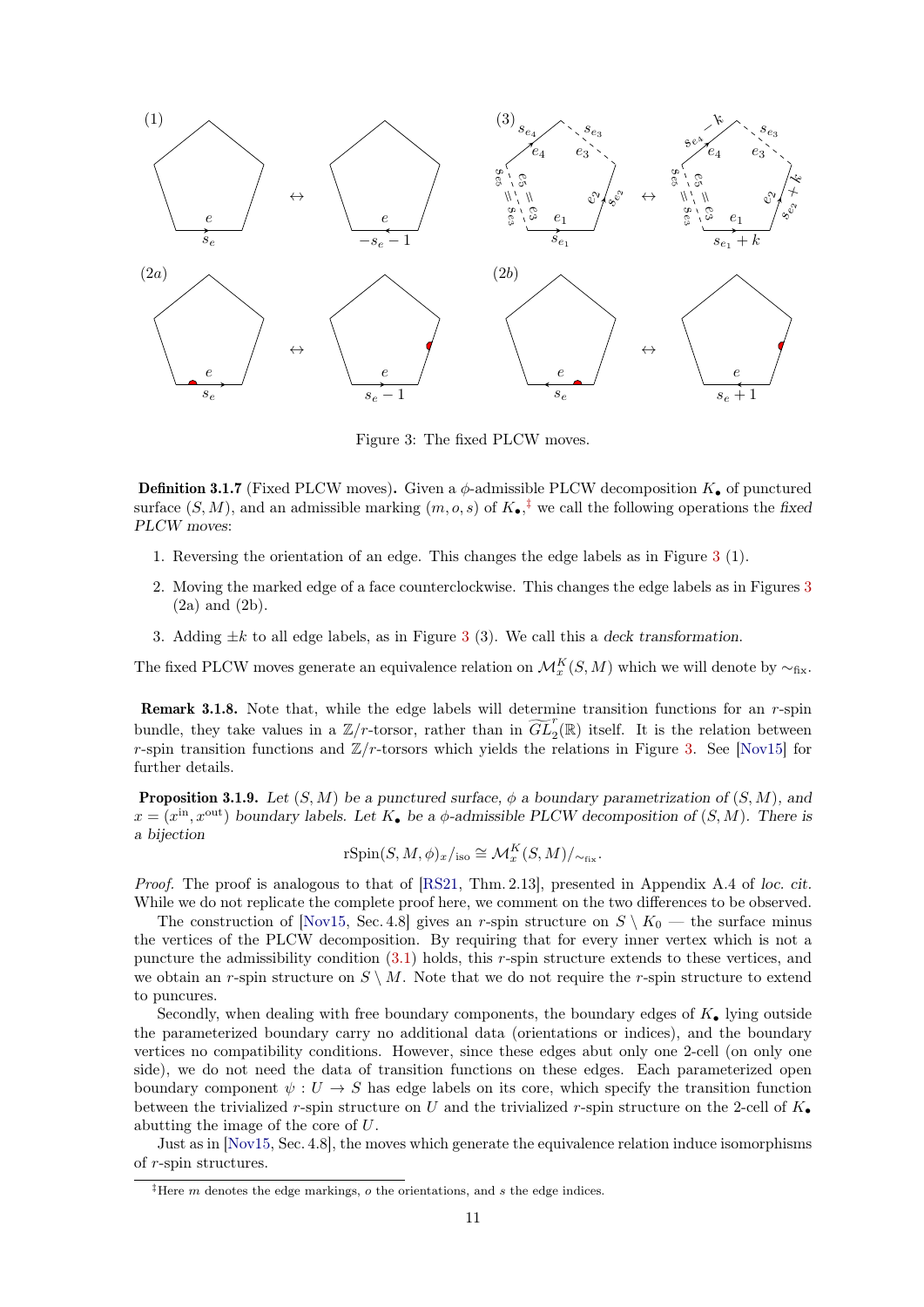<span id="page-11-1"></span>

Figure 4: The elementary moves on a marked PLCW decomposition.

Conversely, obtaining a marking of the PLCW decomposition from an r-spin structure works via the same construction as in [\[Nov15,](#page-35-6) Sec. 4.8]. We note here that we only record the marking for inner and boundary edges, for the same reason that we explained above.  $\Box$ 

### <span id="page-11-0"></span>3.1.1 Changing PLCW decompositions

<span id="page-11-3"></span>**Definition 3.1.10.** Given a punctured surface  $(S, M)$  with boundary parametrization  $\phi$ , boundary labels  $x^{\text{in}}$ ,  $x^{\text{out}}$ , a  $\phi$ -admissible PLCW decomposition  $K_{\bullet}$ , and an admissible marking  $(m, o, s)$  of  $K_{\bullet}$ , the elementary PLCW moves are the operations

- 4a. adding or removing a vertex as in Figure [4](#page-11-1) (a),
- 4b. adding or removing an edge as in Figure [4](#page-11-1) (b),

subject to the conditions that the endpoints of parameterized boundary intervals and the punctures can be neither removed or added.

Proposition 3.1.11. The elementary PLCW moves induce isomorphisms of r-spin structures on  $(S, M)$ .

 $\Box$ 

Proof. This follows from the same reasoning as [\[RS21,](#page-35-8) Prop. 2.18].

**Proposition 3.1.12.** Let  $(S, M)$  be a whole surface with boundary parametrization  $\phi$  and boundary labels  $x = (x<sup>in</sup>, x<sup>out</sup>)$ , and let  $\Sigma$  be a drilling of  $(S, M)$ . Fix a  $\phi$ -admissible PLCW decomposition  $K_{\bullet}$ of  $\Sigma$  and let  $T_{\bullet}$  be the extension of  $K_{\bullet}$  constructed in Lemma [3.1.6.](#page-9-2) Then there is a bijection

$$
\mathcal{M}_x^T(S,M)/_{\sim_{\text{fix}}} \cong \mathcal{M}_x^K(\Sigma)/_{\sim_{\text{fix}}}.
$$

*Proof.* As in Lemma [3.1.6](#page-9-2) it will suffice to work locally on a disk. We will denote by  $J_{\bullet}$  the PLCW decomposition of the circle (free boundary component) obtained from drilling at  $m \in M$ . We will denote by L• the PLCW decomposition of the disk, as in Lemma [3.1.6.](#page-9-2) Note that  $J_1 \subset L_1 \subset \overline{T}_1$ , but  $J_1 \cap K_1 = \emptyset$ .

Suppose given an admissible marking of  $K_{\bullet}$ . We choose edge orientations on  $J_1$  to move counterclockwise around the boundary circle (with respect to the induced orientation from  $S$ ) and orientations on  $L_1 \setminus J_1$  to point into the puncture m. For each element of  $L_2$ , we mark the side lying on the circle. We then set all edge indices for  $J_1$  to be  $0.\bar{S}$  These choices, together with  $(3.1)$ , then uniquely determine the edge labels for the edges of  $L_1 \setminus J_1$ . Moreover, since there is no compatibility condition at the marked vertex m, these choices determine an admissible marking of  $T_{\bullet}$  extending the marking of  $K_{\bullet}$ , and thus, a map of sets

$$
\phi: \mathcal{M}_x^K(\Sigma) \to \mathcal{M}_x^T(S, M).
$$

In the other direction, given an admissible marking of  $T_{\bullet}$  in  $\mathcal{M}_x^T(S,M)$ , we simply forget those edge orientations, edge indices, and edge labels not needed for a marking of  $K_{\bullet}$ , determining a map of sets

$$
\psi: \mathcal{M}_x^T(S, M) \to \mathcal{M}_x^K(\Sigma).
$$

<span id="page-11-2"></span><sup>§</sup> It is worth pointing out that these choices of orientations, markings and edge indices are arbitrary, and merely made to give a convenient definition of a map.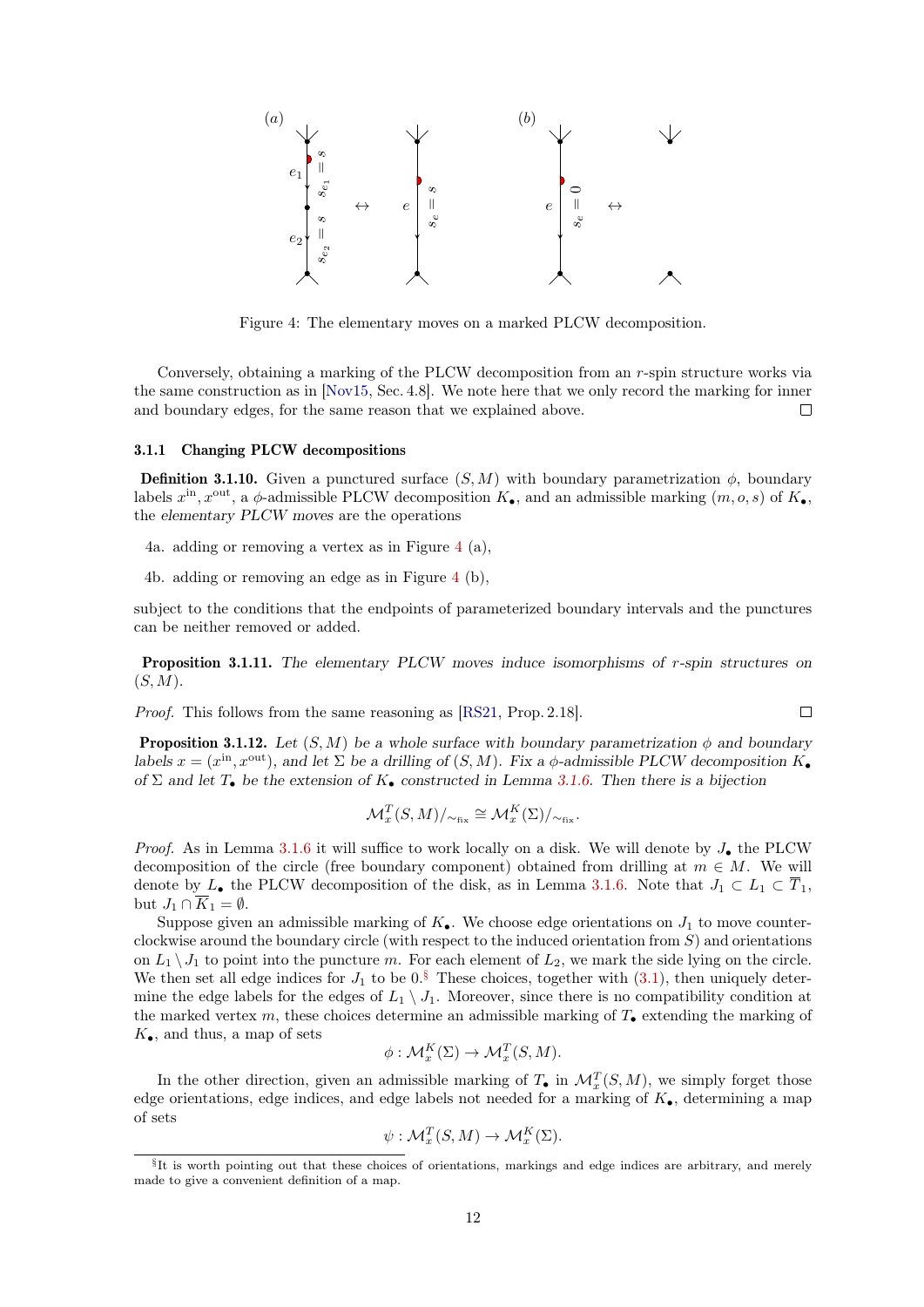It follows from the construction that  $\psi \circ \phi = id$ .

Moreover, given  $(m, o, s) \in \mathcal{M}_x^T(S, M)$ , both  $(m, o, s)$  and  $\phi(\psi(m, o, s))$  restrict to the same marking in  $\mathcal{M}_{x}^{K}(\Sigma)$ , meaning that  $(m, o, s)$  and  $\phi(\psi(m, o, s))$  can only differ on  $L_{\bullet}$ . The edge orientations and markings can be made to agree via application of moves (1) and (2) from Figure [3,](#page-10-1) and deck transformations can be used to bring the edge indices for edges in  $J_1$  to 0. Since the compatibilities then determine the remaining edge indices in  $L_1$ , we thus have

$$
(m, o, s) \sim_{\text{fix}} \phi(\psi(m, o, s)).
$$

Since the fixed PLCW moves are defined locally, both  $\phi$  and  $\psi$  descend to maps of quotients by  $\sim_{\text{fix}}$ , yielding the desired bijection.  $\Box$ 

#### <span id="page-12-0"></span>3.1.2 Gluing PLCW decompositions

As in [\[Nov15\]](#page-35-6), one can glue two marked PLCW decompositions along closed collars, and the induced r-spin structure on the glued surface is precisely that given by gluing the two r-spin structures on the unglued structures. Since the gluing is local, we will give the construction for gluing along a single boundary component.

<span id="page-12-1"></span>**Construction 3.1.13.** Let  $(S_1, M_1)$  and  $(S_2, M_2)$  be two punctured surfaces equipped with open-closed boundary parametrizations  $\phi_1$  and  $\phi_2$ , and boundary labels  $x^{\text{in},1}$ ,  $x^{\text{out},1}$  and  $x^{\text{in},2}$ ,  $x^{\text{out},2}$  respectively. Let  $K^1_\bullet$  and  $K^2_\bullet$  be  $\phi^1$ - and  $\phi^2$ -admissible PLCW decompositions with admissible markings  $(m^1, o^1, s^1)$ and  $(m^2, o^2, s^2)$  respectively.

Denote by  $\psi^1: U \to S_1$  the restriction of  $\phi^1$  to a single outgoing boundary component, and by  $\psi^2: V \to S_2$  the restriction of  $\phi^2$  to a single incoming boundary component such that the boundary labels  $x^{\text{out},1}$  and  $x^{\text{in},2}$  agree (note that this condition is vacuous if the boundary components are open). We denote by S the gluing of  $S_1$  and  $S_2$  along  $\psi_1$  and  $\psi_2$ , and we write  $M := M_1 \amalg M_2 \subset S$ . Note  $K^1_{\bullet}$  and  $K^2_{\bullet}$  both restrict to the same PLCW decomposition  $L_{\bullet}$  of  $c(U) = c(V)$ .

These data give rise to a new PLCW decomposition  $K_{\bullet}$  of  $\Sigma$  with cells:

$$
K_0 = K_0^1 \coprod_{L_0} K_0^2
$$
  

$$
K_1 = K_1^1 \coprod_{L_1} K_1^2
$$
  

$$
K_2 = K_2^1 \coprod K_2^2
$$

We suppose, without loss of generality, that the edge orientations induced on  $L_{\bullet}$  by  $o^1$  and  $o^2$  are both those induced by the orientation of  $\Sigma_1$  (the opposite of that induced by  $\Sigma_2$ ). We then get edge orientations  $o$  on  $K_1$ , and markings m on  $K_2$  induced by  $o^1, o^2$  and  $m^1, m^2$ .

On edges not contained in  $L_{\bullet}$ ,  $s^1$  and  $s^2$  induce edge indices s on  $L_{\bullet}$ , which are admissible at all vertices not contained in  $L_{\bullet}$ . Suppose  $e \in L_1$  is an edge. We then define

<span id="page-12-2"></span>
$$
s_e := s_e^1 + s_e^2 + 1\tag{3.3}
$$

vielding an admissible marking  $(m, o, s)$  on  $K_{\bullet}$ .

Proposition 3.1.14. With notation as in Construction [3.1.13,](#page-12-1) there is an isomorphism of r-spin surfaces

$$
\Sigma(m, o, s) \cong \Sigma_2(m_2, o_2, s_2) \circ \Sigma_1(m_1, o_1, s_1).
$$

Proof. This can be seen from, either the gluing procedure of [\[Nov15,](#page-35-6) Sec. 4.5] or the holonomy formula in [\[RS21,](#page-35-8) Prop. 2.15].  $\Box$ 

**Remark 3.1.15.** We can apply an analogous gluing procedure, even if the restrictions of  $K^1_{\bullet}$  and  $K^2_{\bullet}$  to  $c(U) = c(V)$  have more than one 1-cell, so long as both still restrict to the same PLCW decomposition  $L_{\bullet}$ . We can apply this more general gluing procedure to obtain the following useful corollary.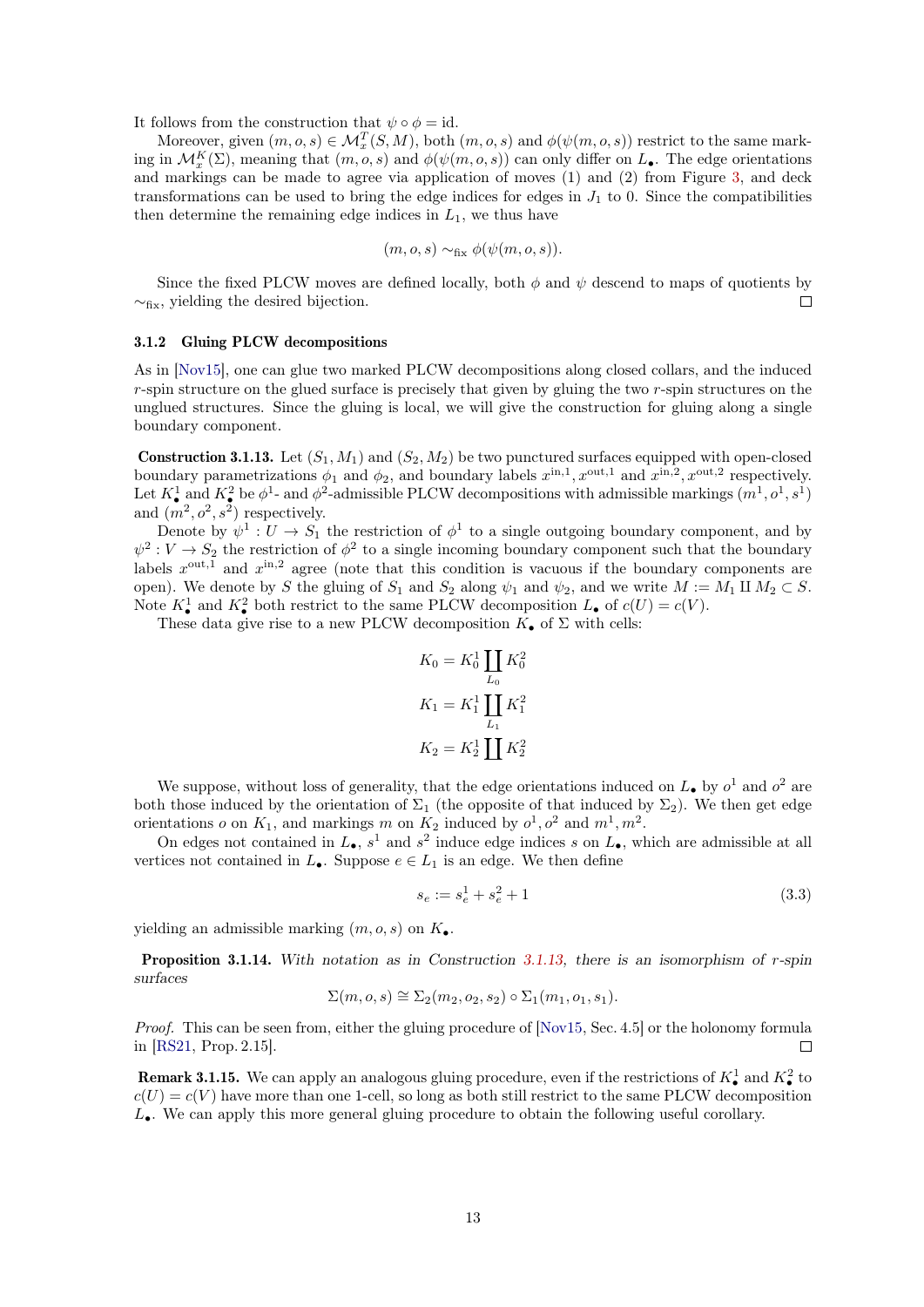

<span id="page-13-1"></span>**Corollary 3.1.16.** Let  $\Sigma$  be a surface with boundary parametrization  $\phi$ , PLCW decomposition  $K_{\bullet}$ and marking  $(m, s, o)$ . Let  $\gamma : D^2 \to \Sigma$  be an oriented embedding such that the restriction to the boundary  $\gamma|_{S^1}: S^1 \to \Sigma$  does not intersect  $K_0$ , only intersects the edges in  $K_1$  transversely, and does not intersect any edge in  $K_1$  more than once. Assume further that for any  $\sigma \in K_2$ ,  $\gamma(S^1) \cap \sigma$  consists of at most a single interval.

- 1. We can replace  $K_{\bullet}$  by a PLCW decomposition  $H_{\bullet}$ , which agrees with  $K_{\bullet}$  outside the image of  $\gamma$  and contains only one vertex in the interior of  $\gamma(D^2)$ .
- 2. There is a marking of  $H_{\bullet}$ , which agrees with the marking of  $K_{\bullet}$  outside of  $\gamma(D^2)$ , which induces an isomorphic r-spin structure on  $\Sigma$ .

*Proof.* Denote by V the set of points of intersection of  $\gamma|_{S^1}$  with edges in  $K_1$ , and order them  $(v_1, v_2, \ldots, v_n)$  compatibly with the orientation of  $S^1$ . Assume without loss of generality that, for each point of intersection, the edge markings and orientations of  $K_{\bullet}$  are such that, for all  $1 \leq i \leq n$ ,

- the edge containing  $v_i$  is oriented into  $\gamma(D^2)$ ,
- the edge  $e$  containing  $v_i$  is the marked edge of the 2-cell to the left of  $e$  (with respect to the orientations of e and  $\Sigma$ ).

Using moves of type (a) from Figure [4,](#page-11-1) we can then split the edges containing  $v_i$  at the points  $v_i$ . Using moves of type (b) from Figure [4,](#page-11-1) we can add 1-cells  $e_i$  to  $e_{i+1}$  to the PLCW decomposition (with edge index 0 in all cases), so that we obtain a new (equivalent) marked PLCW decomposition which now restricts to a PLCW decomposition of  $\gamma(S^1)$ .

Cutting along  $\gamma(S^1)$  displays  $\Sigma$  as the gluing of two r-spin surfaces along a common closed boundary component with boundary label 0. Since one of these is the disk, we may take a different marked PLCW decomposition of the disk representing the same r-spin structure. Choosing the radial PLCW decomposition from Figure [2](#page-9-0) yields the desired result.  $\Box$ 

### <span id="page-13-0"></span>3.2 Structured graphs and PLCW decompositions

In what follows, we will make extensive use of the notion of structured graphs as defined in [\[DK15\]](#page-35-9), and elaborated on in [\[Ste16\]](#page-35-10). However, to more easily make connections with marked PLCW decompositions, our definitions will differ slightly from those found in the above sources. For this reason, we begin by reviewing the formalism of graphs structured over the r-cyclic category  $\Lambda_r$ . Where applicable, we will comment on the differences between the variant discussed here and those presented in [\[DK15,](#page-35-9) [Ste16\]](#page-35-10). For the definition of the r-cyclic category, as well as the conventions we use, see Appendix [A.](#page-31-0) In particular, the notations  $\psi_k^{i,j}$  and  $\theta_\ell^{i,j,k}$  are defined there.

In the case where  $r = 0$  it is necessary to use the paracyclic category  $\Lambda_{\infty}$  in place of  $\Lambda_r$ . While the model still works in this case, and bears effectively the same relation to marked PLCW decompositions, we will restrict our attentions in this section to  $0 < r < \infty$  so as to avoid the need for two conventions.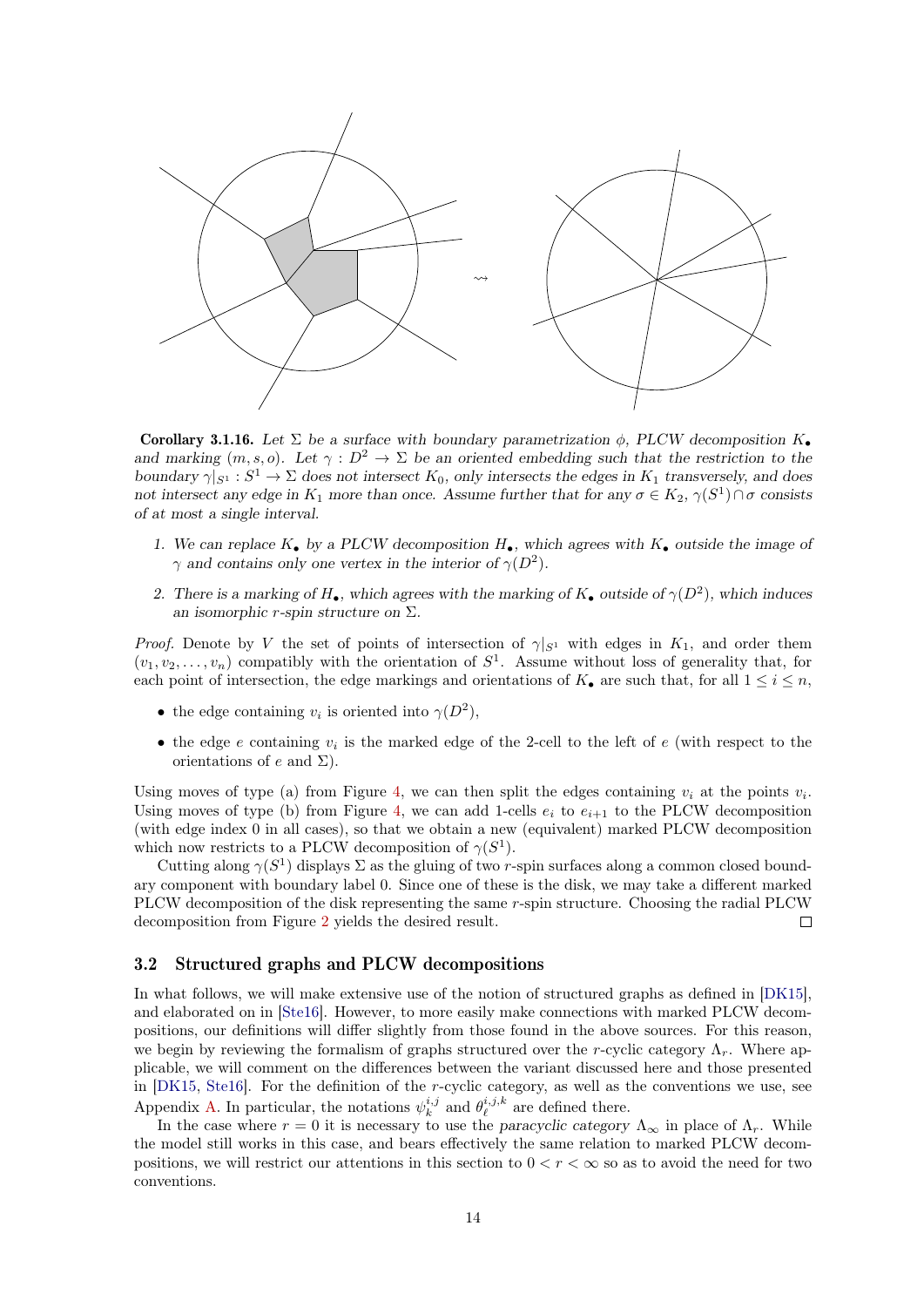Remark 3.2.1. For the entirety of this section, we fix the following convention for marked PLCW decompositions. An incoming boundary edge is always given the edge orientation opposite that induced by the surface. An outgoing boundary edge always has edge orientation induced by the surface. We can do this without loss of generality by applying fixed PLCW moves of type 1.

**Definition 3.2.2.** A graph Γ consists of a finite set H of half-edges, a finite set V of vertices, an involution  $\eta: H \to H$ , and a map  $s: H \to V$ .

We will call the orbits of order 2 under  $\eta$  the edges of Γ, and denote the set of edges by E. We will call the orbits of order 1 under  $\eta$  the external half-edges. We will consistently abuse notation by identifying an external half-edge  $\{h\}$  with the half-edge h. The set  $H_v := s^{-1}(v)$  for  $v \in V$  consists of the half-edges adjacent to v, and  $|H_v|$  is the valency of v. We additionally prohibit vertices of valency 0.

**Construction 3.2.3.** Given a graph Γ, we construct the incidence category  $I(\Gamma)$  of Γ as follows:

- 1.  $I(\Gamma)$  has an object for each vertex or edge of  $\Gamma$ .
- 2. If  $e = \{h, h'\}$  is an edge of  $\Gamma$ , with  $s(h') = v$ , then  $I(\Gamma)$  has a morphism  $v \to e$ .

 $I(\Gamma)$  additionally has formally defined identities at every object. Since there are no non-trivial pairs of composable morphisms, this uniquely defines a category. We further define the augmented incidence category  $A(\Gamma)$  to, in addition to the above, have

- 3. an object for every external half-edge of Γ,
- 4. for each external half-edge h of Γ, a morphism  $s(h) \to h$ .

We construct a functor, the incidence diagram

$$
I_{\Gamma}: I(\Gamma) \to \mathbf{Set}
$$

as follows. We send  $v \mapsto H_v$  and  $e = \{h, h'\} \mapsto \{h, h'\}$ . The morphism  $s(h) \to \{h, h'\}$  is sent to the map  $H_v \to \{h, h'\}$  given by

$$
k \mapsto \begin{cases} h' & k = h \\ h & \text{else} \end{cases}
$$

Given a partition of the external half-edges of  $\Gamma$  into two sets In( $\Gamma$ ) and Out( $\Gamma$ ), we can extend the incidence diagram to the augmented incidence category to obtain a functor

$$
A_{\Gamma}:A(\Gamma)\to\mathbf{Set}
$$

as follows. To each external half-edge h, we assign the set  $\{0, 1\}$ , and to the morphism  $s(h) \to h$ , we assign the map  $H_v \to \{0, 1\}$ , given by the map

$$
k \mapsto \begin{cases} 0 & k = h \\ 1 & \text{else} \end{cases}
$$

if  $h \in \text{In}(\Gamma)$  and the map

$$
k \mapsto \begin{cases} 1 & k = h \\ 0 & \text{else} \end{cases}
$$

if  $h \in Out(\Gamma)$ . We will call the functor  $A_{\Gamma}$  the augmented incidence diagram of  $\Gamma$ .

**Notation 3.2.4.** We will refer to the realization of the nerve  $|N(A(\Gamma))|$  as the realization of Γ, and denote it by  $|\Gamma|$ .

**Definition 3.2.5.** Let  $\Gamma$  be a graph. A  $\Lambda_r$ -structure on  $\Gamma$  consists of a functor  $\tilde{A}_{\Gamma}$  and a natural isomorphism  $\mu$  making the diagram

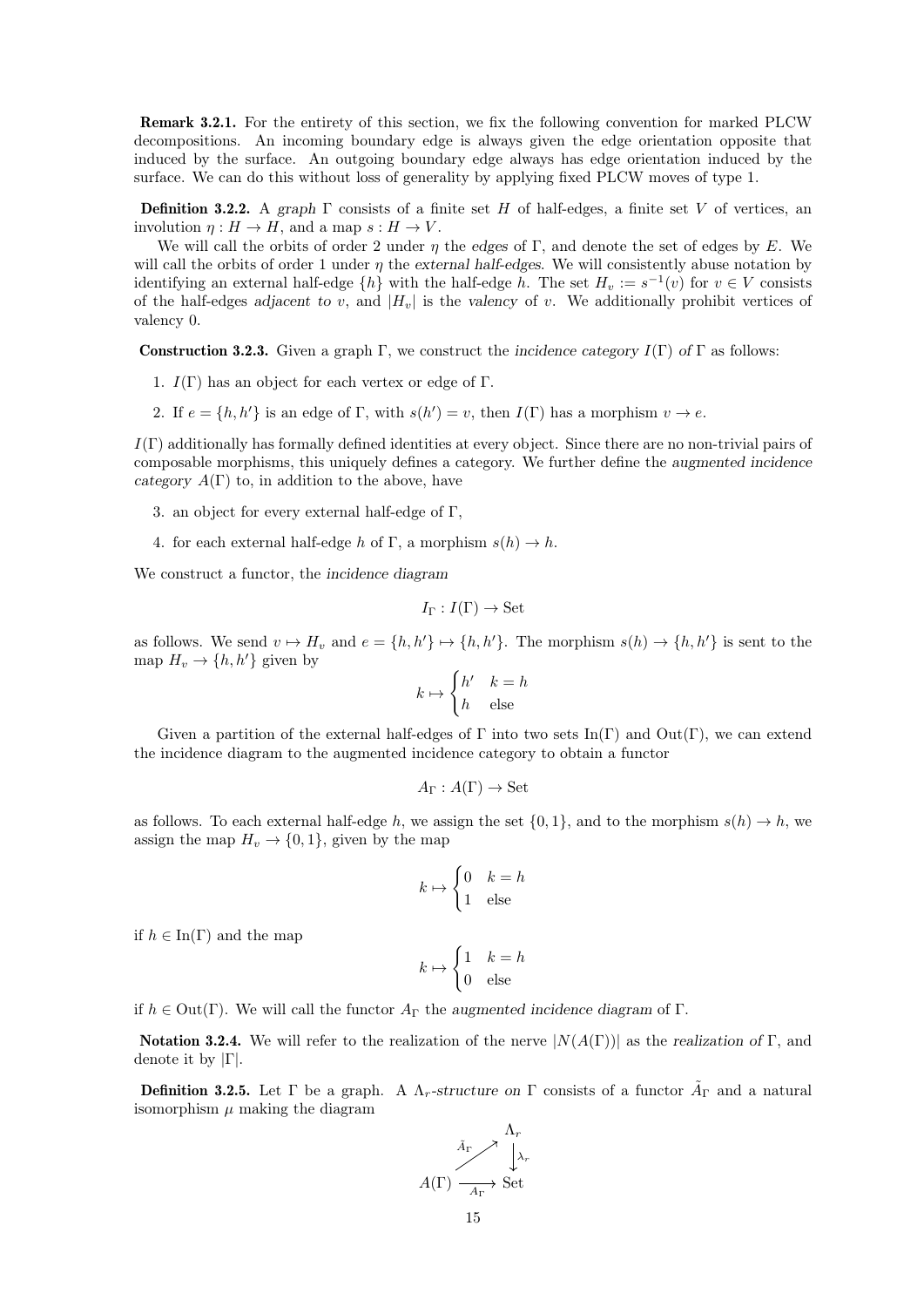commute up to  $\mu$ , subject to the condition that, for any external half-edge h of Γ, the component  $\mu_h$ of  $\mu$  is the identity on the set  $\{0, 1\}.$ 

An isomorphism of  $\Lambda_r$ -structures  $(\tilde{A}_{\Gamma}, \mu^A) \to (\tilde{B}_{\Gamma}, \mu^B)$  on  $\Gamma$  consists of a natural isomorphism  $\theta : \tilde{A}_{\Gamma} \Rightarrow \tilde{B}_{\Gamma}$  such that the diagram



commutes, and such that the component  $\theta_h$  at any external half-edge h is the identity on  $[1]_r$ .

**Notation 3.2.6.** We will denote the set of  $\Lambda_r$ -structures on Γ by  $\Lambda_r(\Gamma)$ , and will denote the equivalence classes under isomorphism of  $\Lambda_r$ -structures by

 $\Lambda_r(\Gamma)_{\ell \sim \infty}$ .

**Remark 3.2.7.** The definition above of a  $\Lambda_r$ -structure on Γ is effectively equivalent to that of an augmented  $\Lambda_r$ -structured graph from [\[DK15\]](#page-35-9) or [\[Ste16\]](#page-35-10). The natural isomorphisms are introduced here to avoid the necessity of working with more general  $\Lambda_r$ -structured sets. The isomorphisms of  $\Lambda_r$ -structures defined above correspond to a special case of the more general morphisms of structured graphs introduced in [\[DK15\]](#page-35-9).

**Construction 3.2.8.** Given a whole surface  $(S, M)$  with a PLCW decomposition  $K_{\bullet}$  of S with respect to M, we define the dual graph  $\Gamma_K$  of  $K_{\bullet}$  to have vertices  $V := K_2$ , half-edges

$$
H = \left\{ (a, b) \in K_2 \times \overline{K}_1 \mid b \text{ is an edge of } a \right\},\
$$

valency map  $s : H \to V$  given by  $(a, b) \mapsto a$  and involution  $\eta : H \to H$  which sends  $(a, b)$  to  $(a', b)$ , where  $a'$  is

- 1. the other 2-cell abutting b, if b does not lie in  $\partial S$ ,
- 2. *a* if *b* lies in the boundary  $\partial S$ .

Note that we can identify  $|\Gamma_K|$  with a subcomplex of the 1-skeleton of the barycentric subdivision of  $K_{\bullet}$ , and thereby obtain an embedding

$$
\gamma_K : |\Gamma_K| \to S \setminus M
$$

inducing a bijection between the set of parameterized boundary components and the set  $\partial \Gamma_K$  of external half-edges of  $\Gamma_K$ . Moreover, if  $M = K_0 \setminus \partial S$ , then  $\gamma_K$  is a homotopy equivalence.

**Remark 3.2.9.** Let  $\gamma : |\Gamma| \to S \setminus M$  be an embedding which is a homotopy equivalence, such that  $\gamma$ defines a bijection between  $\partial\Gamma$  and the set of parameterized boundary components of S. Then there is a PLCW decomposition  $K_{\bullet}$  of S with respect to M and an isomorphism  $\phi : \Gamma \cong \Gamma_K$  such that  $\gamma_K \circ |\phi|$  is homotopic to  $\gamma$ .

Remark 3.2.10. An embedding of a graph Γ into an oriented surface S induces a cyclic order on the set of half-edges incident to any vertex or edge in Γ. Given such an embedding, we will consider only those r-cyclic structures on  $\Gamma$  which induce precisely these cyclic orders. We will denote the set of such by  $\Lambda_r(\Gamma)^S$ . By a  $\Lambda_r$ -structured graph embedded in  $(S, M)$ , we will mean an isotopy class of embeddings satisfying this condition.

We now aim to relate markings of a PLCW decomposition  $K_{\bullet}$  of  $(S, M)$  to  $\Lambda_r$ -structures on the dual graph of  $K_{\bullet}$ . The fundamental constructions in this regard are as follows.

<span id="page-15-1"></span>**Construction 3.2.11.** Suppose given an admissible marked PLCW decomposition  $(K_{\bullet}, m, s, o)$  of a whole surface  $(S, M)$ . The dual graph  $\Gamma$  comes equipped with an embedding

$$
\gamma : |\Gamma| \to S \setminus M
$$

which is a homotopy equivalence. We can put a  $\Lambda_r$ -structure on  $\Gamma$  as follows:

<span id="page-15-0"></span>T Note that this could be the same as  $a$ , depending on the PLCW decomposition.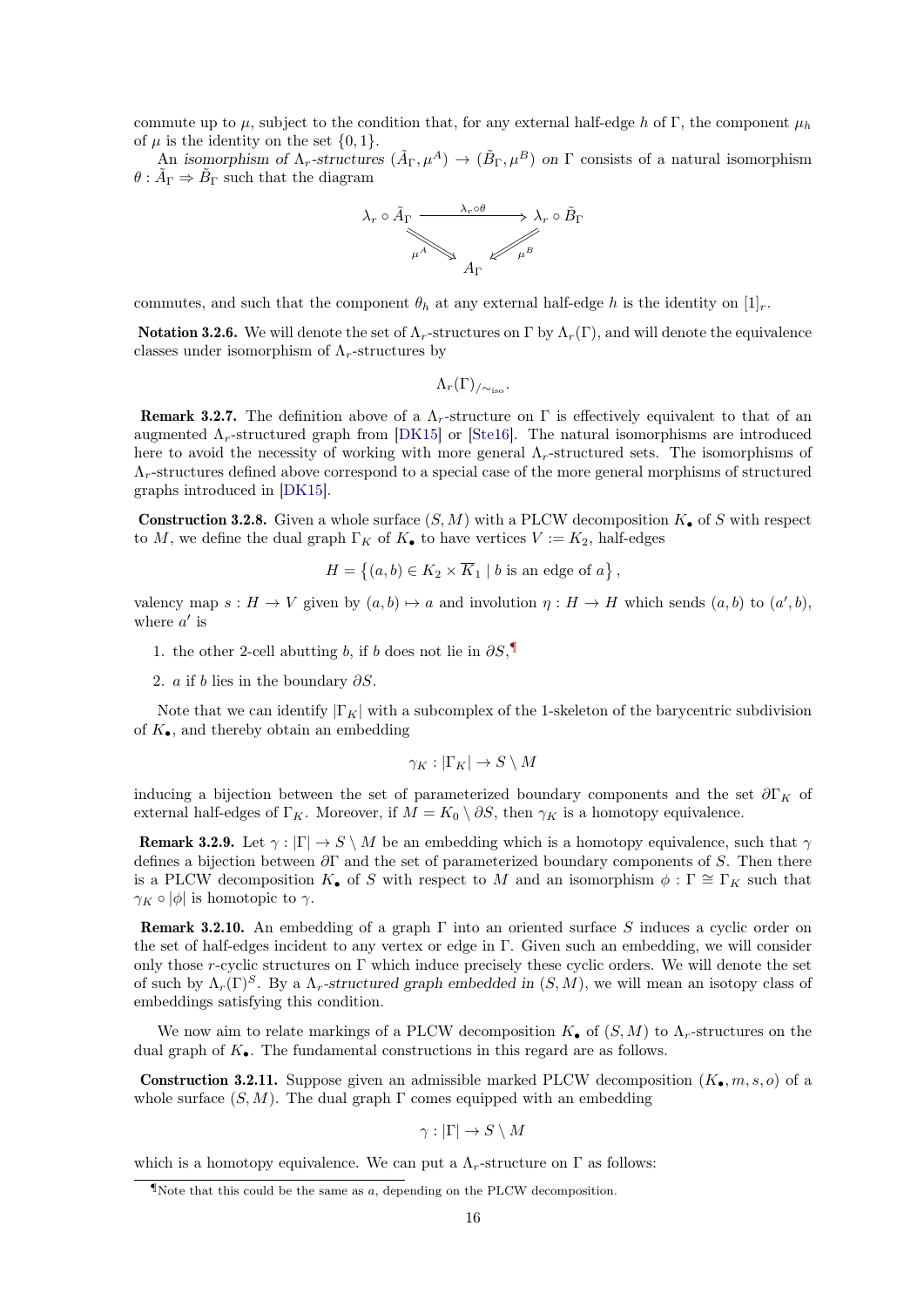1. To each vertex v of Γ, corresponding to an  $(n+1)$ -gon  $\sigma_v \in K_2$ , we assign  $[n]_r \in \Lambda_r$ . Note that the edge marking together with the cyclic order on the set  $E_v$  of edges of  $\sigma_v$  defines a bijection

$$
\mu_v: \{0, 1, \ldots, n\} \to E_v.
$$

2. To each internal edge e of  $\Gamma$  corresponding to an internal edge  $u_e \in K_1$ , we assign  $[1]<sub>r</sub> \in \Lambda_r$ . Note that the oriented unit normal to  $u_e$  in S defines a linear order on the set  $U_e$  of 2-cells adjacent to  $u_e$ , and therefore an isomorphism

$$
\mu_e: \{0, 1\} \to U_e.
$$

- 3. To each external half-edge e of  $\Gamma$  corresponding to a boundary edge  $u_e \in K_1$ , we assign  $[1]_r$ .
- 4. For each morphism  $v \to e$  in the incidence category  $I(\Gamma)$ , where e is an internal edge, we assign a morphism as follows:
	- (a) If the edge orientation of  $u_e$  is opposite that induced by the orientation of  $\sigma_v$ , then we send  $v \rightarrow e$  to the morphism

$$
\psi_n^{k,n}\circ\tau^{-(n+1)s_e}:[n]_r\to[1]_r
$$

where  $\sigma_v$  is an  $(n+1)$ -gon,  $k = \mu_v^{-1}(u_e)$ , and  $s_e$  is the edge label of  $u_e$ .

(b) if the edge orientation of  $u_e$  is that induced by the orientation of  $\sigma_v$ , then we send  $v \to e$ to the morphism

$$
\psi_n^{k,0}: [n]_r \to [1]_r
$$

where  $\sigma_v$  is an  $(n+1)$ -gon and  $k = \mu_v^{-1}(u_e)$ .

- 5. For each morphism  $v \to e$  in the incidence category  $I(\Gamma)$ , where e is an external half-edge, we assign a morphism as follows:
	- (a) If the edge orientation of  $u_e$  is opposite that induced by the orientation of  $\sigma_v$  (i.e. if e is incoming), then we send  $v \to e$  to the morphism

$$
\psi_n^{k,n} \circ \tau^{-(n+1)s_e} : [n]_r \to [1]_r
$$

where  $\sigma_v$  is an  $(n+1)$ -gon,  $k = \mu_v^{-1}(u_e)$ , and  $s_e$  is the edge label of  $u_e$ .

(b) if the edge orientation of  $u_e$  is that induced by the orientation of  $\sigma_v$  (i.e. if u is outgoing), then we send  $v \rightarrow e$  to the morphism

$$
\psi_n^{k,0} \circ \tau^{(n+1)(s_e+1)} : [n]_r \to [1]_r
$$

where  $\sigma_v$  is an  $(n+1)$ -gon,  $k = \mu_v^{-1}(u_e)$ .

This defines a functor  $F_K : I(\Gamma)^{op} \to \Lambda_r$ . Moreover, the isomorphisms  $\mu_e$  and  $\mu_v$  define a natural isomorphism  $\mu$  from

$$
I(\Gamma)^{\text{op}} \xrightarrow{F_K} \Lambda_r \to \text{Set}
$$

to the incidence diagram  $I_{\Gamma}: I(\Gamma) \to \text{Set}$ .

**Construction 3.2.12.** Let  $\Gamma$  be a graph with a  $\Lambda_r$ -structure  $(\tilde{A}_{\Gamma}, \mu)$ . For any object  $o \in A(\Gamma)$  which is not an external half-edge, an automorphism  $\phi : \tilde{A}_{\Gamma}(o) \stackrel{\cong}{\to} \tilde{A}_{\Gamma}(o)$  defines a new  $\Lambda_r$ -structure  $(\tilde{B}_{\Gamma}, \nu)$ by precomposing morphisms  $\tilde{A}_{\Gamma}(f)$  into  $o$  with  $\phi$  (if  $o$  is an edge) or postcomposing morphisms  $\tilde{A}_{\Gamma}(f)$ out of *o* with  $\phi^{-1}$  (if *o* is a vertex).

We then have a canonical natural transformation  $\eta(o, \phi) : \tilde{A}_{\Gamma} \Rightarrow \tilde{B}_{\Gamma}$  with o-component  $\phi$ , inducing an isomorphism of  $\Lambda_r$ -structures on Γ.

**Definition 3.2.13.** We call isomorphisms of  $\Lambda_r$ -structures on Γ of the form  $\eta(o, \phi)$  for some o and  $\phi$ the elementary isomorphisms. If o is an edge, we call  $\eta(o, \phi)$  and edge isomorphism an if o is a vertex we call  $\eta(o, \phi)$  a vertex isomorphism.

<span id="page-16-0"></span>**Lemma 3.2.14.** Every isomorphism of  $\Lambda_r$ -structures on a graph  $\Gamma$  admits a factorization in terms of elementary isomorphisms.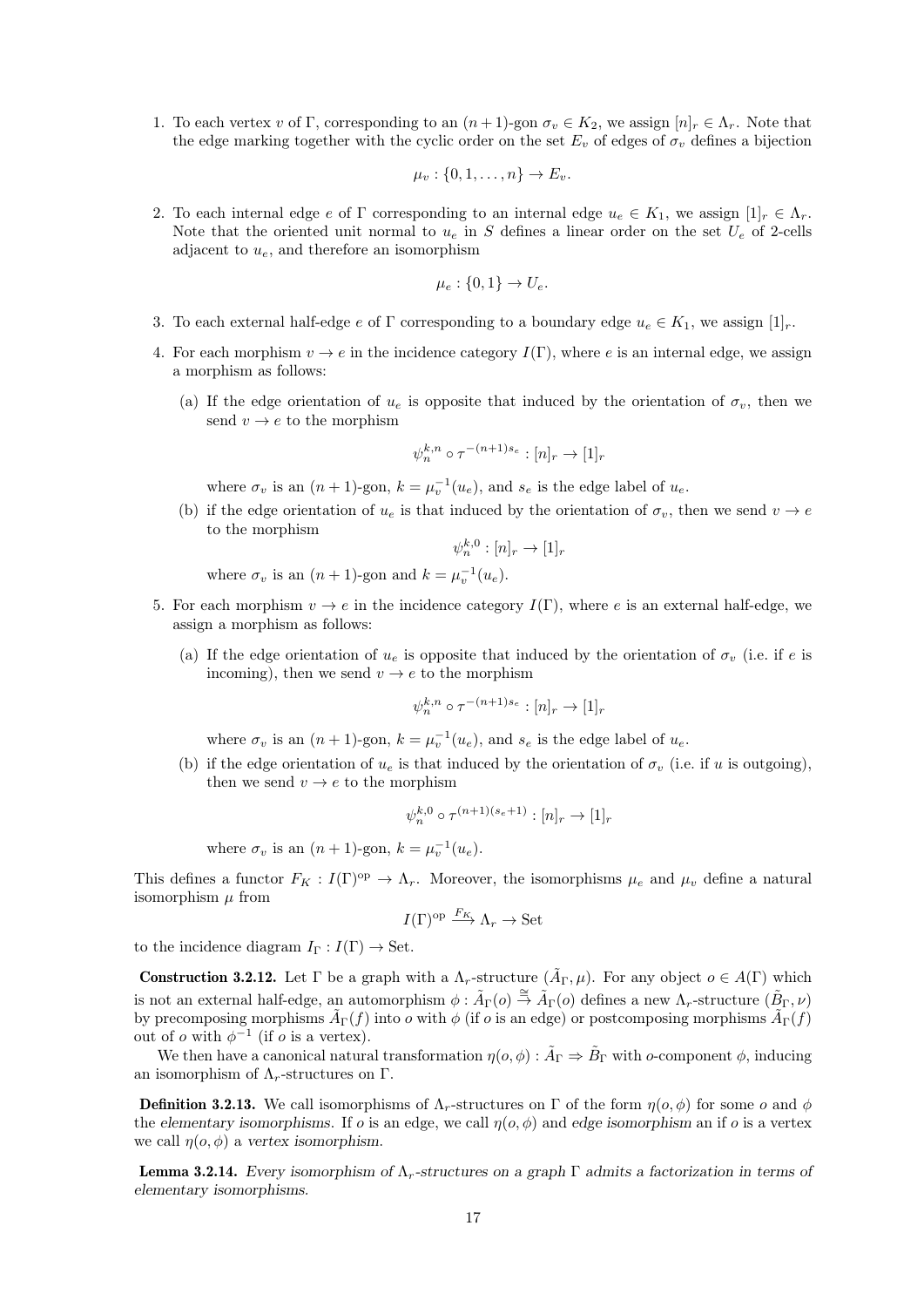*Proof.* Given an isomorphism  $\kappa : (\tilde{A}_{\Gamma}, \mu^A) \to (\tilde{B}_{\Gamma}, \mu^B)$ , choose an order  $\ell_1, \ell_2, \cdots \ell_k$  on the objects of  $I(\Gamma)$  which are not external half-edges. It is immediate from the definitions that

$$
\kappa = \eta(\ell_1, \kappa_{\ell_1}) \circ \eta(\ell_2, \kappa_{\ell_2}) \circ \cdots \circ \eta(\ell_k, \kappa_{\ell_k}).
$$

<span id="page-17-0"></span>**Proposition 3.2.15.** Let  $(S, M)$  be a punctured surface,  $\phi : \coprod U_i \to S$  an open boundary parametrization, and K• a  $\phi$ -admissible PLCW decomposition of S with  $M = K_0 \setminus \partial S$ . Then Construction [3.2.11](#page-15-1) defines a bijection

$$
\Lambda_r(\Gamma_K)_{\sim_{\text{iso}}}^S \cong \mathcal{M}^K(S,M)_{/\sim_{\text{fix}}}.
$$

Proof. We need only check that elementary isomorphisms are sent to fixed PLCW moves and vice versa. We defer the necessary computations to Appendix [A.2.](#page-33-0) П

**Construction 3.2.16.** Given a graph Γ and an edge  $e = \{h, h'\}$  of Γ connecting two distinct vertices  $v_1$  and  $v_2$ , we define the  $\Gamma_{/e}$  to be the graph obtained by contracting the edge e.

This construction defines an obvious functor  $C_e$  :  $A(\Gamma) \to A(\Gamma_{/e})$ , and a natural transformation

$$
\rho^e: A_{\Gamma_{/e}} \circ C_e \Rightarrow A_{\Gamma}.
$$

Which is the identity on objects other than  $v_1$ ,  $v_2$ , and e. In particular,  $\rho^e$  determines (and is determined by) a diagram

$$
A_{\Gamma_{/e}}(v) \xrightarrow{\rho_{v_1}^e} A_{\Gamma}(v_1)
$$
  
\n
$$
\rho_{v_2}^e \downarrow \qquad \qquad \downarrow
$$
  
\n
$$
A_{\Gamma}(v_2) \longrightarrow A_{\Gamma}(e)
$$
\n(3.4)

In the presence of a  $\Lambda_r$  structure  $(\tilde{A}_{\Gamma}, \mu^A)$  on  $\Gamma$ , we will call a  $\Lambda_r$ -structure  $(\tilde{A}_{\Gamma/e}, \mu^e)$  on  $\Gamma_{/e}$  the (structured) contraction of  $(\tilde{A}_{\Gamma}, \mu^A)$  if

- 1.  $\rho_e$  lifts to a natural natural isomorphism  $\tilde{\rho}^e : \tilde{A}_{\Gamma/e} \circ C_e \Rightarrow \tilde{A}_{\Gamma}$  which is the identity away from  $v_1, v_2,$  and e.
- 2. The induced diagram

$$
\tilde{A}_{\Gamma_{/e}}(v) \xrightarrow{\tilde{\rho}_{v_1}^e} \tilde{A}_{\Gamma}(v_1)
$$
\n
$$
\tilde{\rho}_{v_2}^e \downarrow \qquad \qquad \downarrow
$$
\n
$$
\tilde{A}_{\Gamma}(v_2) \longrightarrow A_{\Gamma}(e)
$$
\n(3.5)

is a pullback diagram

Note that the structured contraction of  $(\tilde{A}_{\Gamma}, \mu^A)$  always exists and is uniquely defined up to unique isomorphism.

The induced map  $|C_e| : |\Gamma| \to |\Gamma_{/e}|$  is a homotopy equivalence which is the identity away from the closed subset

$$
\overset{v_1}{\bullet} \overset{e}{\longrightarrow} \overset{v_2}{\longleftrightarrow} \overset{v}{\longrightarrow} \qquad \mapsto \qquad \overset{v}{\bullet}
$$

One can choose a homotopy inverse  $W_e: |\Gamma_e| \to |\Gamma|$  which is the identity on all objects except for e,  $v_1$ , and  $v_2$ . Indeed, we can choose this homotopy such that  $v \mapsto e$ , and such that, for any edge or half-edge u attached to  $v_1$  (or  $v_2$ ) in Γ, the path  $v \to u$  in  $|\Gamma_{/e}|$  is sent to the path given by  $e \to v_1 \to u$  in  $|\Gamma|$ . Consequently, given an embedding  $\gamma : |\Gamma| \to S \setminus M$  which meets every boundary component a set of external half-edges and is a homotopy equivalence, we obtain an embedding

$$
\gamma_e:|\Gamma_{/e}|\to S
$$

which meets every boundary component a set of external half-edges and is a homotopy equivalence.

<span id="page-17-1"></span>**Proposition 3.2.17.** Let  $(S, M)$  be a marked surface,  $\phi : \coprod U_i \to S$  an open boundary parametrization, and  $K_{\bullet}$  a  $\phi$ -admissible PLCW decomposition of S with  $M = K_0 \setminus \partial S$ . Let  $\Gamma$  be the dual graph to  $K_{\bullet}$ , let e be an internal edge of  $K_{\bullet}$ , and let M an admissible marking of  $K_{\bullet}$  with  $s_e = 0$  and with marking and orientation locally as in Figure [4](#page-11-1) (b). Let  $T_{\bullet}$  be the PLCW decomposition and  $\mathcal{M}'$  the marking obtained from  $K_{\bullet}$  and  $\mathcal M$  via the move of Figure [4](#page-11-1) (b). Then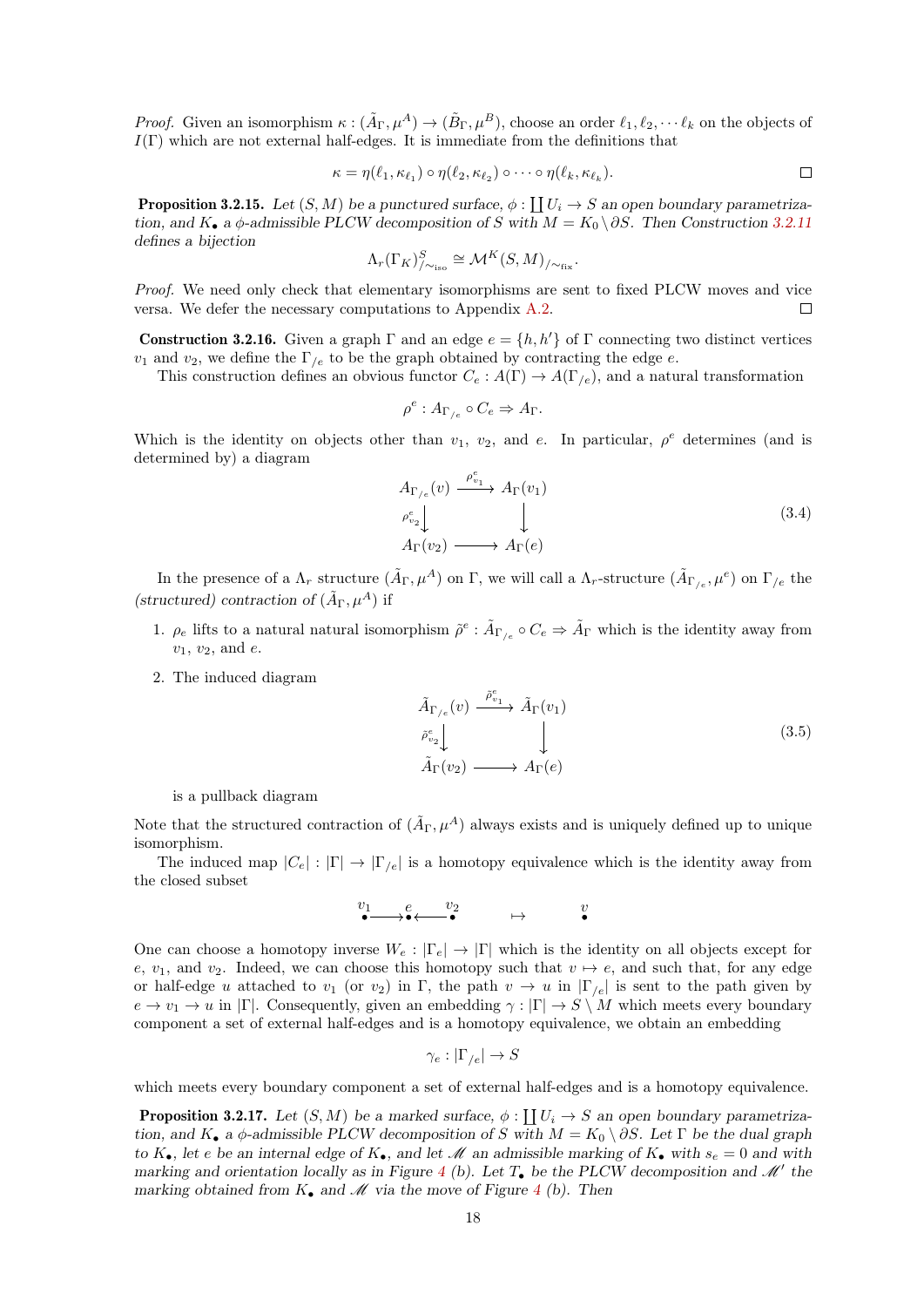- <span id="page-18-2"></span>1.  $\Gamma_{e}$  can be identified with the dual graph of  $T_{\bullet}$ ,
- <span id="page-18-3"></span>2.  $\gamma_e : |\Gamma_{/e}| \to S \setminus M$  is homotopic to the embedding induced by  $T_{\bullet}$ ,
- <span id="page-18-4"></span>3. the  $\Lambda_r$ -structure induced on  $\Gamma_{/e}$  by  $\mathscr{M}'$  is the structured contraction of the  $\Lambda_r$ -structure on  $\Gamma$ induced by  $\mathcal{M}$ .

*Proof.* Statements [1](#page-18-2) and [2](#page-18-3) are immediate from the definitions of  $|\Gamma_{ee}|$  and  $W_e$ . Statement [3](#page-18-4) is checked by direct computation in the r-cyclic category, analogous to those in the proof of Proposition [3.2.15.](#page-17-0) We leave these computations as an exercise to the reader.  $\Box$ 

Corollary 3.2.18. Equivalence classes of  $\Lambda_r$ -structured graphs embedded in  $S \setminus M$  under contraction and isomorphism are in bijection with equivalence classes of marked PLCW decompositions  $K_{\bullet}$  of with  $K_0 \setminus \partial S = M$  under fixed and elementary PLCW moves fixing  $K_0$ .

**Remark 3.2.19.** It is immediate from the definitions that the correspondence between  $\Lambda_r$ -structured graphs and marked PLCW decompositions respects gluing. The upshot of Propositions [3.2.15](#page-17-0) and  $3.2.17$  is thus that the open sector of an open-closed r-spin topological field theory can be equivalently described in terms of marked PLCW decompositions or  $\Lambda_r$ -structured graphs. Since [\[Ste16\]](#page-35-10) already provides a classification in terms of the latter, these results allow us to import the relations among open generators into our description in terms of marked PLCW decompositions.

# <span id="page-18-0"></span>4 Frobenius algebras

### <span id="page-18-1"></span>4.1 Knowledgeable  $\Lambda_r$ -Frobenius algebras

Let S denote a strict symmetric monoidal category with tensor unit I and braiding  $\sigma$ . Let  $r \in \mathbb{Z}_{\geq 0}$ and consider objects  ${C_x}_{x \in \mathbb{Z}/r}$  in S together with morphisms

$$
\mu_{x,y} : C_x \otimes C_y \to C_{x+y-1} \qquad \eta_1 : \mathbb{I} \to C_1 \qquad (4.1)
$$

$$
\Delta_{x,y}: C_{x+y+1} \to C_x \otimes C_y \qquad \epsilon_{-1}: C_{-1} \to \mathbb{I} \ . \tag{4.2}
$$

We draw these morphisms as:

<span id="page-18-6"></span><span id="page-18-5"></span>
$$
C_{x+y-1} \t C_1 \t C_x C_y
$$
  
\n
$$
\mu_{x,y} = \begin{bmatrix} x, y \\ y \end{bmatrix} \eta_1 = \begin{bmatrix} C_1 & C_x C_y \\ \Delta_{x,y} = \begin{bmatrix} y \\ z, y \end{bmatrix} \varepsilon_{-1} = \begin{bmatrix} 0 \\ 0 \\ 0 \end{bmatrix}
$$
  
\n
$$
C_x C_y \t C_x + y + 1 \t C_{-1}
$$
\n(4.3)

Note that, in our convention, string diagrams should be read as running from bottom to top. We furthermore define morphisms with  $x \in \mathbb{Z}/r$ 

$$
N_x := \begin{cases} C_x & C_x \\ \frac{1}{x, -x} \\ \frac{1}{x, -x} \end{cases}
$$
, graphically  $N_x^k = \begin{cases} C_x & (4.4) \\ C_x & C_x \end{cases}$ 

These morphisms are required to satisfy the following relations for  $x, y, z, w \in \mathbb{Z}/r$  with  $x+y-2=$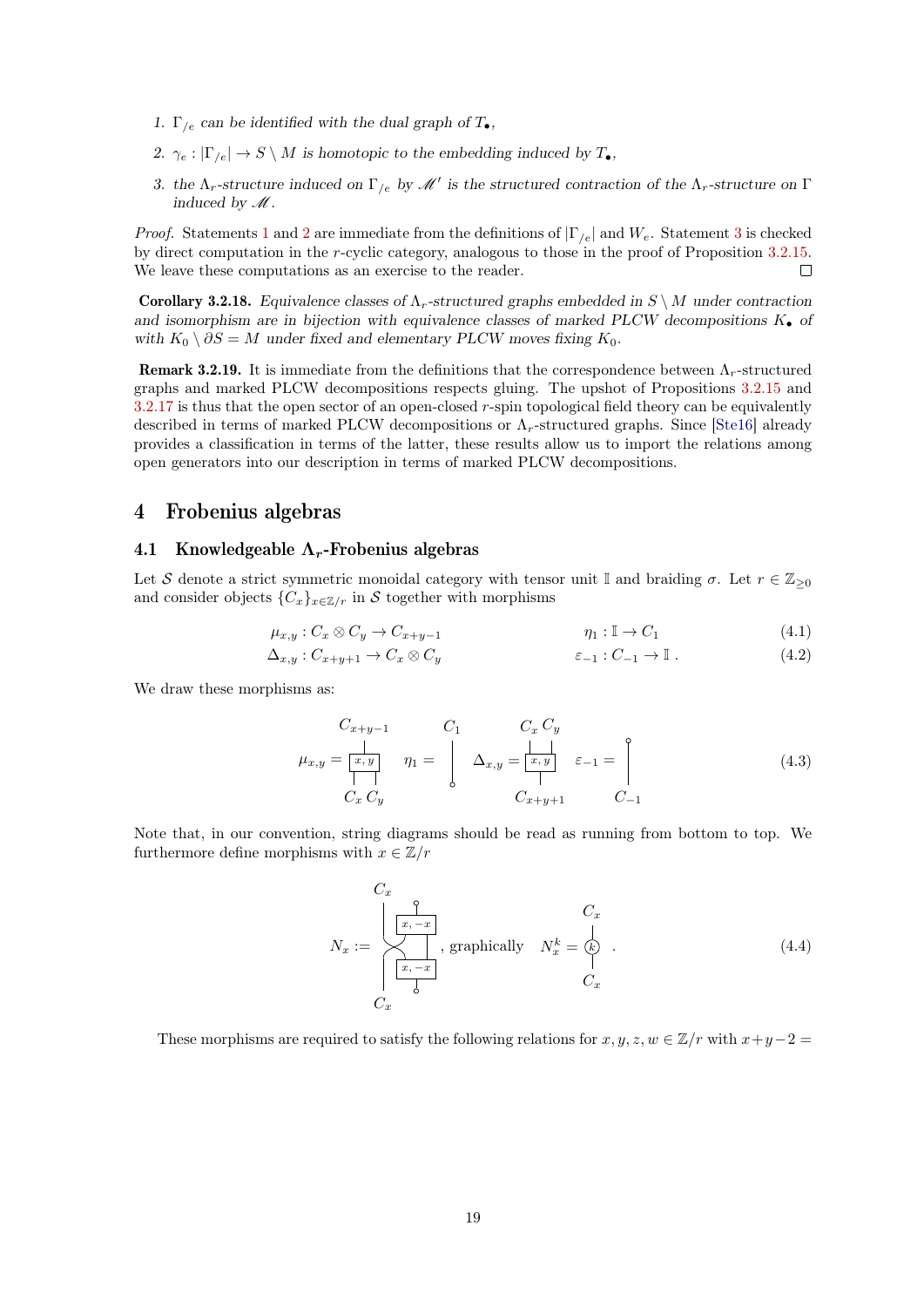$z + w$ :

x, y + z − 1 Cx+y+z−<sup>2</sup> = y, z C<sup>x</sup> C<sup>y</sup> C<sup>z</sup> x + y − 1, z Cx+y+z−<sup>2</sup> x, y C<sup>x</sup> C<sup>y</sup> C<sup>z</sup> x, 1 C<sup>x</sup> C<sup>x</sup> (associativity) 1, x C<sup>x</sup> C<sup>x</sup> = = C<sup>x</sup> C<sup>x</sup> (unitality) , (4.5) C<sup>x</sup> C<sup>y</sup> x, y C<sup>y</sup> C<sup>z</sup> y, z Cx+y+z+2 x + y + 1, z Cx+y+z+2 x, y + z + 1 C<sup>z</sup> C<sup>x</sup> = (coassociativity) x, −1 −1, x C<sup>x</sup> C<sup>x</sup> = C<sup>x</sup> C<sup>x</sup> (counitality) C<sup>x</sup> C<sup>x</sup> = , (4.6)

<span id="page-19-0"></span>
$$
\frac{C_z C_w}{\begin{array}{|c|c|c|c|c|}\n\hline\nz, w & C_z & C_w & C_z & C_w \\
\hline\nz, w & z, w+1 & & & \\
\hline\nz, w & & & & \\
\hline\nz, y & & & & \\
\hline\nz, y & & & & \\
\hline\n\end{array}\n\right} = \n\begin{array}{|c|c|c|}\n\hline\nz & C_w & & \\
\hline\nw - y + 1, y & & \\
\hline\nw - y + 1, y & & \\
\hline\nz, x - z - 1 & & \\
\hline\n\end{array} \quad \text{(Frobenius)} ,\n\tag{4.7}
$$

<span id="page-19-3"></span><span id="page-19-2"></span>
$$
\begin{array}{ccc}\nC_x & C_x \\
\downarrow & \downarrow \\
C_x & C_x\n\end{array}\n\quad \text{(deck transformation)}\tag{4.8}
$$

$$
C_{x+y-1} \t C_{x+y-1} \t C_{x+y-1}
$$
\n
$$
\frac{\begin{vmatrix} x,y \\ x,y \end{vmatrix}}{\begin{vmatrix} x \\ x \end{vmatrix}} = \frac{\begin{vmatrix} y,x \\ y,x \end{vmatrix}}{\begin{vmatrix} x \\ x \end{vmatrix}} = \frac{\begin{vmatrix} y,x \\ y,x \end{vmatrix}}{\begin{vmatrix} 1-y \\ 0 \end{vmatrix}} \t (commutativity), \t (4.9)
$$
\n
$$
C_y C_x \t C_y C_x
$$

<span id="page-19-5"></span><span id="page-19-4"></span><span id="page-19-1"></span>
$$
\begin{array}{ccc}\nC_x & C_x \\
\downarrow & & \\
\odot & = & \\
C_x & C_x\n\end{array} \quad \text{(twist)} \tag{4.10}
$$

and finally

$$
\frac{C_{-1}}{\begin{array}{c}\n\left[\frac{x}{x}, -x\right] & \left[\frac{C_{-1}}{x - k - 1, -x + k + 1}\right] \\
\hline\n\left(\frac{x}{k}\right) & = & \frac{x}{k} \\
\hline\n\frac{x}{k} & \frac{x}{k} & \frac{x}{k} \\
\hline\n\end{array}\n\quad \text{(twist')} . \tag{4.11}
$$
\n
$$
20
$$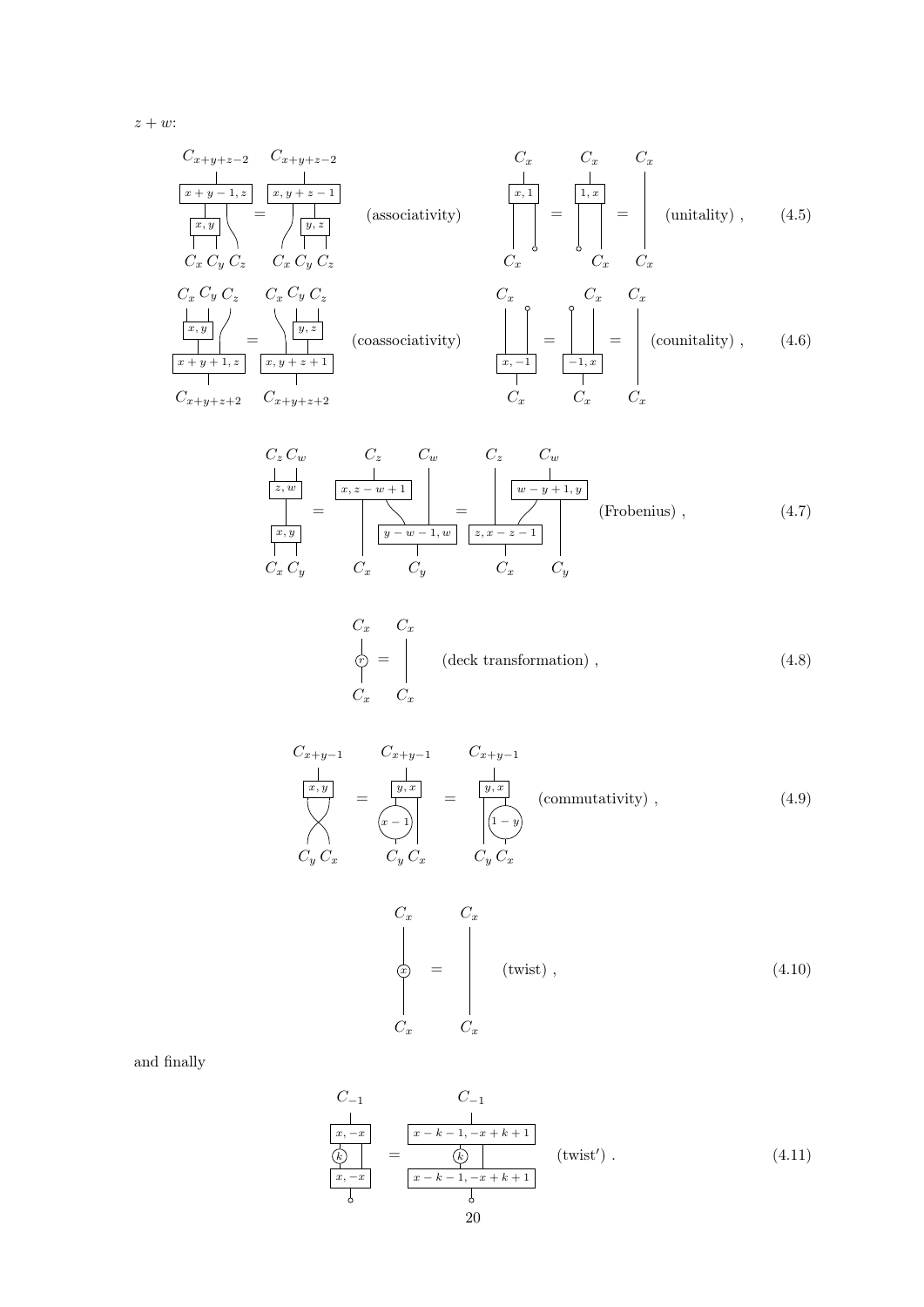**Definition 4.1.1.** We call the collection of objects  $C = \{C_x\}_{x \in \mathbb{Z}/r}$  in S with morphisms in [\(4.1\)](#page-18-5) and [\(4.2\)](#page-18-6) satisfying [\(4.5\)](#page-19-0)–[\(4.11\)](#page-19-1) a closed  $\Lambda_r$ -Frobenius algebra in S.

Remark 4.1.2. We note that the Frobenius relation together with unitality and counitality imply associativity and coassociativity.

The following proposition can be shown in a similar way as one shows that the Nakayama automorphism of a Frobenius algebra is an algebra and coalgebra automorphism [\[FS08\]](#page-35-13).

**Proposition 4.1.3.** For a closed  $\Lambda_r$ -Frobenius algebra the automorphisms  $N_x : C_x \to C_x$  endow the objects with a  $\mathbb{Z}/r$ -action and its structure morphisms intertwine this action.

<span id="page-20-0"></span>**Proposition 4.1.4.** Let C be a closed  $\Lambda_r$ -Frobenius algebra.

- 1. The objects  $C_x$  and  $C_{-x}$  are dual to each other.
- 2. If  $gcd(x, r) = gcd(y, r)$  then the categorical dimensions of the objects  $C_x$  and  $C_y$  are the same.

Proof. In fact the morphisms

$$
\text{ev}_{C_x} = \begin{array}{ccc} \uparrow & & C_{-x} & C_x \\ \hline x, -x & \text{coev}_{C_x} = \begin{array}{ccc} & & C_{-x} & C_x \\ \hline -x, x & \downarrow & \text{coev}_{C_x} \end{array} \end{array} \tag{4.12}
$$

are duality morphisms for  $C_x$  and  $C_x^{\vee} = C_{-x}$ . This can be seen using the Frobenius relation [\(4.7\)](#page-19-2) and unitality  $(4.5)$  and counitality  $(4.6)$ .

The categorical dimension of an object  $C$  in a symmetric monoidal category can be computed as  $\dim(C) = \text{ev}_C \circ \sigma_{C,C} \circ \text{coev}_C$ , so for  $C_x$  we have

$$
\dim(C_x) = \sum_{\substack{-x, x \\ -x, x}}^{\infty} = \underbrace{(-x, x)}_{\substack{-x, x \\ -x, x}} \tag{4.13}
$$

where we have used commutativity [\(4.9\)](#page-19-4).

Let us write

$$
T(x,z) = \overbrace{z-1}^{\overbrace{z-x,x}^{\overbrace{y-x,x}}} \tag{4.14}
$$

in particular we have  $T(x, x) = \dim(C_x)$ . Using [\(4.10\)](#page-19-5) and [\(4.11\)](#page-19-1) we obtain  $T(x, z) = T(x, x +$  $z$ ) =  $T(x + z, z)$ , and using these relations we get via the Euclidean algorithm that  $T(x, z)$  =  $T(\gcd(x, z, r), 0)$  and hence

$$
\dim(C_x) = T(x, x) = T(\gcd(x, r), 0) \stackrel{\text{(assumption)}}{=} T(\gcd(y, r), 0) = T(y, y) = \dim(C_y) . \tag{4.15}
$$

**Remark 4.1.5.** In [\[MS09,](#page-35-4) Sec. 2.6] the special case of  $r = 2$  and  $C =$  SVect is discussed. There it is assumed that the  $\mathbb{Z}/2$ -grading by the eigenvalues of  $N_x$  coincides with the grading of vector spaces in SVect. This implies that  $C_1$  is purely even, however  $C_0$  may have even and odd components. Furthermore  $\mu_{0,0}$  is commutative and the dimensions of the vector spaces  $C_0$  and  $C_1$  (but not their categorical dimension!) agree.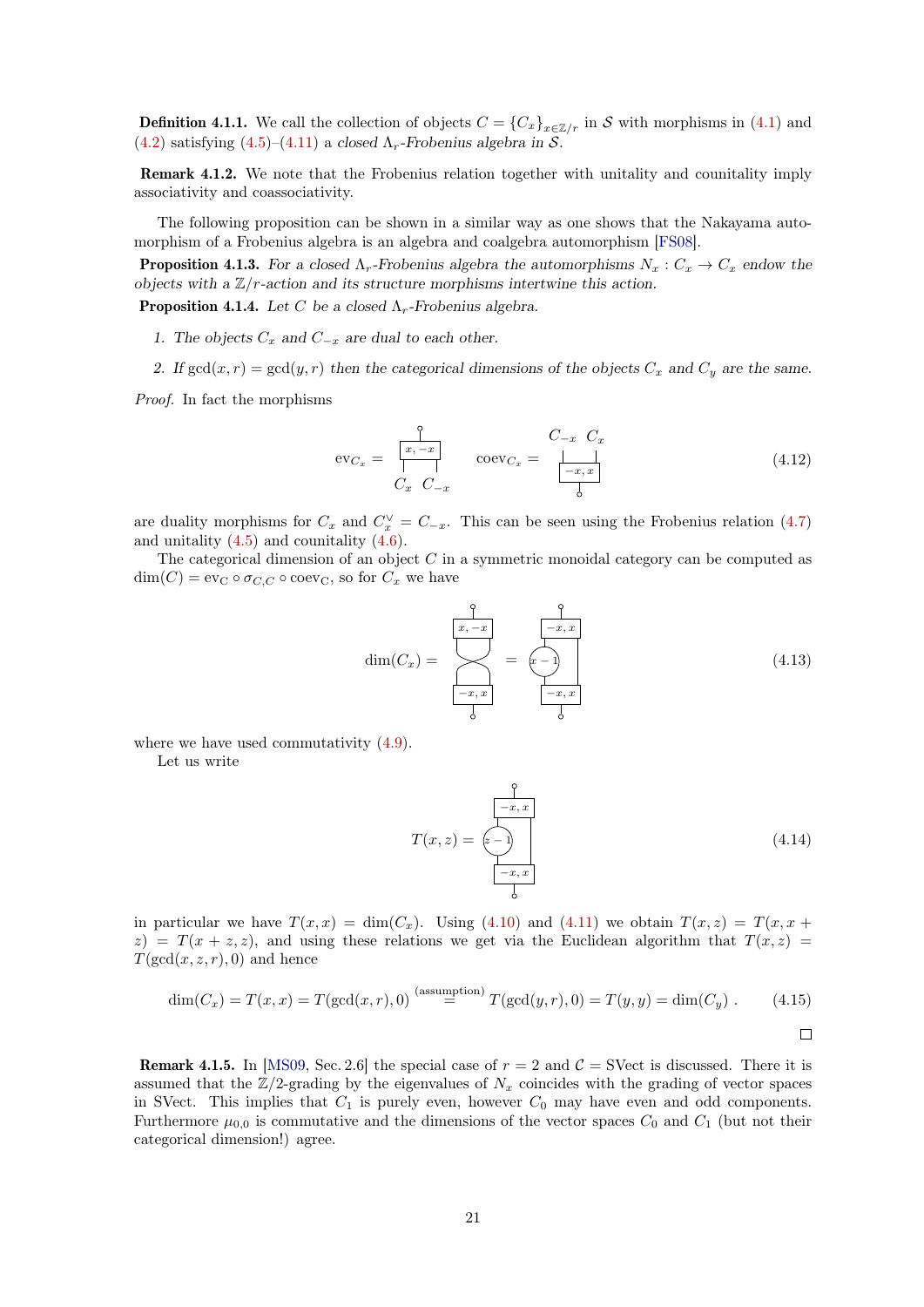**Definition 4.1.6.** A  $\Lambda_r$ -Frobenius algebra  $A \in \mathcal{S}$  is a Frobenius algebra in S such that its Nakayama automorphism  $N_A$  satisfies  $N_A^r = id_A$  [\[DK15\]](#page-35-9). We denote the structure maps of A by

<span id="page-21-1"></span>
$$
\mu = \begin{array}{c|c} A & A & A & A \\ \downarrow & \eta = \begin{array}{c|c} A & A & A \\ \downarrow & \downarrow & \downarrow \\ A & A & A & A \end{array} \end{array} \quad \begin{array}{c|c} A & & A \\ \downarrow & \downarrow & \downarrow \\ \uparrow & \downarrow & \downarrow & \downarrow \\ A & A & A & A \end{array} \tag{4.16}
$$

Where N, the Nakayama automorphism of A, is defined in terms of the previous structure morphisms. A knowledgeable  $\Lambda_r$ -Frobenius algebra  $(A, C)$  in S consists of the following data.

- A  $\Lambda_r$ -Frobenius algebra  $A \in \mathcal{S}$  with structure maps  $\mu, \eta, \Delta, \varepsilon$  (no subscript) as above,
- a closed  $\Lambda_r$ -Frobenius algebra C in S,
- two morphisms  $\iota_x \in \mathcal{S}(C_x, A)$  and  $\pi_x = \iota_x^* \in \mathcal{S}(A, C_x)$  for every  $x \in \mathbb{Z}/r$ ,

<span id="page-21-4"></span><span id="page-21-3"></span><span id="page-21-2"></span><span id="page-21-0"></span>
$$
\iota_x = \begin{array}{ccc} A & C_x \\ \hline \frac{1}{\sqrt{2}} & \pi_x = \frac{1}{\sqrt{x}} \\ C_x & A \end{array} \tag{4.17}
$$

These morphisms are required satisfy the following conditions. For every  $x, y, z \in \mathbb{Z}/r$ 

$$
A
$$
\n
$$
A
$$
\n
$$
A
$$
\n
$$
C_x
$$
\n
$$
A
$$
\n
$$
C_x
$$
\n
$$
A
$$
\n
$$
C_x
$$
\n
$$
A
$$
\n
$$
C_x
$$
\n
$$
A
$$
\n
$$
A
$$
\n
$$
A
$$
\n
$$
A
$$
\n
$$
A
$$
\n
$$
A
$$
\n
$$
A
$$
\n
$$
A
$$
\n
$$
A
$$
\n
$$
A
$$
\n
$$
A
$$
\n
$$
A
$$
\n
$$
A
$$
\n
$$
A
$$
\n
$$
A
$$
\n
$$
A
$$
\n
$$
A
$$
\n
$$
A
$$
\n
$$
A
$$
\n
$$
A
$$
\n
$$
A
$$
\n
$$
A
$$
\n
$$
A
$$
\n
$$
A
$$
\n
$$
A
$$
\n
$$
A
$$
\n
$$
A
$$
\n
$$
A
$$
\n
$$
A
$$
\n
$$
A
$$
\n
$$
A
$$
\n
$$
A
$$
\n
$$
A
$$
\n
$$
A
$$
\n
$$
A
$$
\n
$$
A
$$
\n
$$
A
$$
\n
$$
A
$$
\n
$$
A
$$
\n
$$
A
$$
\n
$$
A
$$
\n
$$
A
$$
\n
$$
A
$$
\n
$$
A
$$
\n
$$
A
$$
\n
$$
A
$$
\n
$$
A
$$
\n
$$
A
$$
\n
$$
A
$$
\n
$$
A
$$
\n
$$
A
$$
\n
$$
A
$$
\n
$$
A
$$
\n
$$
A
$$
\n
$$
A
$$
\n
$$
A
$$
\n
$$
A
$$
\n
$$
A
$$
\n
$$
A
$$
\n

**Remark 4.1.7.** In the case when  $r = 2$ , a  $\Lambda_r$ -Frobenius algebra is a  $\mathbb{Z}/2$ -graded Frobenius algebra. If furthermore  $\mathcal{S} =$  SVect and the grading of C coincides with the grading in SVect, then we recover the Frobenius algebras discussed in [\[MS09,](#page-35-4) Sec. 3.4], which describe open-closed (2-)spin TFTs. This characterization first appeared in [\[Laz01\]](#page-35-3).

<span id="page-21-5"></span>Remark 4.1.8. A knowledgeable Frobenius algebra as defined in [\[LP08\]](#page-35-5) is the same as a knowledgeable  $\Lambda_1$ -Frobenius algebra. Note the absence of relations  $(4.10)$  and  $(4.11)$  in this case.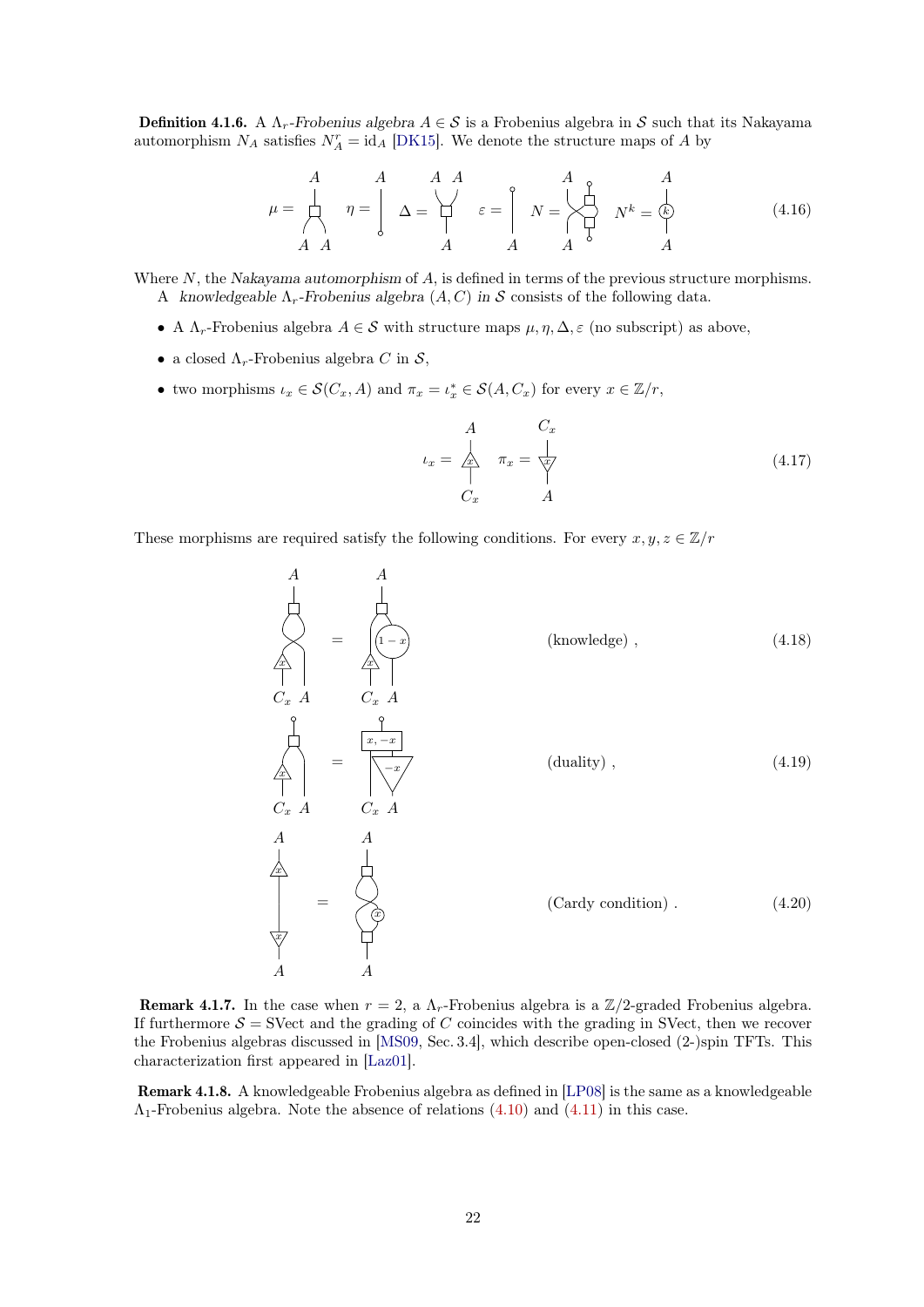## <span id="page-22-0"></span>4.2  $\mathbb{Z}/r$ -graded center of  $\Lambda_r$ -Frobenius algebras

We briefly recall the notion of the  $\mathbb{Z}/r$ -graded center  $Z^r(A)$  of a  $\Lambda_r$ -Frobenius algebra A which satisfies that  $\mu \circ \Delta$  is invertible. Let S be idempotent complete,  $\zeta := (\mu \circ \Delta)^{-1}$  and

<span id="page-22-4"></span>
$$
P_x = \begin{pmatrix} 1 \\ \zeta \\ \zeta \\ \zeta \\ \zeta \\ \zeta \\ \zeta \\ \zeta \\ A \end{pmatrix}
$$
 (4.21)

for  $x \in \mathbb{Z}/r$ , which is an idempotent and hence splits as  $P_x = \tilde{\iota}_x \circ \tilde{\pi}_x$  for an object  $C_x \in \mathcal{S}$  and morphisms  $\tilde{\iota}_x : C_x \to A$  and  $\tilde{\pi}_x : A \to C_x$ . We define the morphisms in [\(4.17\)](#page-21-0) and [\(4.16\)](#page-21-1) to be  $\iota_x := \mu \circ \Delta \circ \tilde{\iota}_x$  and  $\pi_x := \tilde{\pi}_x$ . We furthermore introduce

<span id="page-22-3"></span>

where  $z = x + y - 1$  and  $w = x + y + 1$ .

**Definition 4.2.1.** We write  $Z^r(A) := \{C_x\}_{x \in \mathbb{Z}/r}$  and call it together with the structure morphisms in [\(4.22\)](#page-22-3),  $\iota_x$  and  $\pi_x$  the  $\mathbb{Z}_r$ -graded center algebra of A.

Remark 4.2.2. In [\[BCP14,](#page-35-14) Rem. 3.9] a similar structure has been observed on the state spaces of a generalized orbifold TFT, though the convention for the grading differs somewhat. This is not surprising, as any Frobenius algebra A carries a Z-action on itself generated by its Nakayama automorphism, and if A satisfies that  $\mu \circ \Delta$  is invertible one can define its Z-graded center.

The following proposition follows directly from [\[RS21,](#page-35-8) Sec. 3.2]:

**Proposition 4.2.3.** The pair  $(A, Z<sup>r</sup>(A))$  together with structure morphisms [\(4.21\)](#page-22-4) is a knowledgeable  $\Lambda_r$ -Frobenius algebra.

### <span id="page-22-1"></span>4.3 Examples

We recall an example from  $[RS21, Sec. 4.1]$  $[RS21, Sec. 4.1]$ . Let us assume that r is even, k is a field of characteristic not 2 and let  $A := C\ell(1) = k \oplus k\theta \in \text{SVect}$  be the Clifford algebra with  $\theta$  odd and satisfying  $\theta^2 = 1$ . With the Frobenius form  $\varepsilon(1) = \frac{1}{2}$ ,  $\varepsilon(\theta) = 0$ , A is a  $\Lambda_r$ -Frobenius algebra with  $N^2 = 1$  and with with the Frobemas form  $\varepsilon(1) = 2$ ,  $\varepsilon(0) = 0$ , A is a  $\Lambda_r$ -Frobemas algebra with  $N = 1$  and with window element 1. Its  $\mathbb{Z}/r$ -graded center is given by  $C_x = k\theta^{1-x}$  with the projection and embedding of the summand.

# <span id="page-22-2"></span>5 Topological field theories on open-closed  $r$ -spin surfaces

We fix  $\in \mathbb{R}_{\leq 0}$ .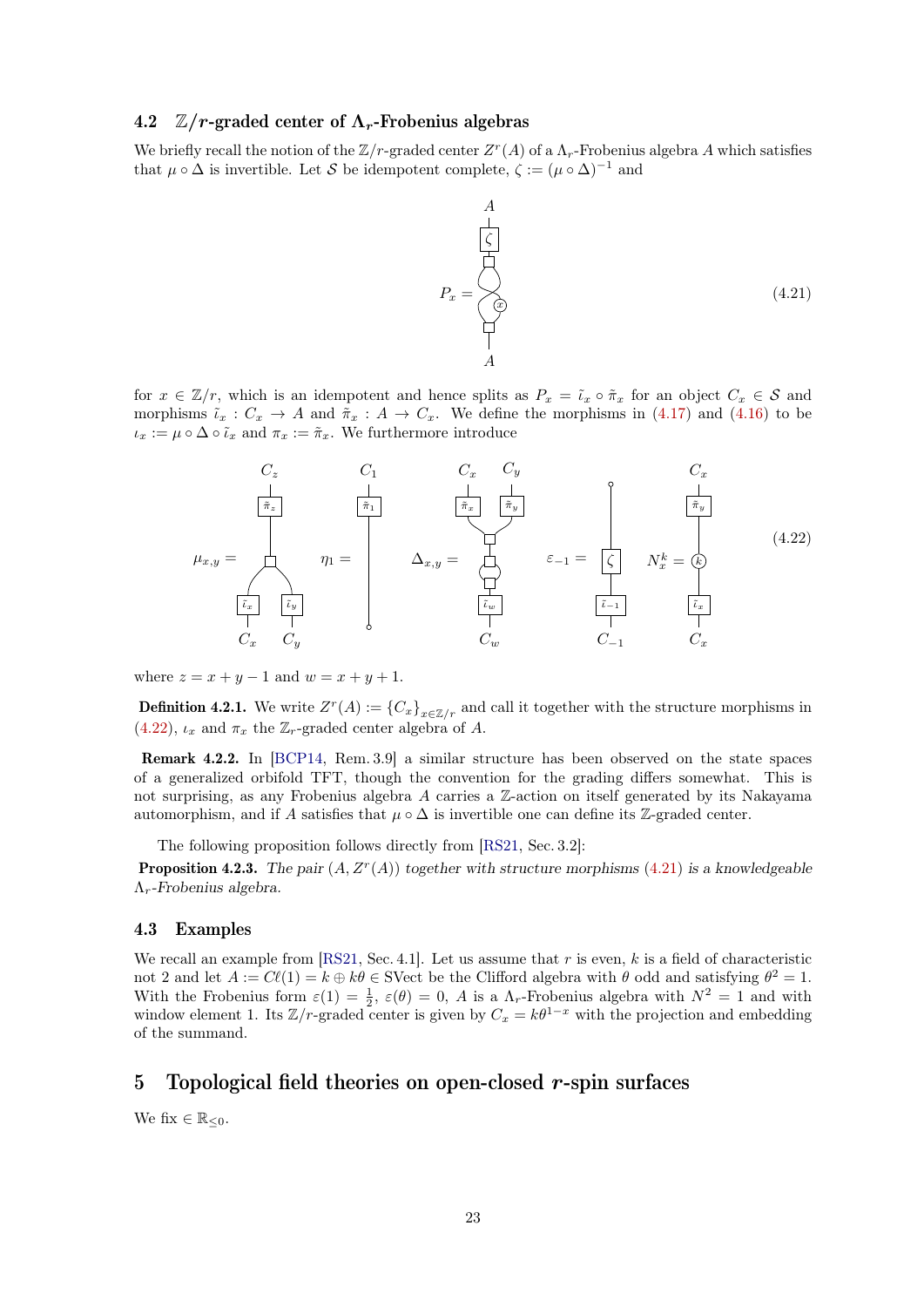## <span id="page-23-0"></span>5.1 A knowledgeable  $\Lambda_r$ -Frobenius algebra in  $\mathcal{B}ord^{r,\mathrm{oc}}$

A set of generators of  $\mathcal{B}ord^{r,\text{oc}}$  can be obtained by considering a set of generators of the open-closed oriented bordism category [\[Laz01,](#page-35-3) [MS09,](#page-35-4) [LP08\]](#page-35-5) and considering all r-spin structures on them. Every r-spin structure on a fixed generator of the oriented bordism category can be written as a composition of cylinders with  $r$ -spin structures and the generator with a single fixed  $r$ -spin structure. This latter observation makes the list of generators obviously shorter. In order to fix an r-spin structure on each generator of the oriented bordism category, we introduce a fixed marked PLCW decomposition of them, which we present now.

The generators of the closed sector (including the identity morphism) are:



where  $x, y \in \mathbb{Z}/r$ ,  $z = x + y - 1$  and  $w = x + y + 1$  are the boundary labels. The symbols  $S_x^1$ , etc. refer to the objects in the bordism category, e.g. the symbol  $S_x^1 S_y^1$  refers to  $X = \{1, 2\} \stackrel{\rho}{\rightarrow} \mathbb{Z}/r$  with  $\rho_1 = x$  and  $\rho_2 = y$ .

We compute  $N_x : S_x^1 \to S_x^1$  using the generators:

<span id="page-23-2"></span><span id="page-23-1"></span>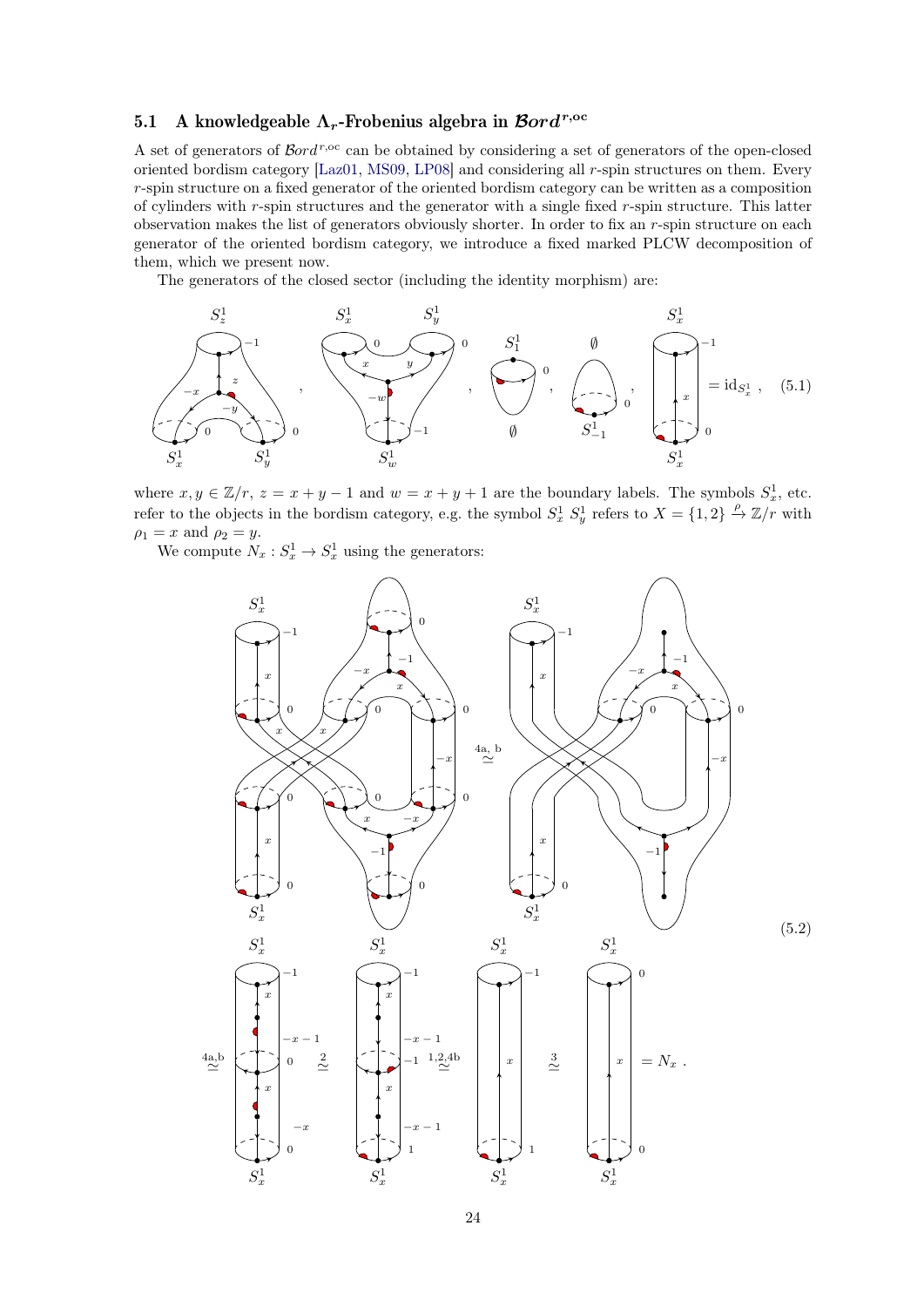In each step of the computation we have used the PLCW moves of Definition [3.1.7](#page-9-3) and Definition [3.1.10](#page-11-3) in Section [3.1](#page-7-0) and the numbers refer to the numbers there.

The generators of the open sector (with the identity) are:



Similarly to the computation in [\(5.2\)](#page-23-1) one can show that

<span id="page-24-0"></span>
$$
N = \begin{bmatrix} I \\ 1 \\ 0 \end{bmatrix}^{-2} . \tag{5.4}
$$

Furthermore we need the two r-spin bordisms

<span id="page-24-1"></span>
$$
\begin{array}{ccc}\nI & S_x^1 \\
\hline\n\end{array}\n\quad \text{and} \quad\n\begin{array}{ccc}\nS_x^1 \\
\hline\n\end{array}\n\quad \text{and} \quad\n\begin{array}{ccc}\n\hline\n\end{array}\n\quad\n\begin{array}{ccc}\n\hline\n\end{array}\n\quad \text{and} \quad\n\begin{array}{ccc}\n\hline\n\end{array}\n\quad\n\begin{array}{ccc}\n\hline\n\end{array}\n\quad \text{or} \quad\n\begin{array}{ccc}\n\hline\n\end{array}\n\quad \text{or} \quad\n\begin{array}{ccc}\n\hline\n\end{array}\n\quad \text{or} \quad\n\begin{array}{ccc}\n\hline\n\end{array}\n\quad \text{or} \quad\n\begin{array}{ccc}\n\hline\n\end{array}\n\quad \text{or} \quad\n\begin{array}{ccc}\n\hline\n\end{array}\n\quad \text{or} \quad\n\begin{array}{ccc}\n\hline\n\end{array}\n\quad \text{or} \quad\n\begin{array}{ccc}\n\hline\n\end{array}\n\quad \text{or} \quad\n\begin{array}{ccc}\n\hline\n\end{array}\n\quad \text{or} \quad\n\begin{array}{ccc}\n\hline\n\end{array}\n\quad \text{or} \quad\n\begin{array}{ccc}\n\hline\n\end{array}\n\quad \text{or} \quad\n\begin{array}{ccc}\n\hline\n\end{array}\n\quad \text{or} \quad\n\begin{array}{ccc}\n\hline\n\end{array}\n\quad \text{or} \quad\n\begin{array}{ccc}\n\hline\n\end{array}\n\quad \text{or} \quad\n\begin{array}{ccc}\n\hline\n\end{array}\n\quad \text{or} \quad\n\begin{array}{ccc}\n\hline\n\end{array}\n\quad \text{or} \quad\n\begin{array}{ccc}\n\hline\n\end{array}\n\quad \text{or} \quad\n\begin{array}{ccc}\n\hline\n\end{array}\n\quad \text{or} \quad\n\begin{array}{ccc}\n\hline\n\end{array}\n\quad \text{or} \quad\n\begin{array}{ccc}\n\hline\n\end{array}\n\quad \text{or} \quad\n\begin{array}{ccc}\n\hline\n\end{array}\n\quad \text{or} \quad\n\begin{array}{ccc}\n\hline\n\end{array}\n\quad \text{or} \quad\n\begin{array}{ccc
$$

Remark 5.1.1. Note that it would be possible (by applications of PLCW moves) to alter the morphisms in [5.1,](#page-23-2) [5.3](#page-24-0) and [5.5](#page-24-1) so that the choice of marked edge is more symmetric between, for example, the pants and copants. The convention above is chosen for ease of notational conventions for objects and morphisms. Changing the marked edge would also alter, e.g., the values  $x, y$ , and  $w$ .

**Proposition 5.1.2.** The objects  $I, S_x^1 \in \mathcal{B}ord^{r,\text{oc}}$   $(x \in \mathbb{Z}/r)$  together with the morphisms in [\(5.1\)](#page-23-2), [\(5.3\)](#page-24-0) and [\(5.5\)](#page-24-1) form a knowledgeable  $\Lambda_r$ -Frobenius algebra.

Proof. Recall from [\(3.3\)](#page-12-2) that when glueing two boundary components, we glue the edges with edge labels  $s_{\text{in}}$  and  $s_{\text{out}}$ , assign the same orientation and the edge label  $s_{\text{in}} + s_{\text{out}} + 1$ .

We first deal with the closed sector. The generators being  $\mathbb{Z}/r$ -intertwiners can be seen by applying deck transformations. Unitality and counitality directly follow using Corollary [3.1.16.](#page-13-1) We check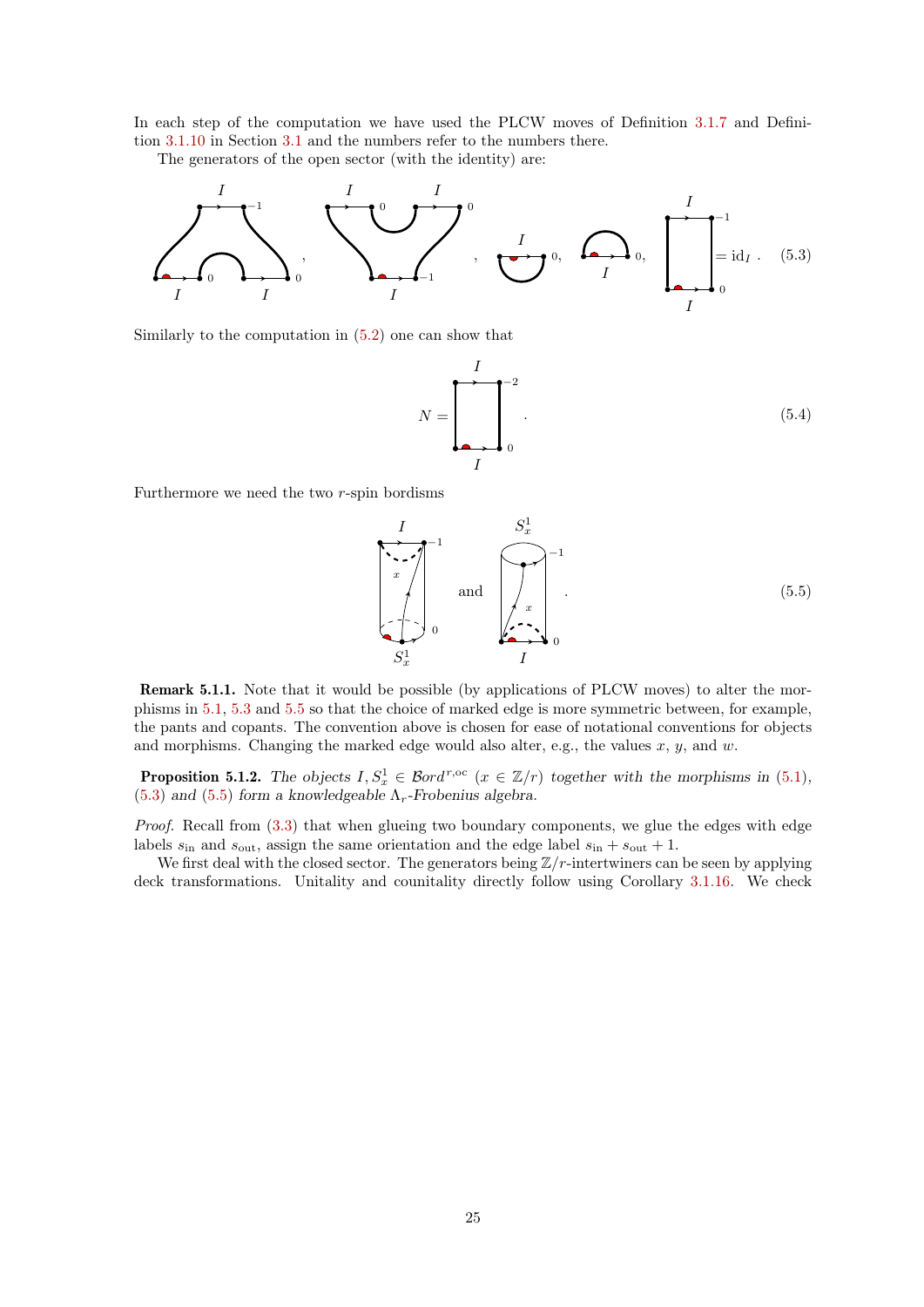associativity, proving coassociativity can be done similarly.



We have used that we are composing with the identity and we moved the marking to the middle loops. After removing the middle loops we can apply Corollary [3.1.16](#page-13-1) to see that the two compositions agree.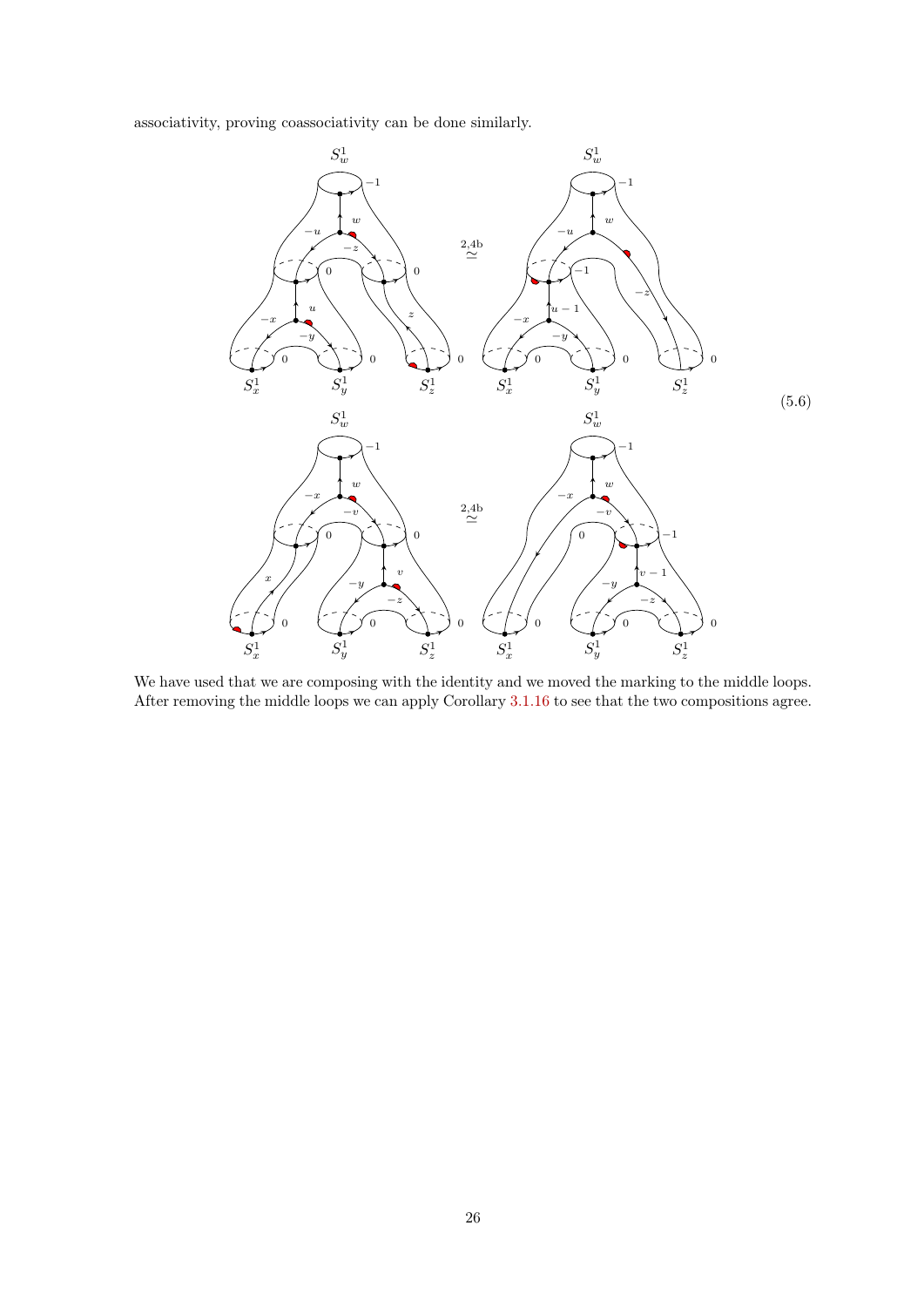

We check the Frobenius relation (and we omit the identity morphisms for simplicity):

Again, we can remove the middle loops apply Corollary [3.1.16](#page-13-1) to see that the three compositions agree.

Note that

$$
N_x^k = \begin{bmatrix} S_x^1 & & & I \\ & & & \\ & & & \\ & & & \\ & & & \\ & & & \end{bmatrix}^{k-1} \text{ and } N^k = \begin{bmatrix} & & & I \\ & -k-1 & & \\ & & & \\ & & & \\ & & & \\ & & & & \\ & & & & \\ & & & & \\ & & & & I \end{bmatrix} . \tag{5.8}
$$

With this it is easy to see that relation  $(4.10)$  is just invariance under Dehn twists [\[Sze18,](#page-35-15) Fig. 3.13.]. We check commutativity: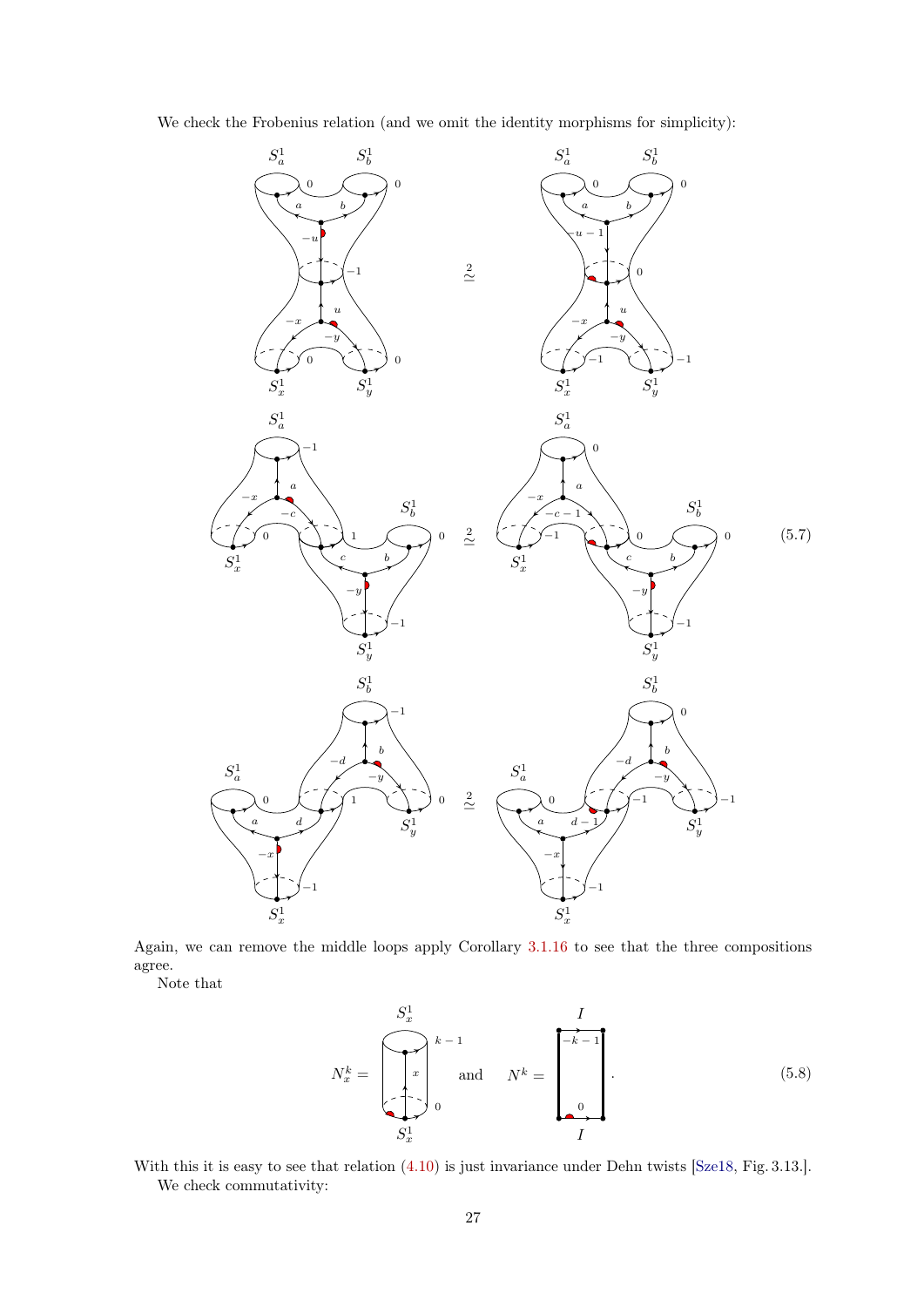<span id="page-27-1"></span>

The labels over the equivalences correspond to the PLCW moves used.[‖](#page-27-0) Finally we check relation [\(4.11\)](#page-19-1): Consider the composition on the left hand side of [\(4.11\)](#page-19-1):



We have brought the marked PLCW decomposition to the standard form of [\[Sze18,](#page-35-15) Fig. 3.7], applying a Dehn twist along the loop labeled by  $x$  gives the required result. At this point we are done with the relations involving the closed sector only.

The open sector has been treated in [\[Ste16\]](#page-35-10). One still needs to check that the morphisms in [\(5.3\)](#page-24-0) represent the structure morphisms of a  $\Lambda_r$ -Frobenius algebra, but we omit the computation here.

We turn to the relations involving both the open and the closed sector. We check "knowledge

<span id="page-27-0"></span><sup>‖</sup>Here, 2 and 3 are fixed PLCW moves, 4 are elementary moves, and 5 is the univalent move.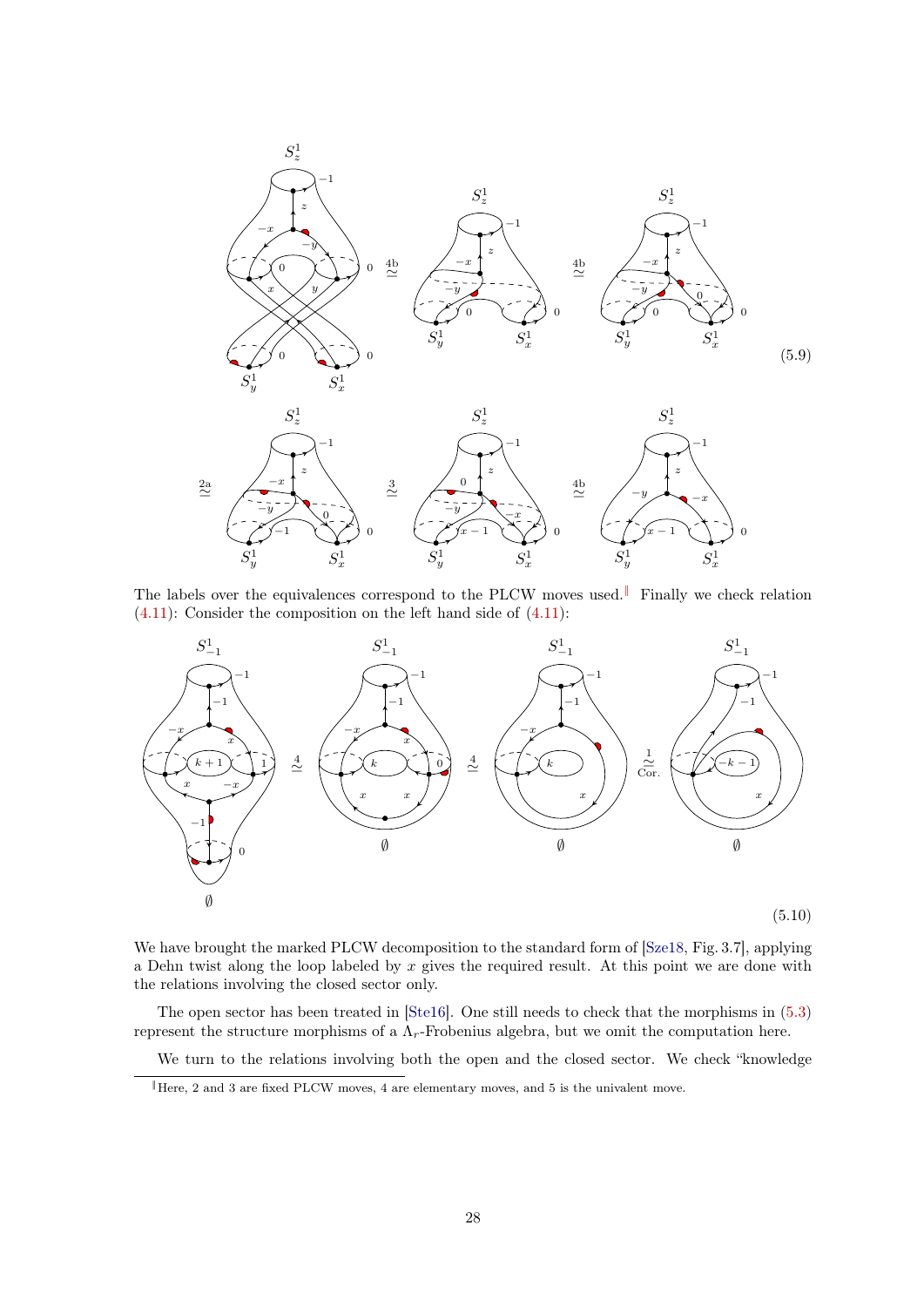about the center"  $(4.18)$ :



Next we check the Cardy relations [\(4.20\)](#page-21-3):

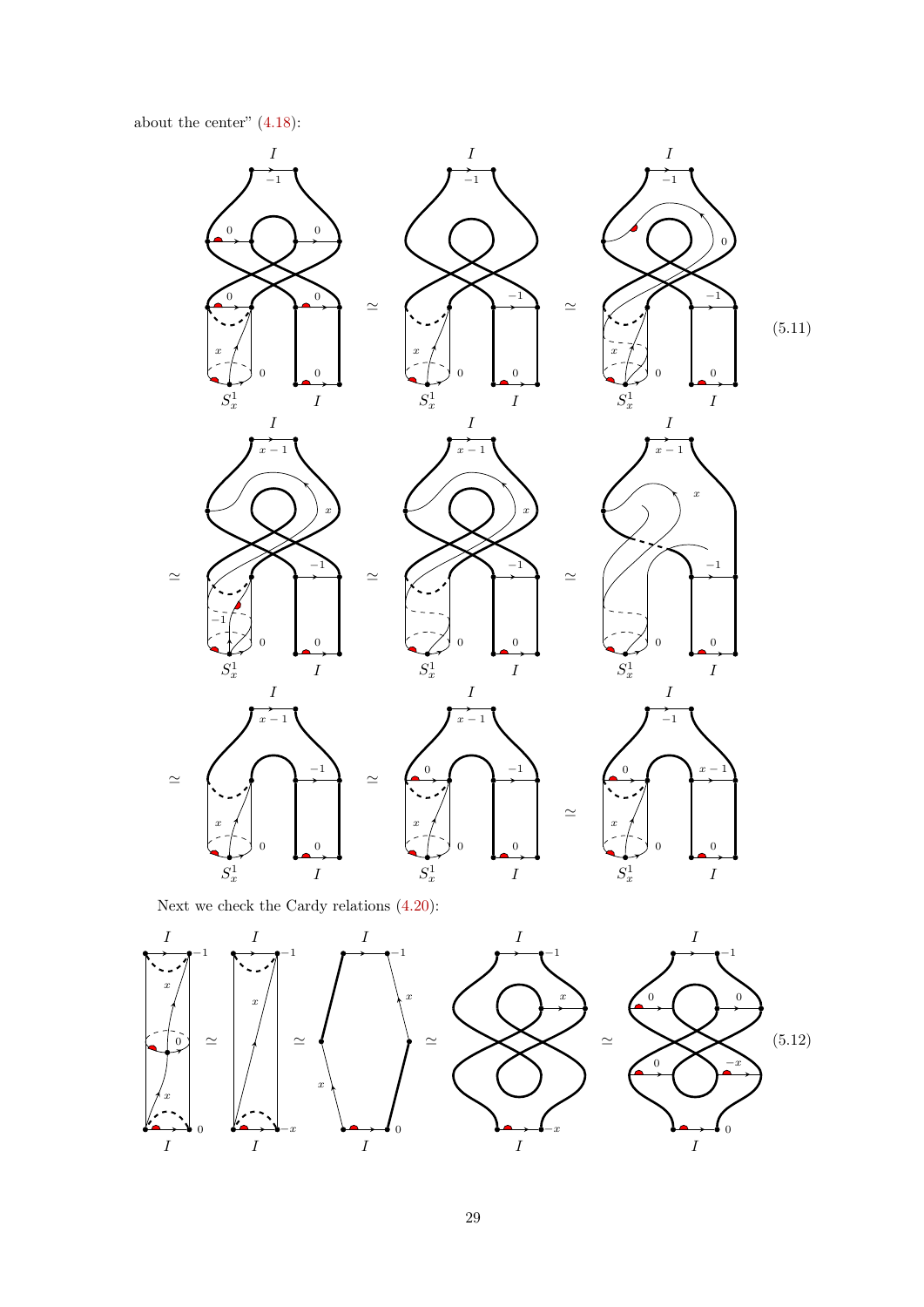Finally we check the duality condition [\(4.19\)](#page-21-4). On one hand we have:



Now computing  $\varepsilon_1 \circ \mu_{x,-x}$  we get:

<span id="page-29-1"></span>0 1 <sup>−</sup><sup>x</sup> <sup>x</sup> ' (5.14) x '−x x 0 0 1 0 0 0 1 1 1 1 S 1 S 1 S S S S −x −x −x x x x 

<span id="page-29-2"></span>**Remark 5.1.3.** For the knowledgeable  $\Lambda_r$ -Frobenius algebra  $(I, (S_x^1)_{x \in \mathbb{Z}/r})$  the relations  $(4.10)$  and [\(4.11\)](#page-19-1) are r-spin lifts of Dehn twists. The other defining relations are r-spin lifts of the defining relations of a knowledgeable Frobenius algebra, c.f. Remark [4.1.8.](#page-21-5)

# <span id="page-29-0"></span>5.2 Generators and relations description of  $\mathcal{B}ord^{r,\mathrm{oc}}$

**Theorem 5.2.1.** The symmetric monoidal category  $\mathcal{B}ord^{r,\text{oc}}$  is generated by the knowledgeable  $\Lambda_r$ -Frobenius algebra  $(I, \{S_x^1\}_{x \in \mathbb{Z}/r}).$ 

Proof. First we show that every r-spin bordism can be written as a composition of disjoint unions of generators in [\(5.1\)](#page-23-2), [\(5.3\)](#page-24-0) and [\(5.5\)](#page-24-1). Let  $\Sigma : \rho \to \sigma$  be an r-spin bordism and consider a decomposition D of the underlying bordism as in [\[LP08,](#page-35-5) Section 3.6]. This decomposition determines a set of circles and intervals along which we cut  $\Sigma$ . Looking at the isomorphism class of the r-spin structure near the circles (and intervals) determines objects in  $\mathcal{B}ord^{r,\mathrm{oc}}$  along which we compose disjoint unions of generators from  $(5.1)$ ,  $(5.3)$  and  $(5.5)$  and a certain number of cylinders over circles and intervals: the last morphisms in [\(5.1\)](#page-23-2) and [\(5.3\)](#page-24-0). Restricting the r-spin structure on  $\Sigma$  to each generator determines the exact number of cylinders in the above composition via Proposition [3.1.9.](#page-10-2)

Next we show that for any two r-spin bordism representing the same morphism in  $\mathcal{B}ord^{r,\text{oc}}$  there is an r-spin diffeomorphism built via the relations  $(5.9)$ – $(5.14)$ .

Let  $(\Sigma, q), (\Sigma', q') : \rho \to \sigma$  be two r-spin bordisms and let  $\phi : \Sigma \to \Sigma'$  be a diffeomorphism such that  $q' \simeq \phi^* q$ . Let  $\Psi : \Sigma \to \Sigma_{\text{std}}$  be a diffeomorphism that brings  $\Sigma$  to the standard form  $\Sigma_{\text{std}}$ described in [\[LP08,](#page-35-5) Def. 3.20] and similarly define  $\Psi' : \Sigma' \to \Sigma'_{\text{std}} = \Sigma_{\text{std}}$ . These define an r-spin diffeomorphism  $\tilde{\phi}$  via the following commutative diagram:

$$
\begin{aligned}\n(\Sigma, q) & \xrightarrow{\Psi} (\Sigma_{\text{std}}, \Psi^* q) \\
\phi \downarrow \qquad \qquad \downarrow \tilde{\phi} \\
(\Sigma', q') & \xrightarrow{\Psi'} (\Sigma_{\text{std}}, (\Psi')^* \phi^* q)\n\end{aligned}\n\tag{5.15}
$$

and  $\phi$  preserves the decomposition  $\Sigma_{std}$ . The r-spin diffeomorphisms covering  $\Psi$  and  $\Psi'$  are obtained from the relations defining a knowledgeable  $\Lambda_r$ -Frobenius algebra as in [\[LP08,](#page-35-5) Thm. 3.22], since those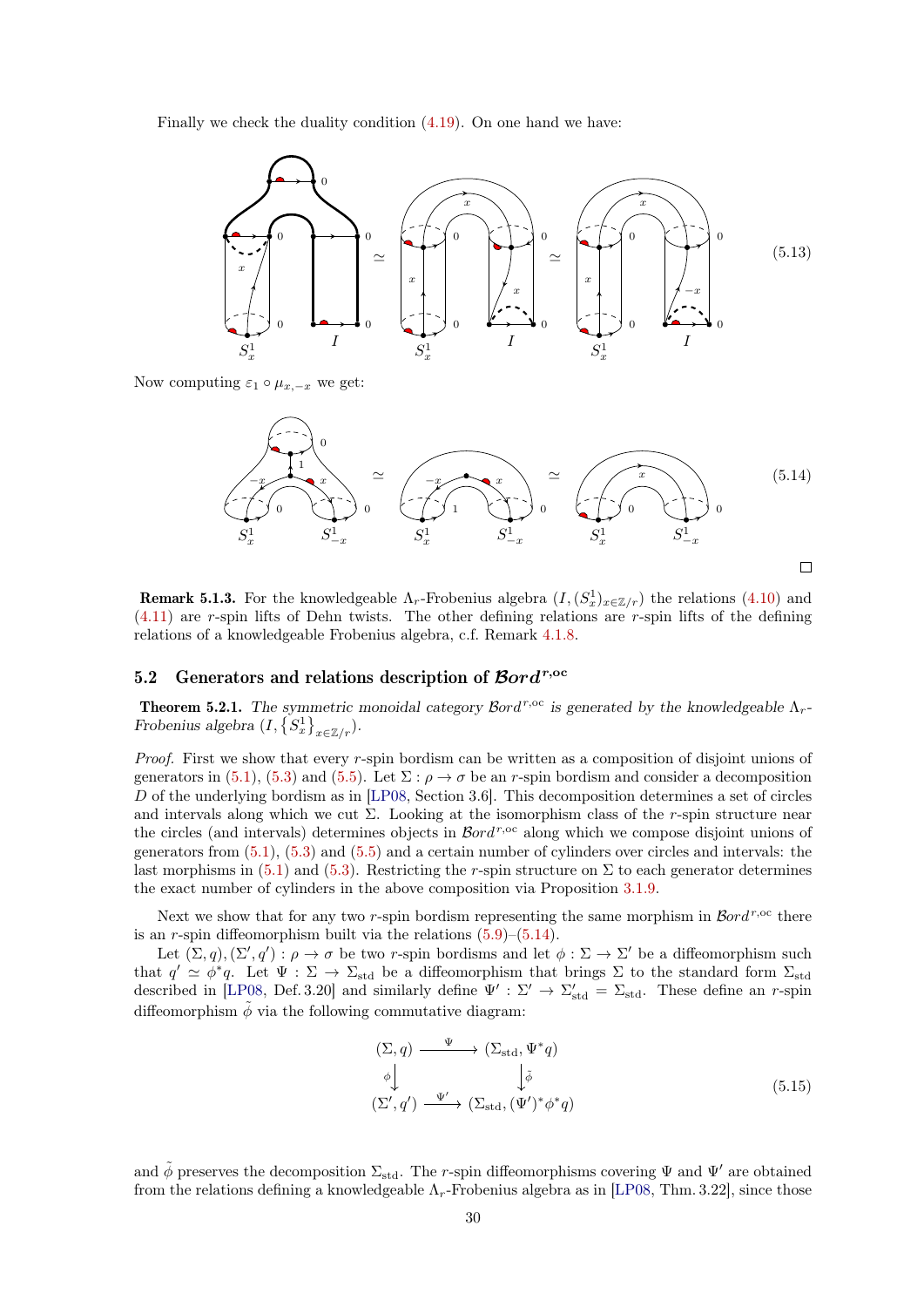<span id="page-30-1"></span>

Figure 5: Loops on a bordism, along which Dehn twists generate its mapping class group.

<span id="page-30-2"></span>

Figure 6: A diffeomorphism isotopic to the identity.

relations are r-spin lifts of the relations defining a knowledgeable Frobenius algebra, see Remark [5.1.3.](#page-29-2) So the only thing left to show is that the  $\phi$  is also obtained this way.

It is enough to consider bordisms which have as source only circles and target only intervals, as any bordism can be transformed to this form by composing with cylinders and permutations [\[LP08,](#page-35-5) Sec. 3.6.2]. Since  $\phi$  does not change the underlying surface, it is a composition of (r-spin lifts of) Dehn twists along the loops shown in Figure [5](#page-30-1)

The Dehn twists along loops marked with  $b, e, \partial^O, \partial^C$  can clearly be obtained from [\(4.10\)](#page-19-5). For the Dehn twists along the d,  $h^{\text{O}}$ ,  $h^{\text{C}}$  apply (co)associativity or the Frobenius relation and then [\(4.10\)](#page-19-5). For the Dehn twists along the d loops first consider the diffeomorphism in Figure [6](#page-30-2) which is isotopic to the identity. Then apply relation [\(4.11\)](#page-19-1).

$$
\Box
$$

**Corollary 5.2.2.** The symmetric monoidal categories Fun<sup>⊗,symm</sup> ( $\beta$ ord<sup>r,oc</sup>, S) and KnFrob<sup>r</sup>(S) are equivalent. The equivalence sends an open-closed r-spin topological field theory to the knowledgeable Frobenius algebra obtained by evaluation on the generators of [\(5.1\)](#page-23-2) and [\(5.3\)](#page-24-0).

**Remark 5.2.3.** The invariant assigned to an r-spin torus by a TFT  $Z$  corresponding to the closed  $\Lambda_r$ -Frobenius algebra  $\{C_x\}_{x\in\mathbb{Z}/r}$  is  $T(d, 0) = \dim(C_d)$  for some  $d \in \mathbb{Z}/r$ , which can be chosen to be a divisor of r, c.f. Proposition [4.1.4.](#page-20-0) Diffeomorphism classes of r-spin tori are in bijection with the set of divisors of r (see e.g. [\[Sze18,](#page-35-15) Sec. 3.5]), and precisely the above invariant is assigned by  $Z$  to the r-spin torus corresponding to d.

#### <span id="page-30-0"></span>5.3 State-sum r-spin topological field theories

The state sum construction of oriented open-closed TFTs [\[BP93,](#page-35-16) [FHK94,](#page-35-17) [LP07,](#page-35-18) [DKR11\]](#page-35-19) and the state sum construction of r-spin TFTs of [\[Nov15,](#page-35-6) [RS21\]](#page-35-8) can be easily united to a construction of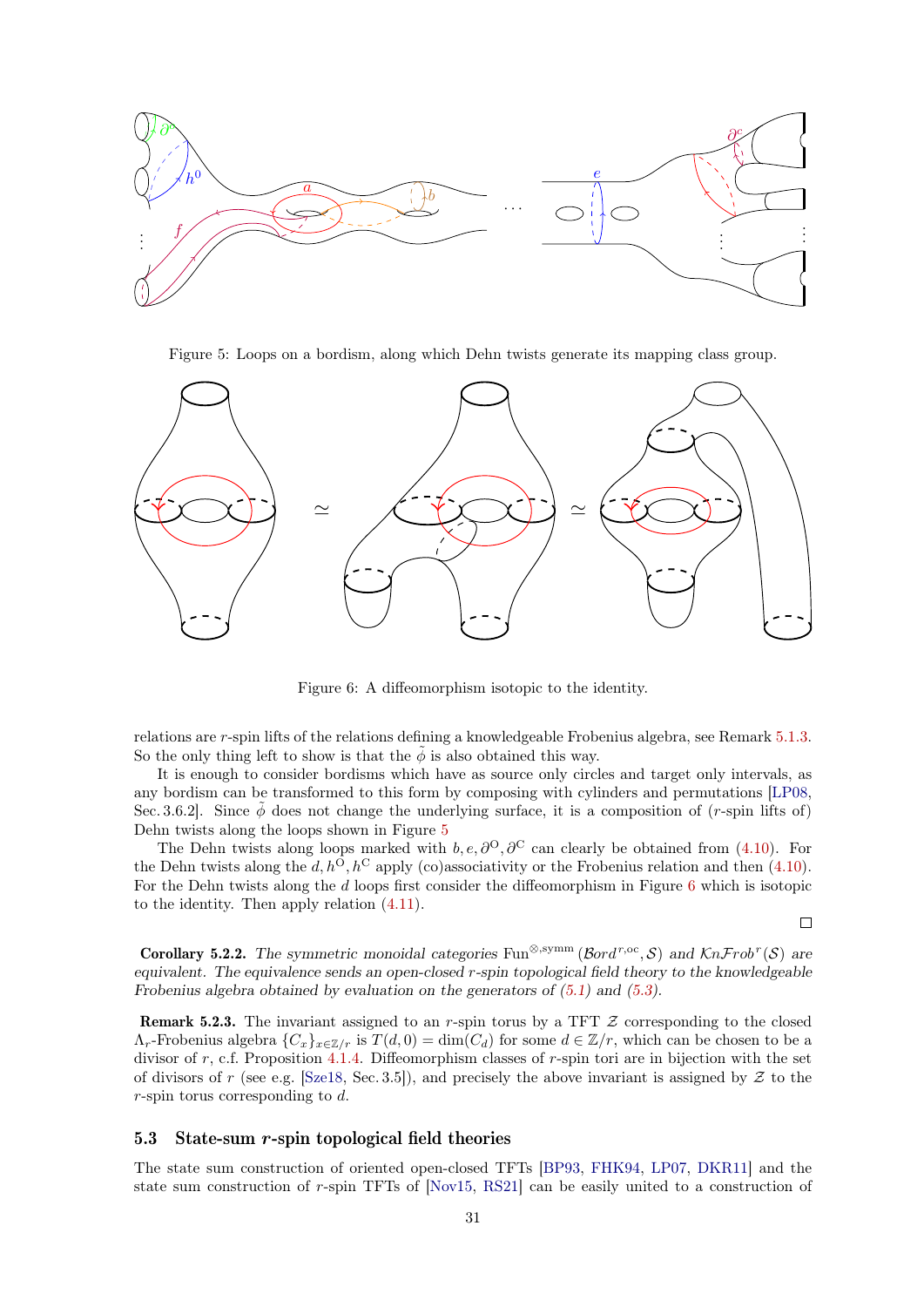open-closed r-spin TFTs. The construction takes as an input a  $\Lambda_r$ -Frobenius algebra  $A \in \mathcal{S}$  with invertible window element and produces an open-closed r-spin TFT  $\mathcal{Z}_A : \mathcal{B}ord^{r,\overline{oc}} \to \mathcal{S}$ . The steps of the construction are essentially the same as in [\[RS21\]](#page-35-8) with the following differences:

- The object assigned to the interval is the algebra itself.
- At free boundary edges we compose with the counit.
- At open boundary vertices we do not multiply with the inverse of the window element.

The following proposition directly follows from this construction.

**Proposition 5.3.1.** The open-closed r-spin TFT  $\mathcal{Z}_A$  of the state sum construction corresponds to the knowledgeable  $\Lambda_r$ -Frobenius algebra  $(A, Z^r(A))$  given by A and its  $\mathbb{Z}/r$ -graded center.

# <span id="page-31-0"></span>A Cyclic categories and computations

### <span id="page-31-1"></span>A.1 The r-cyclic category

For convenience, we here lay out the notations, definitions, and conventions we use when discussing the r-cyclic category.

**Definition A.1.1.** For any positive integer r, the r-cyclic category  $\Lambda_r$  has objects  $[n]_r$  for  $n \geq 0$ . The morphisms are generated by

$$
\delta_i^n : [n-1]_r \to [n]_r
$$

$$
\sigma_i^n : [n+1]_r \to [n]_r
$$

$$
\tau_n : [n]_r \to [n]_r
$$

subject to the usual simplicial relations

$$
\begin{aligned}\n\delta_j^{n+1} \circ \delta_i^n &= \delta_i^{n+1} \circ \delta_{j-1}^n \quad 0 \le i < j \le n \\
\sigma_j^n \circ \sigma_i^{n+1} &= \sigma_i^n \circ \sigma_{j+1}^{n+1} \quad 0 \le i \le j < n\n\end{aligned}
$$

and

$$
\sigma_j^n \circ \delta_i^{n+1} = \begin{cases} \delta_i^n \circ \sigma_{j-1}^{n-1} & 0 \le i < j < n \\ \mathrm{id}_{[n]} & 0 \le j < n \text{ and } i = j \text{ or } i = j+1 \\ \delta_{i-1}^n \circ \sigma_j^{n-1} & 0 \le j \text{ and } j+1 < i \le n \end{cases}
$$

as well as the relations

$$
\tau_n \circ \delta_i^n = \delta_{i-1}^n \circ \tau_{n-1} \quad 1 \le i \le n
$$
  
\n
$$
\tau_n \circ \delta_0^n = \delta_n^n
$$
  
\n
$$
\tau_n \circ \sigma_i^n = \sigma_{i-1}^n \circ \tau_{n+1} \quad 1 \le i \le n
$$
  
\n
$$
\tau_n \circ \sigma_0^n = \sigma_n^n \circ \tau_{n+1}^2
$$
  
\n
$$
(\tau_n)^{r(n+1)} = 1.
$$

Note that  $\Lambda_1$  is precisely Connes' cyclic category, that there is a canonical full functor  $\Lambda_r \to \Lambda_1$ , and that there is a faithful inclusion  $\Delta \to \Lambda_r$  for any r.

**Remark A.1.2.** There is an equivalent characterization of the morphisms in  $\Lambda_r$  paralleling the description of  $\Lambda$  using homeomorphisms of the circle. Consider the circle

$$
S^1:=\{z\in\mathbb{C}\mid |z|=1\}
$$

and fix an r-fold cover

$$
p: S^1 \twoheadrightarrow S^1.
$$

Let  $[n]$  be the set

$$
\left\{ \exp\left(\frac{2\pi i}{n+1} \cdot j\right) \mid 0 \le j \le n \right\}
$$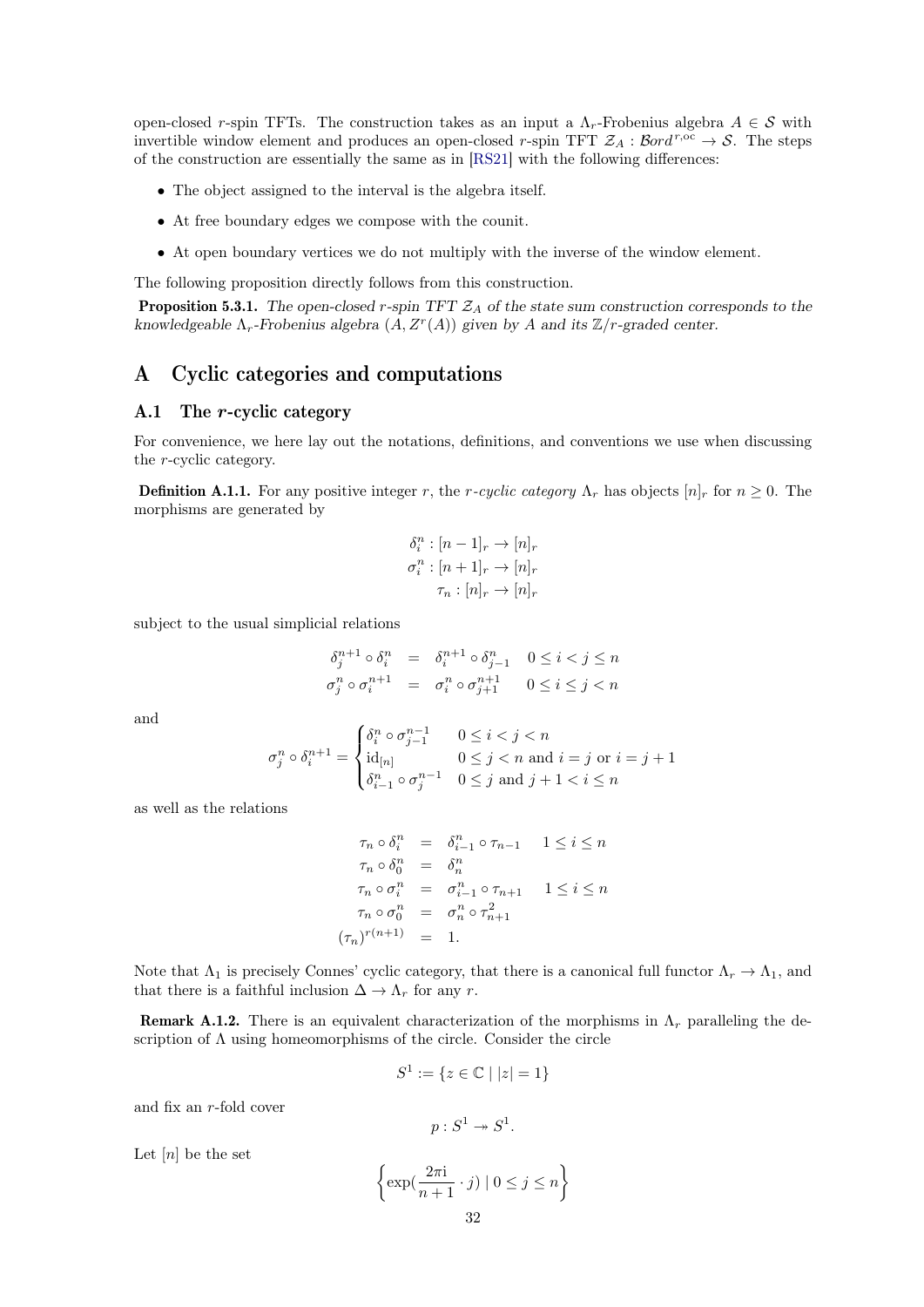of roots of unity. The morphisms in  $\Lambda_1$  from  $[n]_1 \to [m]_1$  are homotopy classes of orientationpreserving degree 1 maps  $f: S^1 \to S^1$  such that  $f([n]) \subseteq [m]$ . Fix a set  $\{f_i\}$  of homeomorphisms  $S^1$  to  $S^1$  representing the morphisms from  $[n]_1 \to [m]_1$ . Then morphisms  $[n]_r \to [m]_r$  can be seen as lifts

$$
\begin{array}{ccc}\nS^1 & \xrightarrow{\tilde{f}_i} & S^1 \\
p & & \downarrow p \\
S^1 & \xrightarrow{f_i} & S^1\n\end{array}
$$

to the r-fold cover.

From this picture, it is clear that there is a forgetful functor

$$
\lambda_r : \Lambda_r \to \text{Set}
$$

$$
[n]_r \mapsto \{0, 1 \dots, n\}
$$

which sends each morphism to the underlying map on roots of unity.

**Notation A.1.3.** We fix some notation for special morphisms in  $\Lambda_r$ . Using the fully-faithful inclusion  $\iota : \Delta \to \Lambda_r$ , we consider the following morphisms in  $\Delta$  as morphisms in  $\Lambda_r$ :

$$
\phi_n^n : [n]_r \rightarrow [1]_r
$$
\n
$$
k \rightarrow \begin{cases} 1 & k = n \\ 0 & \text{otherwise} \end{cases}
$$
\n
$$
\phi_n^0 : [n]_r \rightarrow [1]_r
$$
\n
$$
k \rightarrow \begin{cases} 0 & k = 0 \\ 1 & \text{otherwise} \end{cases}
$$
\n
$$
\psi_n^2 : [n]_r \rightarrow [2]_r
$$
\n
$$
k \rightarrow \begin{cases} 2 & k = n \\ 1 & k = n - 1 \\ 0 & \text{otherwise.} \end{cases}
$$

The specification of these morphisms using using maps of underlying sets is unambiguous because we are considering the images of morphisms in the simplex category. Note that, in terms of the generators of  $\Lambda_r$ , we could equivalently define.

$$
\phi_n^n := \sigma_0^1 \circ \cdots \circ \sigma_0^{n-2} \circ \sigma_0^{n-1}
$$
  

$$
\phi_n^0 := \sigma_1^1 \circ \cdots \circ \sigma_{n-2}^{n-2} \circ \sigma_{n-1}^{n-1}
$$
  

$$
\psi_n^2 := \sigma_0^2 \circ \cdots \circ \sigma_0^{n-2} \circ \sigma_0^{n-1}.
$$
  

$$
\psi_n^{k,n} := \phi_n^n \circ \tau_n^{k-n}
$$

We further define

and

$$
\psi_n^{k,0} := \phi_n^0 \circ \tau^k.
$$

We call these morphisms *augmentation morphisms* in  $\Lambda_r$ .

We further define *pullback morphisms*  $(0 \leq k \leq n)$ 

$$
\theta_n^{n,m,k} : [m+n-1]_r \to [n]_r
$$

in terms of generators of  $\Lambda_r$  via the formula

$$
\theta_n^{n,m,k} := \sigma_k^n \circ \sigma_k^{n+1} \circ \cdots \circ \sigma_k^{n+m-2}.
$$

These satisfy the following commutativity relations

$$
\tau_n \circ \theta_n^{n,m,k} = \begin{cases}\n\theta_n^{n,m,k-1} \circ \tau_{n+m-1} & k \neq 0 \\
\theta_n^{n,m,n} \circ \tau_{n+m-1}^m & k = 0\n\end{cases}
$$
\n
$$
\tau_n^{-1} \circ \theta_n^{n,m,k} = \begin{cases}\n\theta_n^{n,m,k+1} \circ \tau_{n+m-1}^{-1} & k \neq n \\
\theta_n^{n,m,0} \circ \tau_{n+m-1}^{-m} & k = n\n\end{cases}
$$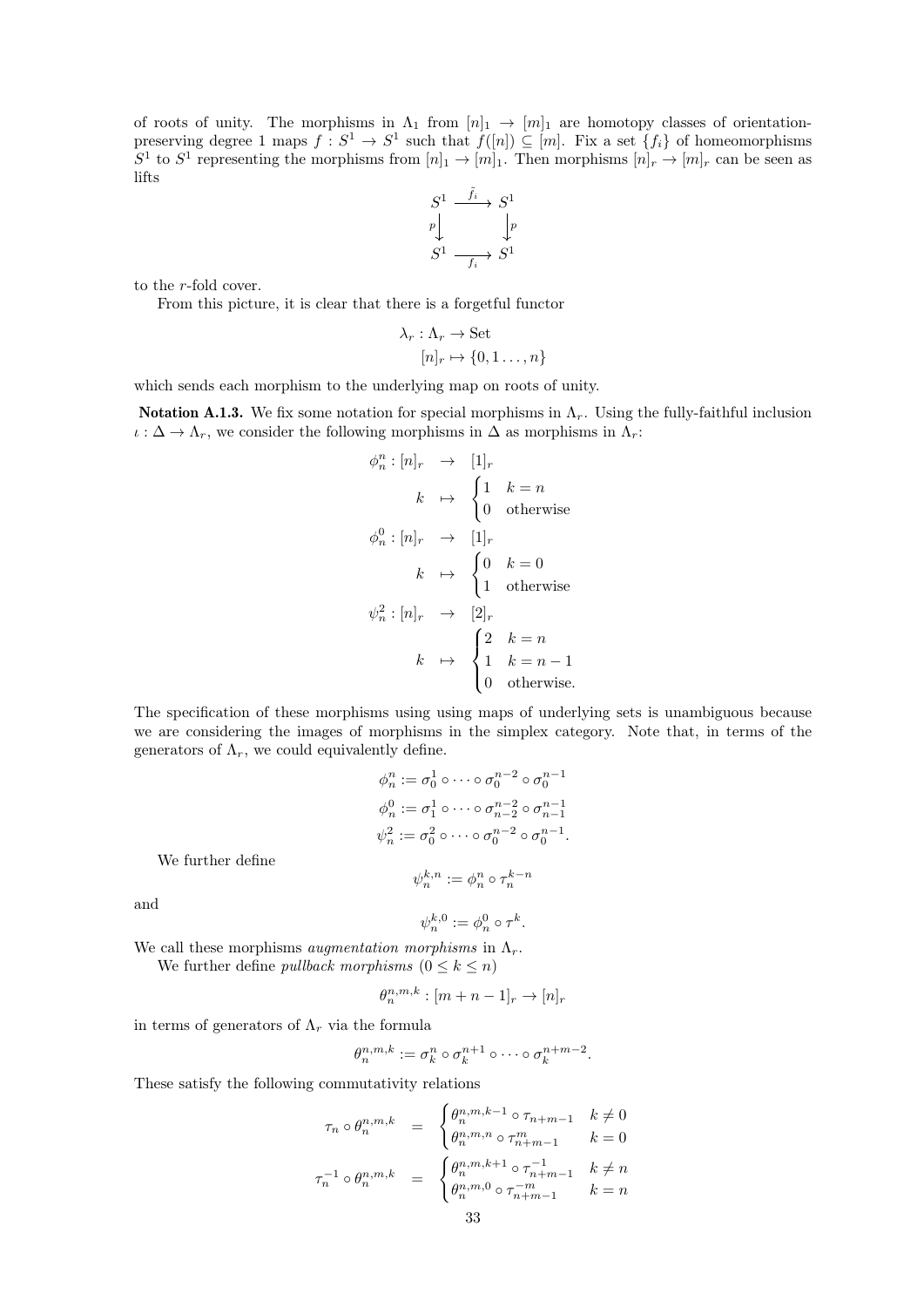Remark A.1.4. The pullback morphisms are so called because the diagram

$$
\begin{aligned} &\left[n+m-1\right]_r\stackrel{\theta_m^{m,n,j}}{\longrightarrow}\left[m\right]_r\\ &\theta_n^{n,m,k}\circ\gamma\big\downarrow\qquad\qquad\qquad\downarrow\psi_m^{j,m}\circ\tau_m^{-(m+1)s}\\ &\left[n\right]_r\stackrel{\psi_n^{k,0}}{\longrightarrow}\left[1\right]_r \end{aligned}
$$

is pullback, where  $\gamma = \tau_{n+m-1}^{(j-k-m)-(n+m)s}$ . These are the pullbacks we use to contract edges in structured graphs.

Remark A.1.5. The augmentation morphisms satisfy the following commutativity relations with respect to  $\tau_n$ :

$$
\begin{array}{rcl}\n\tau_1 \circ \phi_n^n & = & \phi_n^0 \circ \tau_n^n \\
\tau_1 \circ \phi_n^0 & = & \phi_n^n \circ \tau_n \\
\tau_1^{-1} \circ \phi_n^n & = & \phi_n^0 \circ \tau_n^{-1} \\
\tau_1^{-1} \circ \phi_n^0 & = & \phi_n^n \circ \tau_n^{-n}.\n\end{array}
$$

These relations will form the backbone of many of our computations in  $\Lambda_r$ .

### <span id="page-33-0"></span>A.2 Computations in the r-cyclic category

We here provide exemplar computations verifying lemmas about  $\Lambda_r$ -structured graphs.

Proof (of Proposition [3.2.15\)](#page-17-0). We proceed by cases.

Move 1. Let e be an edge of  $K_{\bullet}$ , and let  $\mathcal{M}'$  denote the marking obtained by reversing the edge orien-tation per Move 1 of Definition [3.1.7.](#page-9-3) The only difference between  $(\tilde{A}_{\Gamma}^{\mathcal{M}}, \mu^{\mathcal{M}})$  and  $(\tilde{A}_{\Gamma}^{\mathcal{M}'}, \mu^{\mathcal{M}'})$ occurs in those morphisms which have target e. Locally around e, the functor  $\tilde{A}_{\Gamma}^{\mathscr{M}}$  yields the diagram



and the functor  $\tilde{A}_\Gamma^{\mathscr M'}$  yields the diagram



We claim that  $\eta(e, \tau^{2s_e+1})$  defines an isomorphism  $(\tilde{A}_{\Gamma}^{\mathscr{M}}, \mu^{\mathscr{M}}) \to (\tilde{A}_{\Gamma}^{\mathscr{M}'}, \mu^{\mathscr{M}'})$ . To see that this is, indeed the case, we simply compute

$$
\tau^{2s_e+1} \circ \psi_n^{k,n} \circ \tau^{-(n+1)s_e} = \tau^{2s_e+1} \circ \phi_n^n \circ \tau^{-(n+1)s_e+(k-n)} \n= \tau \circ \phi_n^n \circ \tau^{(k-n)} \n= \phi_n^0 \circ \tau^n \circ \tau^{k-n} \n= \phi_n^0 \circ \tau^k = \psi_n^{k,0}
$$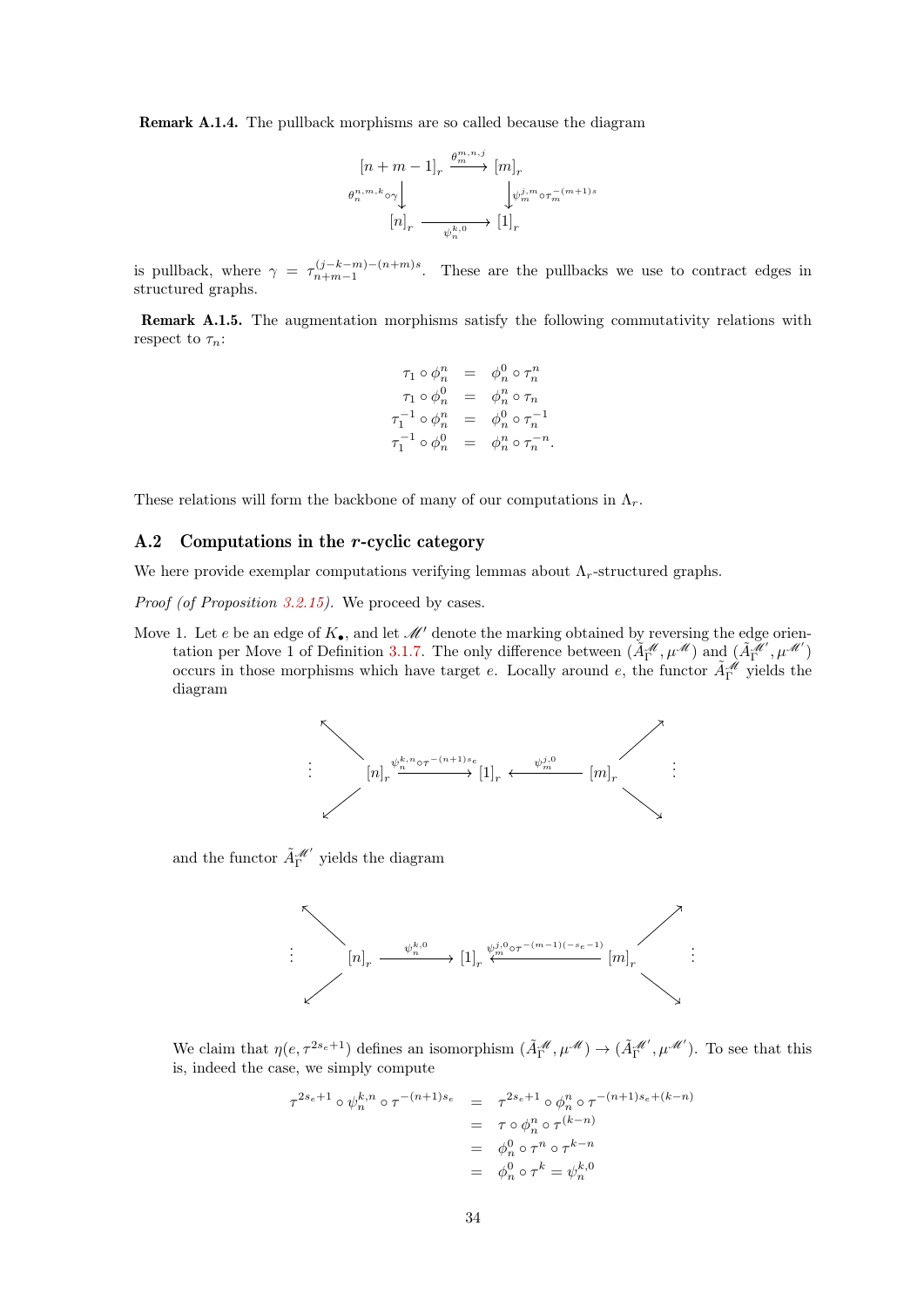and

$$
\tau^{2s_e+1} \circ \psi_m^{j,0} = \tau^{2s_e+1} \circ \phi_m^0 \circ \tau^j
$$
  
\n
$$
= \tau \circ \phi_m^0 \circ \tau^{(m+1)s_e+j}
$$
  
\n
$$
= \phi_m^m \circ \tau \circ \tau^{(m+1)s_e+j}
$$
  
\n
$$
= \phi_m^m \circ \tau^{m+1-m} \circ \tau^{(m+1)s_e+j}
$$
  
\n
$$
= \phi_m^m \circ \tau^{(m+1)(s_e+1)+j-m}
$$
  
\n
$$
= \phi_m^m \circ \tau^{j-m} \circ \tau^{-(m+1)(-s_e-1)}
$$
  
\n
$$
= \psi_m^{j,m} \circ \tau^{-(m+1)(-s_e-1)}
$$

which shows that the target of  $\eta(e, \tau^{2s_e+1})$  is indeed  $(\tilde{A}_\Gamma^{\mathscr{M}'}, \mu^{\mathscr{M}'})$ , as desired.

Move 2. In light of our proof for Move 1, it will suffice to confirm Move 2b, as in the image



We will denote by  $\mathscr M$  the marking on the left, and by  $\mathscr M'$  that on the right. Here, the PLCW decomposition only changes around the vertex  $v$  corresponding the the pictured polygon. Locally around v, the functors  $\tilde{A}_{\Gamma}^{\mathcal{M}}$  and  $\tilde{A}_{\Gamma}^{\mathcal{M}}$  look like



respectively.

We claim that  $\eta(v,\tau^{-1})$  provides an isomorphism  $(\tilde{A}_{\Gamma}^{\mathscr{M}}, \mu^{\mathscr{M}}) \to (\tilde{A}_{\Gamma}^{\mathscr{M}'}, \mu^{\mathscr{M}'})$ . To see this, we first compute

$$
\psi_n^{0,n} \circ \tau^{-(n+1)s_e} \circ \tau^{-1} = \phi_n^n \circ \tau^{-n-1} \circ \tau^{-(n+1)s_e}
$$
  
= 
$$
\phi_n^n \circ \tau^{-(n+1)(s_e+1)}
$$
  
= 
$$
\psi_n^{n,n} \circ \tau^{-(n+1)(s_e+1)}
$$

We then compute that, for  $k \neq 0$ 

$$
\psi_n^{k,n} \circ \tau^{-(n+1)s} \circ \tau^{-1} = \phi_n^n \circ \tau^{k-n-1} \circ \tau^{-(n+1)s} \\
= \psi_n^{k-1,n} \circ \tau^{-(n+1)s}
$$

showing that the target of  $\eta(v, \tau^{-1})$  is indeed  $(\tilde{A}_{\Gamma}^{\mathscr{M}}, \mu^{\mathscr{M}})$ .

Move 3. Deck transformations can be obtained as iterated applications of Move 2, so we see by the previous argument that deck transformations correspond to  $\eta(v, \tau^{-(n+1)k})$ .

We therefore get a well-defined map

$$
\xi: \mathcal{M}^K(S,M)_{/\sim_{\text{fix}}} \to \Lambda_r(\Gamma_K)_{\sim_{\text{iso}}}.
$$

<span id="page-34-0"></span>However, it is clear that every  $\Lambda_r$ -structure on Γ is isomorphic to one in the image of  $\xi$ , so it remains only to show that an isomorphism between  $\Lambda_r$  structures lying in the image of  $\xi$  implies that the corresponding markings on  $K_{\bullet}$  are related by a sequence of PLCW moves. However, by Lemma [3.2.14](#page-16-0) and the fact that  $\tau$  generates the automorphism group of  $[n]_n$ , it will therefore suffice to show that this is true for  $\eta(e, \tau)$ ,  $\eta(e, \tau^{-1})$ ,  $\eta(v, \tau)$ , and  $\eta(v, \tau^{-1})$  for all edges e and vertices v of Γ. This, however, is immediate from our proof for Move 1 (since  $\tau^{2s_e+1} = \tau$ ) and our proof of Move 2.  $\Box$